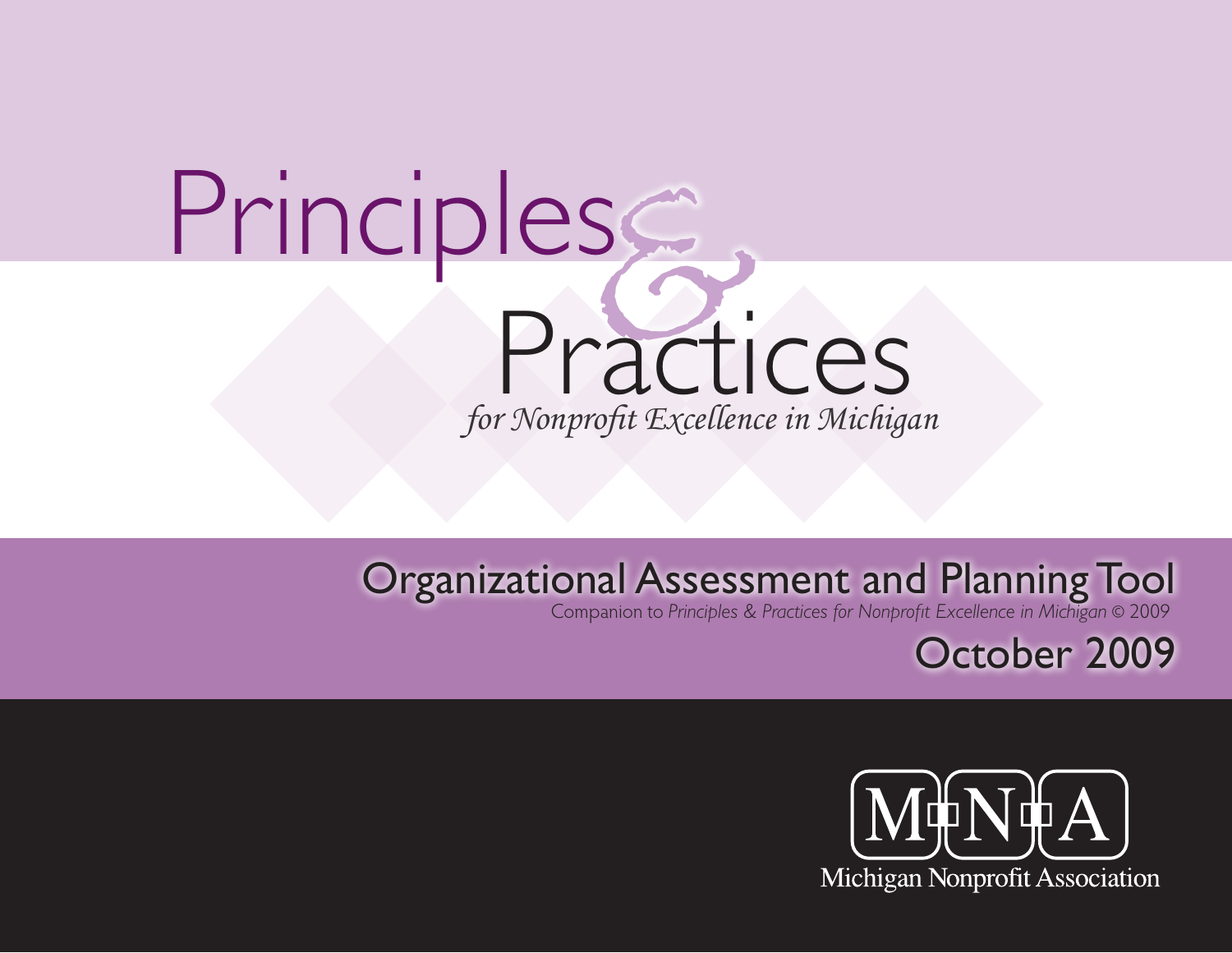## Content

### **Section I. Overview** ♦ Introduction 1 ♦ Purpose 1 ◆ Definitions 1 ♦ Using this Tool 3 ♦ Implementation 4 ♦ Legal Accountability 5 ♦ Additional Resources 5 ♦ Acknowledgement 5

#### **Section II. Principles & Practices for Nonprofit Excellence**

|   | • Guiding Principles                             | 6  |
|---|--------------------------------------------------|----|
| ٠ | Principles & Practices Assessment Tool Framework | 8  |
|   | Communication                                    | 9  |
|   | $\blacksquare$ Evaluation                        | 13 |
|   | Financial Management                             | 16 |
|   | Fundraising                                      | 20 |
|   | Governance                                       | 24 |
|   | Human Resources                                  | 28 |
|   | • Information Technology                         | 32 |
|   | <b>Planning</b>                                  | 35 |
|   | <b>Public Policy and Advocacy</b>                | 38 |
|   | Strategic Alliances                              | 41 |
|   | Transparency and Accountability                  | 44 |
|   | • Volunteer Engagement                           | 48 |
|   |                                                  |    |

### **Section III. An Action Plan**

| • Organizational Assessment and Planning Tool Action Plan | 52 |
|-----------------------------------------------------------|----|
| $\triangleleft$ Sample Plan                               | 53 |
| $\blacklozenge$ Template                                  | 54 |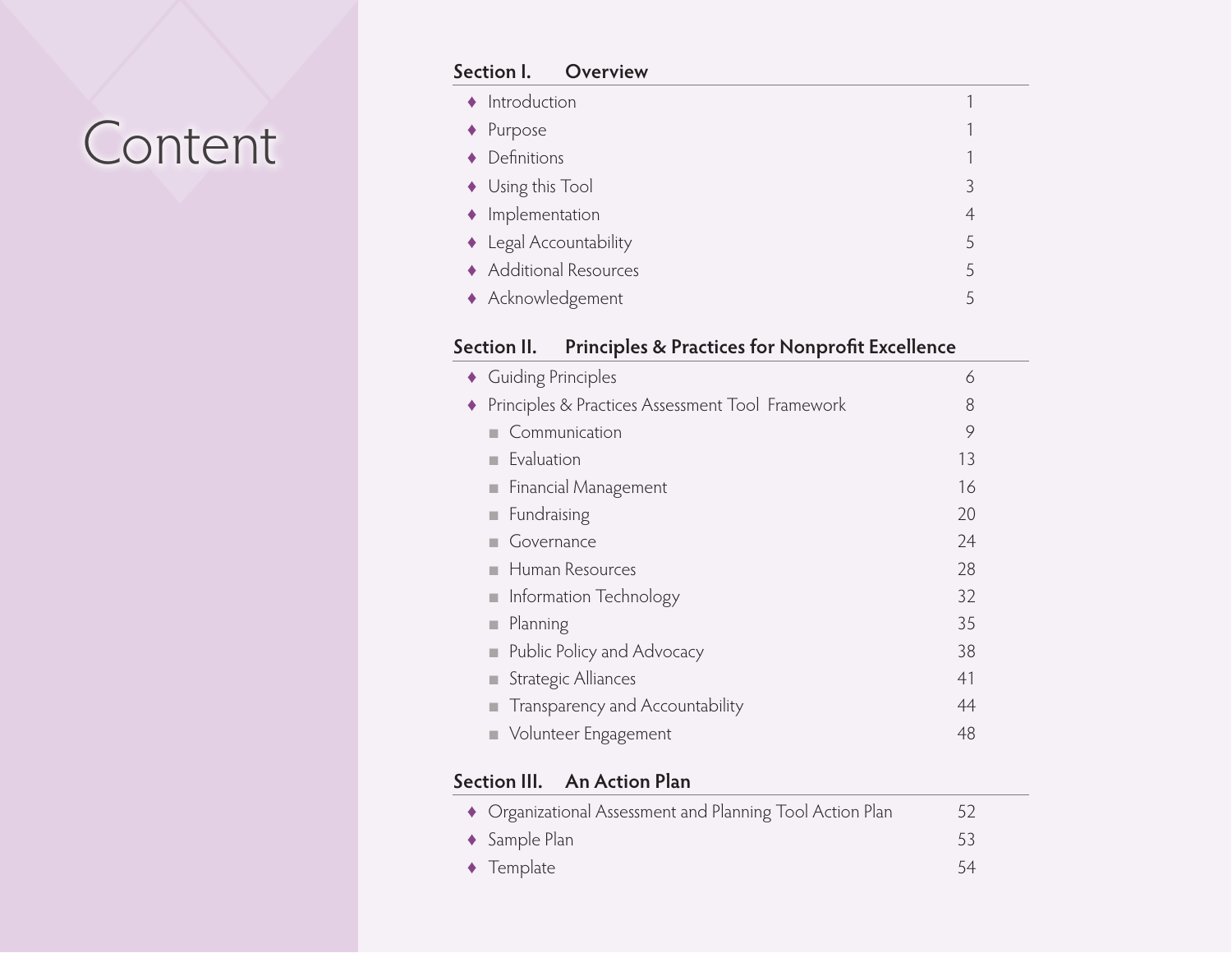## Introduction

With help and guidance from Michigan's Management Support Organization (MSO) Network, in addition to many leaders of the nonprofit, government and private sectors, the Michigan Nonprofit Association has developed *Principles & Practices for Nonprofit Excellence in Michigan (Principles & Practices)* to assist Michigan's charitable organizations in building capacity while enabling them to demonstrate accountability and transparency. Some practices reflect legal requirements and/or steps that all nonprofits should take, while others are aspirations. Although many of the principles and practices detailed herein will be helpful to all nonprofits, they are specifically written for Michigan nonprofit corporations that are tax-exempt under 501(c)(3) of the Internal Revenue Code and that are public charities (i.e., not private foundations).

Michigan Nonprofit Association (MNA) recognizes that good organizational practices are primarily implemented through education and self-regulation. Thus, *Principles & Practices for Nonprofit Excellence in Michigan* is intended to serve as an educational resource to improve the efficiency, transparency and accountability of Michigan's charitable organizations.

Adherence to *Principles & Practices for Nonprofit Excellence in Michigan* is NOT MANDATORY. There is no certification or accreditation process; it is not designed as a report card. Simply, *Principles & Practices for Nonprofit Excellence in Michigan* provides a planning and assessment framework that raises the bar for nonprofit performance. It is intended as a tool for nonprofits to live up to the challenge posed by Stephen Covey and other thought leaders: "Begin with the end in mind." A traveler employing an atlas might identify many alternative routes that lead to the final destination: the atlas itself does not determine the path, but provides an overview of options and serves as a starting point for decision making. Think of *Principles & Practices for Nonprofit Excellence in Michigan* as a nonprofit atlas, then, enjoy the journey.

### **Purpose**

*Principles & Practices for Nonprofit Excellence in Michigan* has three intended purposes:

- ♦ Provide individual charitable organizations striving for excellence with a Michigan-specific tool for evaluating regulatory compliance, enhancing strategic planning, and refining operational evaluation.
- ♦ Support the growth and quality of the sector.
- ♦ Increase public understanding of the role and contributions of the charitable nonprofit sector in Michigan.

These principles and practices are intended to serve as a guide for all charitable nonprofits to implement practices that are legal, ethical, and effective. They are meant neither to be used by funders or government as a "litmus test" to evaluate charitable organizations, nor are they intended as a substitute for the wisdom of directors, staff, and advisors of individual organizations. Note also that this guidebook is not meant to be construed as legal advice, and is not a substitute for individualized consultation with an attorney.

### **Definitions**

The following terms are used throughout this document:

- ♦ A "principle" is a broad statement that defines a suggested ethical or managerial direction for a nonprofit organization.
- ♦ A "practice" is a suggested method to aid in achieving the principles.
- ♦ Whenever the term "**must**" is used, federal or Michigan state laws exist that require all 501(c)(3) charitable nonprofit organizations to conform to that practice. These requirements are denoted with a \*MI (Michigan law) or \*US (federal law).

Principles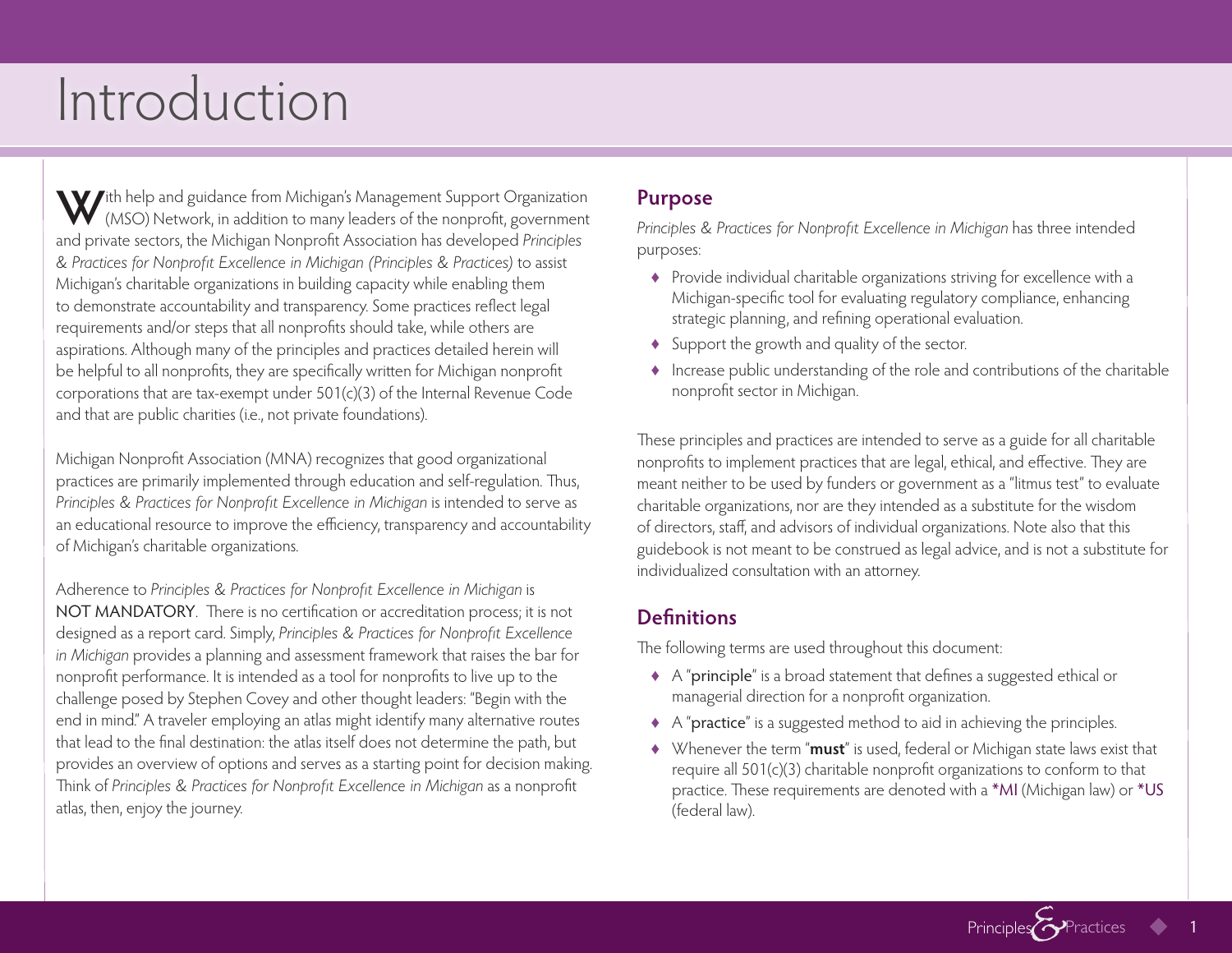- ♦ The term "should" means that the practice is not required by law, but is generally recommended depending upon the nature, resources, and lifecycle stage of the nonprofit organization.
- ♦ In this document the terms "charitable organization" and "nonprofit organization" are used interchangeably to refer to nonprofit organizations that are tax-exempt under 501(c)(3) of the Internal Revenue Code.
- ♦ "Capacity" generally refers to an organization's level of ability to achieve its stated mission. Many factors affect capacity including the lifecycle stage of the organization, a sudden increase or decrease in funding, skill level of staff, changes to staff or governance, and/or a variety of other factors over which the organization may have no control.
- ♦ "Accountability" generally refers to an organization's ability to answer questions regarding appropriate expenditure of funds and/or service impacts and outcomes that demonstrate progress toward its mission.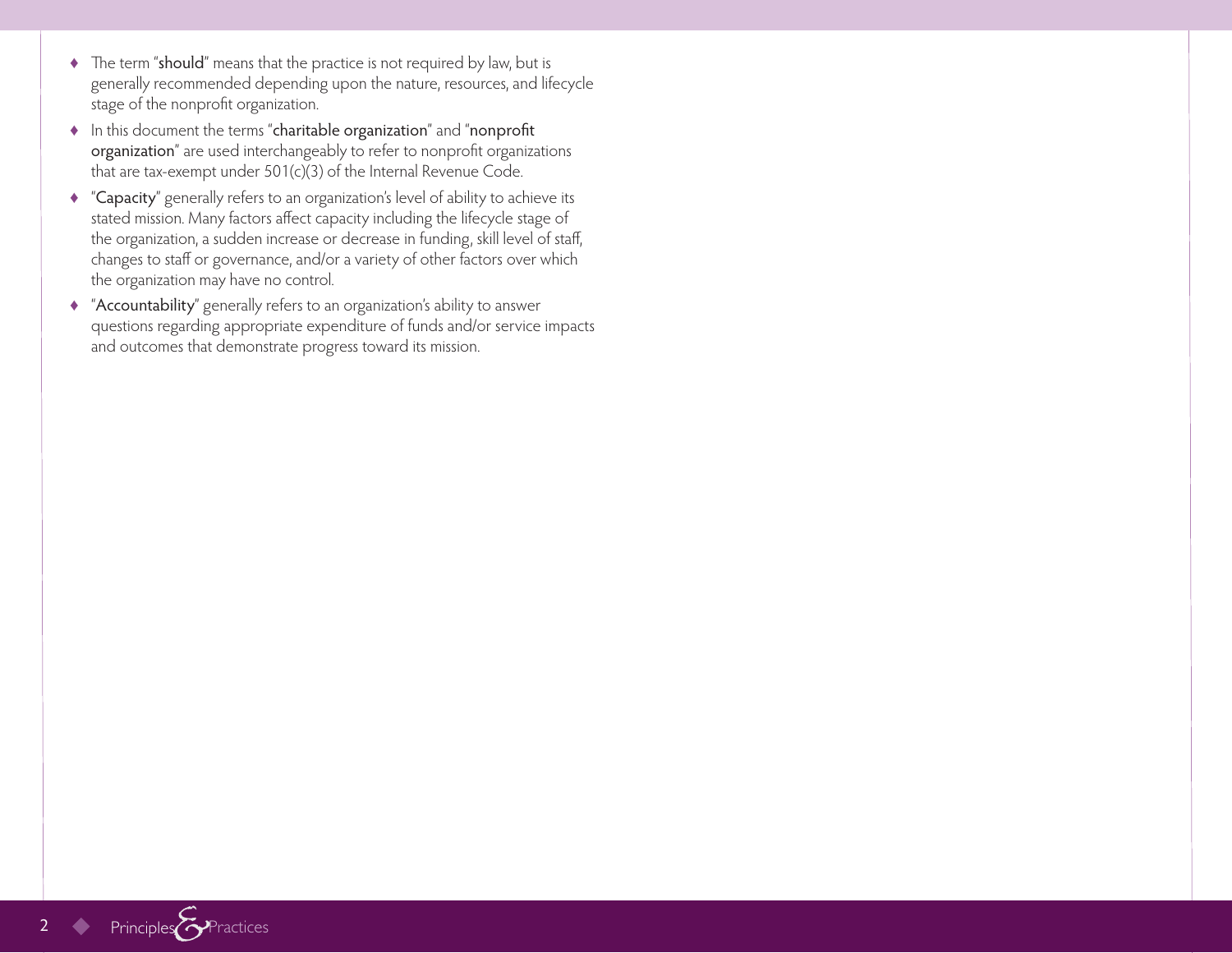## Using this Tool

Completing this assessment is a key step in building an effective and efficient<br>Comprofit organization – one that is better prepared to provide focused community service in pursuit of mission achievement. Before you begin the assessment, however, we'd like to provide you with an understanding of this tool and its potential applications.

### **What the tool is:**

- ♦ **A starting point for organizational assessment and planning** myriad tools exist to assess various components of organizational effectiveness. The purpose of *Principles & Practices* is to provide a broad overview of your organization's current level of functioning, and provide resources to strengthen areas that are in need.
- ♦ **A non-judgmental resource for creating a thumb-nail sketch of the organization's current level of functioning** – *Principles & Practices* is not designed to be a report card, or to compare your organization to others. *Principles & Practices* is designed to outline identified good practices and to help you determine the strengths and challenges of your nonprofit. Your organization's leaders should consider your results in the context of your stage of organizational development. Organizations early in their development may naturally score "lower" in some areas than more mature or well-established organizations. Your understanding of Nonprofit Lifecycles and the interconnectedness of capacity and impact will be critical in setting appropriate benchmarks and goals for your organization.
- ♦ **Brief and relatively painless** you will find more in-depth assessments that involve multiple constituencies or that may focus on one particular aspect of your organization. This tool is designed to provide a "first glance" and as such we have kept this tool focused on the interconnection and relevance of all actions to issues of general accountability and mission achievement.

### **What the tool is NOT:**

- ♦ **The be-all, end-all of organizational assessment** many models exist; many models are effective. It is important to remember that this Assessment Tool is an objective source of information not reliant upon or designed to reflect on any particular paradigm or style for management or governance. *Principles & Practices* is designed to be a stepping stone, allowing you to assess your current strengths and challenges and then leading you to develop an action plan that will enhance your chance for success.
- ♦ **A quick fix for whatever ails you** this tool will not solve all of your problems, but it will help you identify critical areas and identify specific actions that will bring you closer to resolution.
- ♦ **Accreditation, certification, or a stamp of approval** the experience of completing this assessment is personal in that it belongs to your organization. It is based on your perceptions and actions. There is no external reward or acknowledgement for completing the *Principles & Practices* Assessment: the intrinsic value comes in the knowledge of how to move forward more effectively.

Please remember: this Assessment Tool is designed to help you identify what you are doing well and create an action plan for addressing your challenges. Honesty is critical to conducting a thorough assessment and establishing real goals. Your results may be cause for celebration; may make you mildly uncomfortable; or may send up multiple red flags for potential crisis or conflict. The key is for you to remember that the results belong to your organization. This is not a public document, and you don't need to worry about "impressing" anyone. You simply need to answer the questions as honestly as possible so you can advance to a position of knowledge and clarity.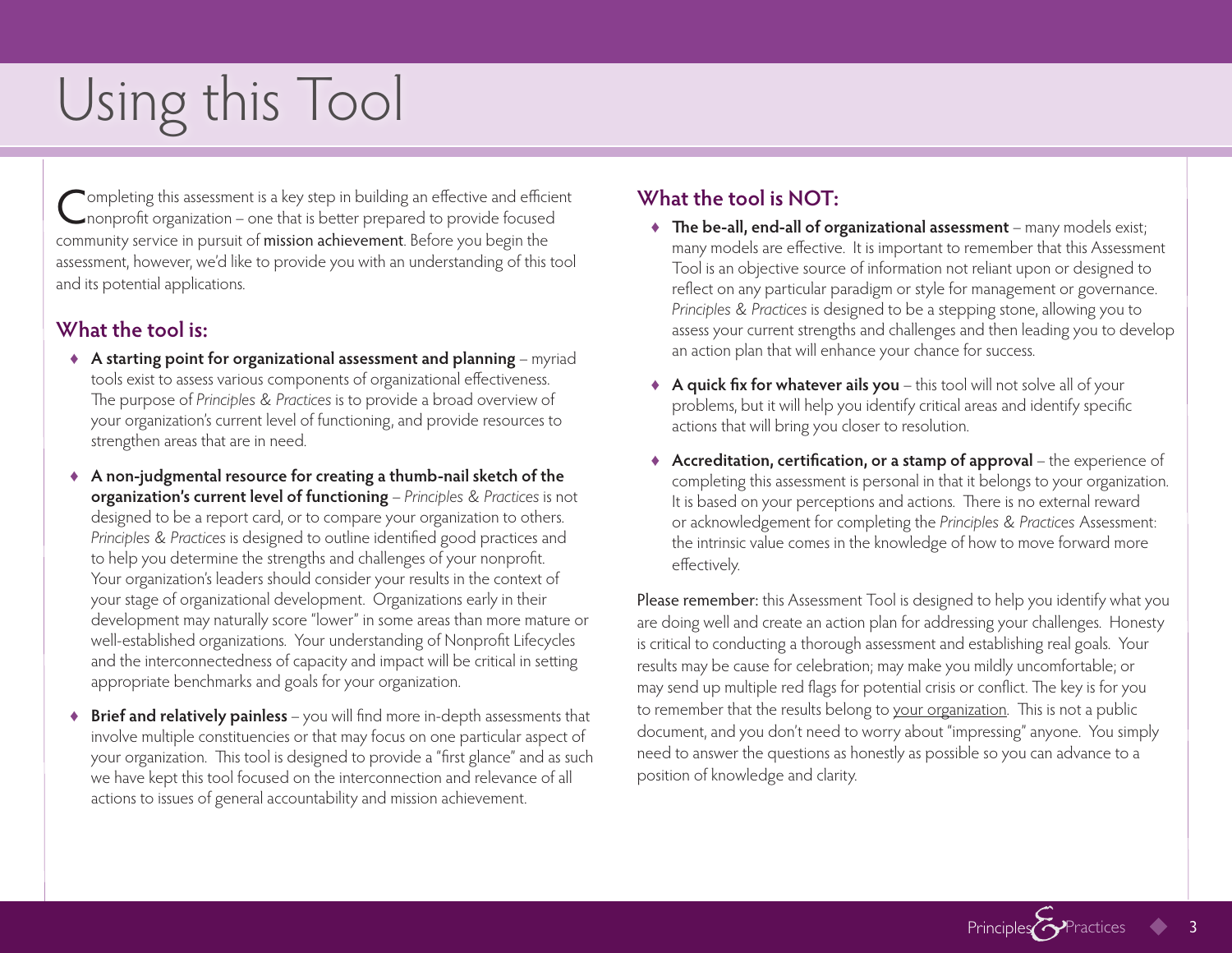#### **Potential applications of this tool:**

- ♦ **Individual** as a new executive or lead volunteer, you may find it helpful to complete the *Principles & Practices* Assessment as a way to orient yourself to the organization you serve. The results need not be made public, but can be used to provide a personal work plan or frame of reference as you move forward. Seasoned executives and volunteers will find the tool equally helpful as a reflection and assessment practice to aid in future planning.
- ♦ **Team/Focus Group** for a broader sense, gather a team or focus group to complete the Assessment Tool. Involve a range of staff, volunteers, and service recipients as appropriate. Compile responses for an overall perspective. A more objective picture will be available if the "postassessment" process involves an outside facilitator.
- ♦ **Board Assessment** invite the board to complete the assessment as individuals or small groups and then compile the feedback. The results can provide a good starting point for a strategic planning retreat or program planning meeting, and can also serve as a positive "first step" for a new executive and his/her board.
- ♦ **Consultant**  a consultant could facilitate the *Principles & Practices*  Assessment process for your organization, help to interpret the results, and then work with you to design a plan of action. The objectivity of an outside party can be very helpful as they can often coax out real thoughts and issues that might not otherwise be revealed.

#### **After the tool is complete:**

Completion of the tool will help you generate an organizational "Action Plan" that your board and/or staff can use to prioritize and assign tasks as appropriate. If you have multiple parties complete the assessment on behalf of your organization (the ideal process for an objective view), it is recommended that you participate in a group process to evaluate the summary scores and prioritize tasks. Allow the tool to provide a working framework for organizational improvement and, ultimately, mission achievement.

#### **Implementation**

While Michigan has a diverse community of charitable organizations, it is also important to note the great diversity of best practices in the nonprofit sector and to acknowledge that not "one size fits all" organizations. Each nonprofit organization should conduct a careful organizational assessment, including evaluating its own stage in the nonprofit lifecycle, to establish where it is and where it wants to be. *Principles & Practices* is intended as a basis for each organization (board, staff, and other constituents) to make a conscious determination of how to best move forward and ensure that its programs and services are of high quality.

Simply reading through *Principles & Practices* is not sufficient. While participation and adherence is strictly voluntary, implementing the recommendations and aspiring toward greater efficiency and effectiveness will bring credibility to an organization in the eyes of the public, funders, community partners, staff, volunteers and the audience it serves. Therefore, each nonprofit is encouraged to develop a thoughtful and strategic process for organizational assessment and planning that includes the following elements:

- ♦ review and adoption of a set of standards or principles to which the organization can commit;
- ♦ review of the *Basic Infrastructure Checklist*;
- ♦ identification of the lifecycle stage of the organization and as a means to frame appropriate expectations;
- ♦ organizational assessment to identify strengths and growth areas;
- ♦ development of an action plan that will allow the organization to address its growth areas and to maintain and promote good practices where they exist; and
- ♦ implementation of the plan through individual work plans and periodic progress reviews.

Note: A number of frameworks have been developed related to nonprofit lifecycles. Michigan Nonprofit Association typically employs Nonprofit Lifecycles: Stage-Based Wisdom for *Nonprofit Capacity by Susan Kenny Stevens www.stagewiseenterprises.com as the basis of its lifecycle work with nonprofits. This handy reference outlines seven stages of nonprofit capacity, includes a user-friendly assessment tool to identify the organization's lifecycle "stage" and provides specific recommendations for every stage of development.*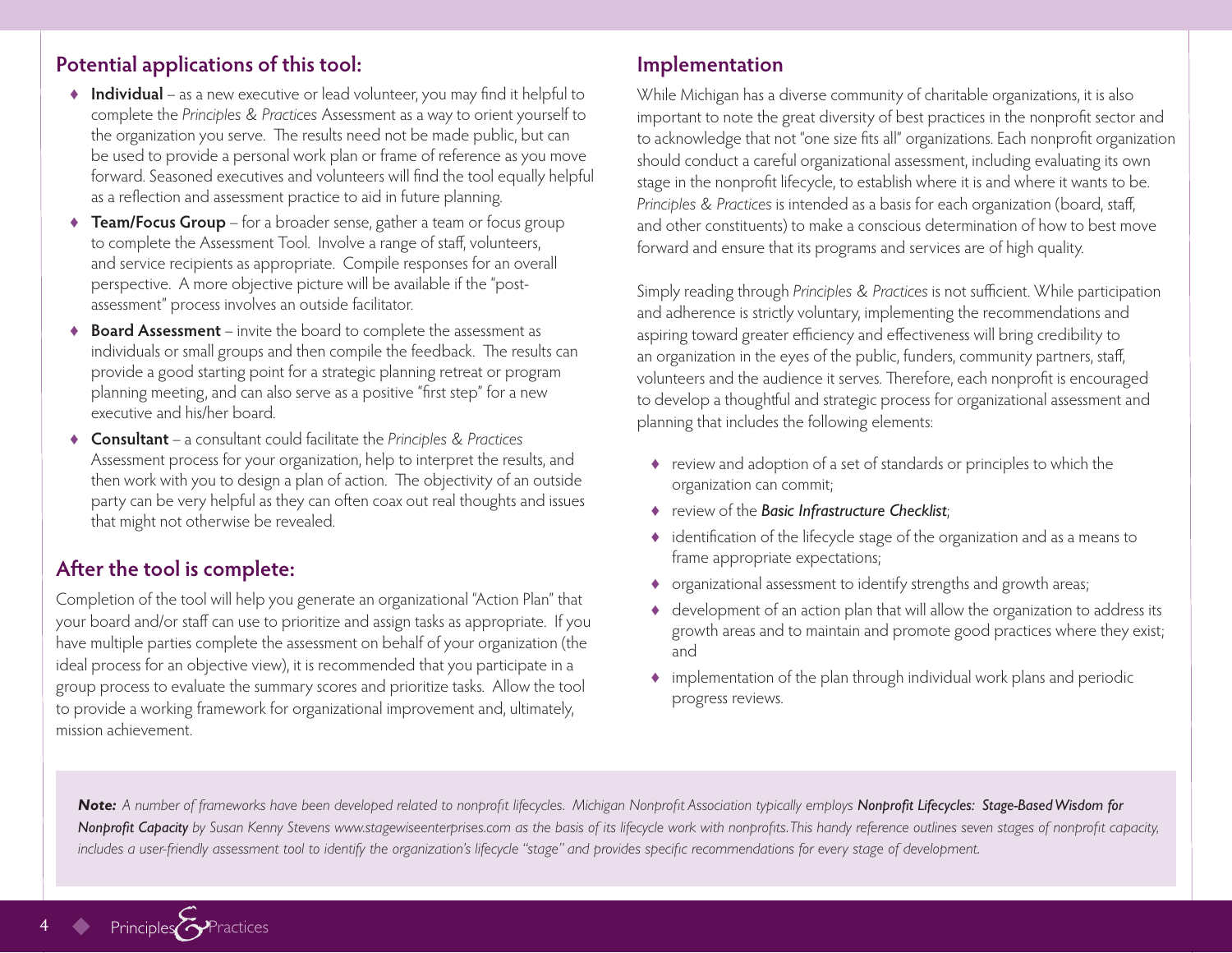### **Legal Accountability**

All nonprofit organizations operating in the state of Michigan should be aware of and in compliance with all legal requirements pertaining to nonprofit management, reporting and governance. Visit the following Web sites for a summary of applicable laws, links to helpful resources, and downloadable forms:

- ♦ Staying Legal for Michigan Nonprofits www.stayinglegalmi.org
- ♦ Michigan Attorney General, Charitable Trust Section www.michigan.gov/ag
- ♦ Michigan Department of Labor and Economic Growth www.michigan.gov/dleg
- ♦ Internal Revenue Service www.irs.gov/charities

### **Flexibility**

It is important to note that some organizations will have acceptable reasons to deviate from the recommended practices. Such exceptions need not imply a lack of transparency and accountability, but may warrant conversation among the organization's leadership. Many nonprofit organizations already adhere to strict best practices programs, and there are numerous programs in specific nonprofit subsectors. For that reason, *Principles & Practices* should be utilized as a tool to increase transparency and accountability, and should be considered alongside other programs that may already exist for specific types of nonprofits.

Principles are presented in alphabetical order. It is difficult to arbitrarily prioritize one principle over another without sufficient assessment and knowledge of the organization, in addition to the fact that the principles and recommended practices are interconnected. It is up to your organization's leaders to identify your top priority, work through that area, celebrate your success and move on to the next task.

### **Additional Resources**

We also recommend that nonprofit leaders review and refer to the following materials for ongoing support and guidance:

- ♦ *Michigan Nonprofit Management Manual*  www.MNAonline.org
- ♦ Staying Legal for Michigan Nonprofits www.stayinglegalmi.org
- ♦ Alliance of Fundraising Professionals (AFP) Code of Ethical Conduct for Fundraisers www.afpnet.org
- ♦ Independent Sector's Code of Ethics for the Nonprofit Sector www.independentsector.org
- ♦ BoardSource reference materials and publications on governance www.boardsource.org
- ♦ Nonprofit Risk Management Center www.nonprofitrisk.org
- ♦ Nonprofit Good Practice Guide www.npgoodpractice.org

For assistance through training or consulting services, contact MNA or a local MSO (management support organization) by visiting www.MNAonline.org/mso.asp

### **Acknowledgement**

*Principles & Practices for Nonprofit Excellence in Michigan* is adapted in part from *Principles & Practices for Nonprofit Excellence* developed by the Minnesota Council of Nonprofits © MCN 2004, and used with permission. Michigan Nonprofit Association extends its deep gratitude to Michigan's Management Support Organization (MSO) Network, Maine Association of Nonprofits, Colorado Nonprofit Association and North Carolina Center for Nonprofits for their input and generosity in the constant evolution and enhancement of this resource.

Principles

#### *If you need help*

*If any points are unclear, or you would like some outside help in the process, feel free to contact MNA or any member of the Michigan Management Support Organization (MSO) Network found at www.MNAonline.org/mso.asp*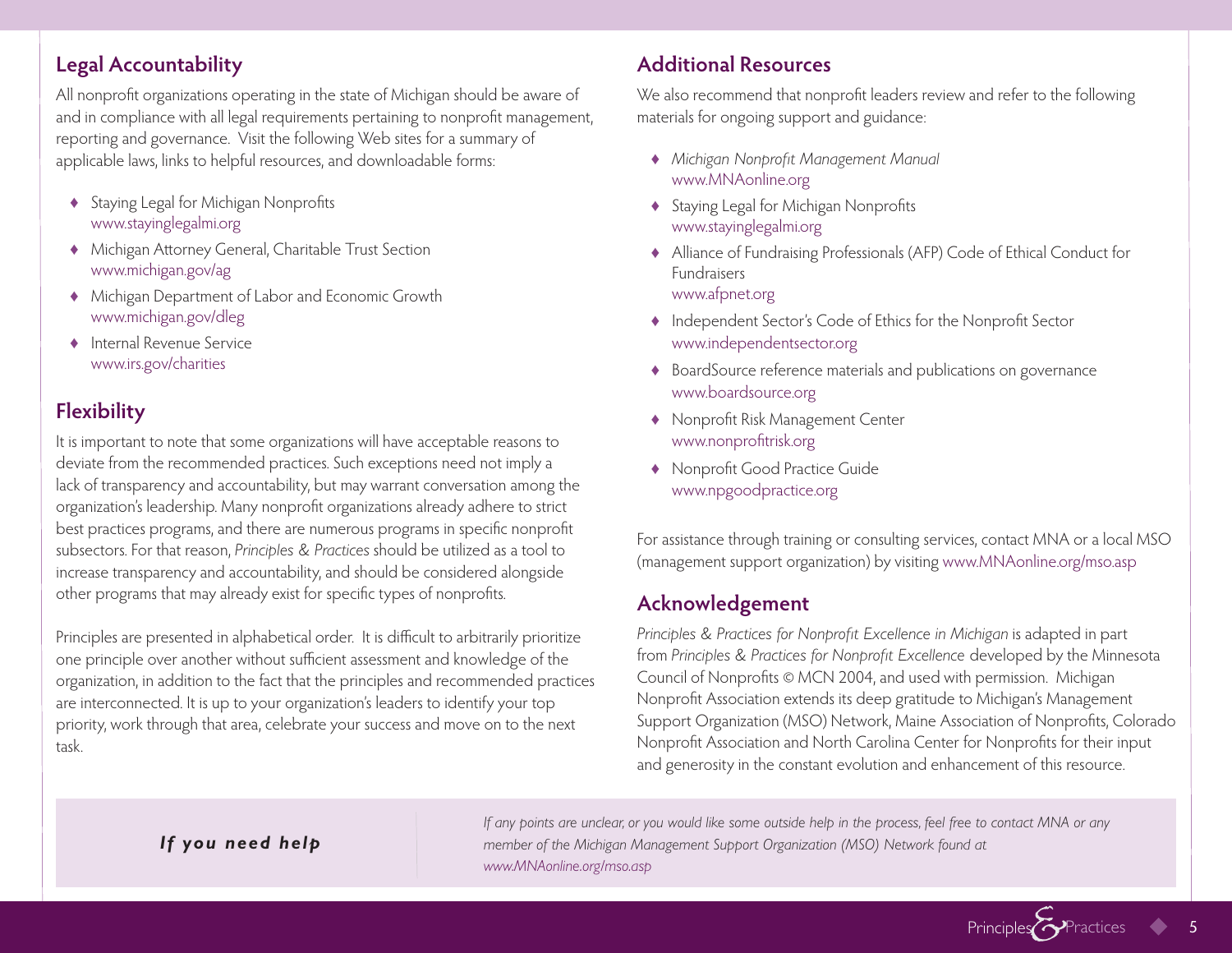## Guiding Principles

### **COMMUNICATION**

Nonprofit organizations should have thoughtful, intentional systems for general communications, marketing, and media relations in order to promote and advance mission achievement. Internal communications help to motivate, inform, and counsel employees and volunteers of nonprofits and to set the stage for external communications. External communication helps to attract and retain constituents and to raise public consciousness, understanding, and commitment to the organization. Working with the media is a necessary part of effectively communicating an organization's mission to the general public, donors, volunteers and policymakers.

### **EVALUATION**

As entities that serve the public, nonprofit organizations have an obligation to demonstrate their value to the public. The public has a stake in nonprofit performance and is entitled to information regarding organization results. Nonprofits should regularly measure their performance against a clear set of goals and should share such information with their constituents. Nonprofit evaluation should be appropriate to the size and purpose of the organization, and evaluation data should be used to continually improve the quality of processes, programs and activities.

#### **FINANCIAL MANAGEMENT**

Nonprofits have an obligation to act as responsible stewards in managing their financial resources. Nonprofits must comply with all legal financial requirements related to financial matters. They should adhere to sound accounting principles that ensure fiscal responsibility and build public trust. Nonprofits should use their financial resources to accomplish their missions in an effective, efficient manner and should establish clear policies and practices to regularly monitor how funds are used.

### **FUNDRAISING**

Nonprofit organizations play an important societal role in serving as the vehicles by which philanthropy occurs. Nonprofits act as the intermediaries between donors and beneficiaries and have ethical obligations to ensure proper handling of funds to carry out their missions. Nonprofit fundraising should be conducted according to the highest ethical standards with regard to solicitation, acceptance, recording, reporting, and use of funds. Nonprofits should adopt clear policies for fundraising activities to ensure responsible use of funds for designated purposes and open, transparent communication with donors and other constituents.

#### **GOVERNANCE**

A nonprofit board of directors is responsible for defining the organization's mission and for providing overall leadership and strategic direction to the organization. A nonprofit board actively sets policy and ensures that the organization has adequate resources to carry out its mission. The board provides direct oversight and direction for the executive director and is responsible for evaluating his/ her performance. A nonprofit board also has a responsibility to evaluate its own effectiveness in upholding the public interest(s) served by the organization.

#### **HUMAN RESOURCES**

Effective management of human resources is essential for creating successful organizational results. Nonprofit organizations should exercise fair and equitable human resource practices that attract and retain qualified individuals. Nonprofits have an obligation to adhere to all legal employment requirements and to provide a safe work environment. Nonprofit organizations should establish specific policies and practices that promote mutual cooperation to advance the organization's interests, and that reflect appropriate industry standards for remuneration.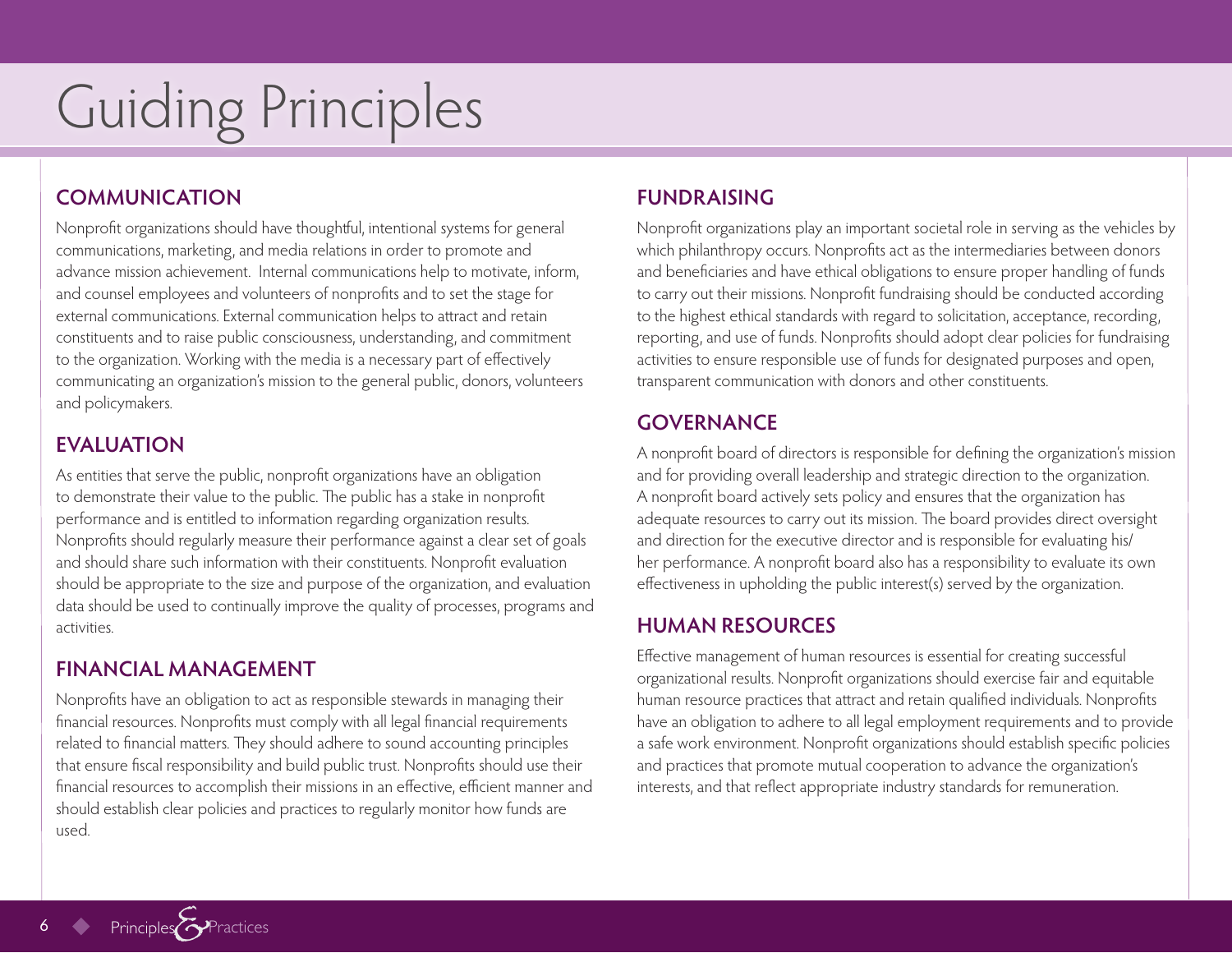### **INFORMATION TECHNOLOGY**

Effective and appropriate use of technology is critical to maintaining a nonprofit organization's accountability and relevance. A nonprofit should manage information with regard for confidentiality, safety, accuracy, integrity, reliability, costeffectiveness, and legal compliance. A nonprofit should incorporate appropriate technology into its work to improve its efficiency, efficacy, and accuracy in the achievement of its mission.

### **PLANNING**

Organizational planning is a process that defines a nonprofit's overall direction, activities and strategies to fulfill its mission. Nonprofits have a duty to engage in sound planning to define a clear vision for the future. In order to best position organizations to achieve their goals, nonprofit planning should include input from constituents and should be intentional and ongoing.

### **PUBLIC POLICY AND ADVOCACY**

Nonprofit organizations play a central role in the democratic process by providing a means for public participation and promotion of the common good. As entities that serve the public, nonprofit organizations should engage in public policy and advocacy activities to promote constituent, organizational and sector interests. Nonprofits should work to promote broad public participation in public policy and advocacy efforts and should provide assistance to the public in these efforts.

### **STRATEGIC ALLIANCES**

Strategic alliances can take many forms and can serve multiple purposes, such as partnership, sharing of resources, and improved operational efficiency. Strategic alliances help to strengthen individual nonprofit capacity and the capacity of the sector as a whole. Nonprofit organizations should be open to strategic alliances and, when appropriate, should partner with other organizations to enhance their capability to achieve desired results. Nonprofits should work to promote cooperation and coordination among a variety of entities to avoid unproductive duplication of services and to maximize the resources available to the communities they serve.

### **TRANSPARENCY AND ACCOUNTABILITY**

As entities that serve the public, nonprofits have an ethical obligation to conduct their activities in a way that is accountable and transparent to their constituents. Nonprofits should engage in ongoing efforts to openly convey information to the public about their missions, activities, and decision-making processes. This information should be easily accessible to the public and should create external visibility, public understanding, and trust in the organization.

### **VOLUNTEER ENGAGEMENT**

Effective volunteer engagement is critical to the success of a nonprofit. The time, talent and treasure provided by volunteers help an organization maximize results in working toward its mission. Nonprofit organizations should exercise fair and equitable volunteer management practices that attract and retain qualified individuals. An effectively managed volunteer program can build an organization's efficiency, enhance community engagement, provide specialized expertise, and increase the community's awareness of issues and resources through a knowledgeable pool of ambassadors and donors.

*Principles & Practices for Nonprofit Excellence in Michigan* © 2008 *Principles & Practices for Nonprofit Excellence in Michigan © 2005 is adapted in part from Principles & Practices for Nonprofit Excellence developed by the Minnesota Council of Nonprofits © MCN 2004, and used with permission.*

Principles<sup>2</sup>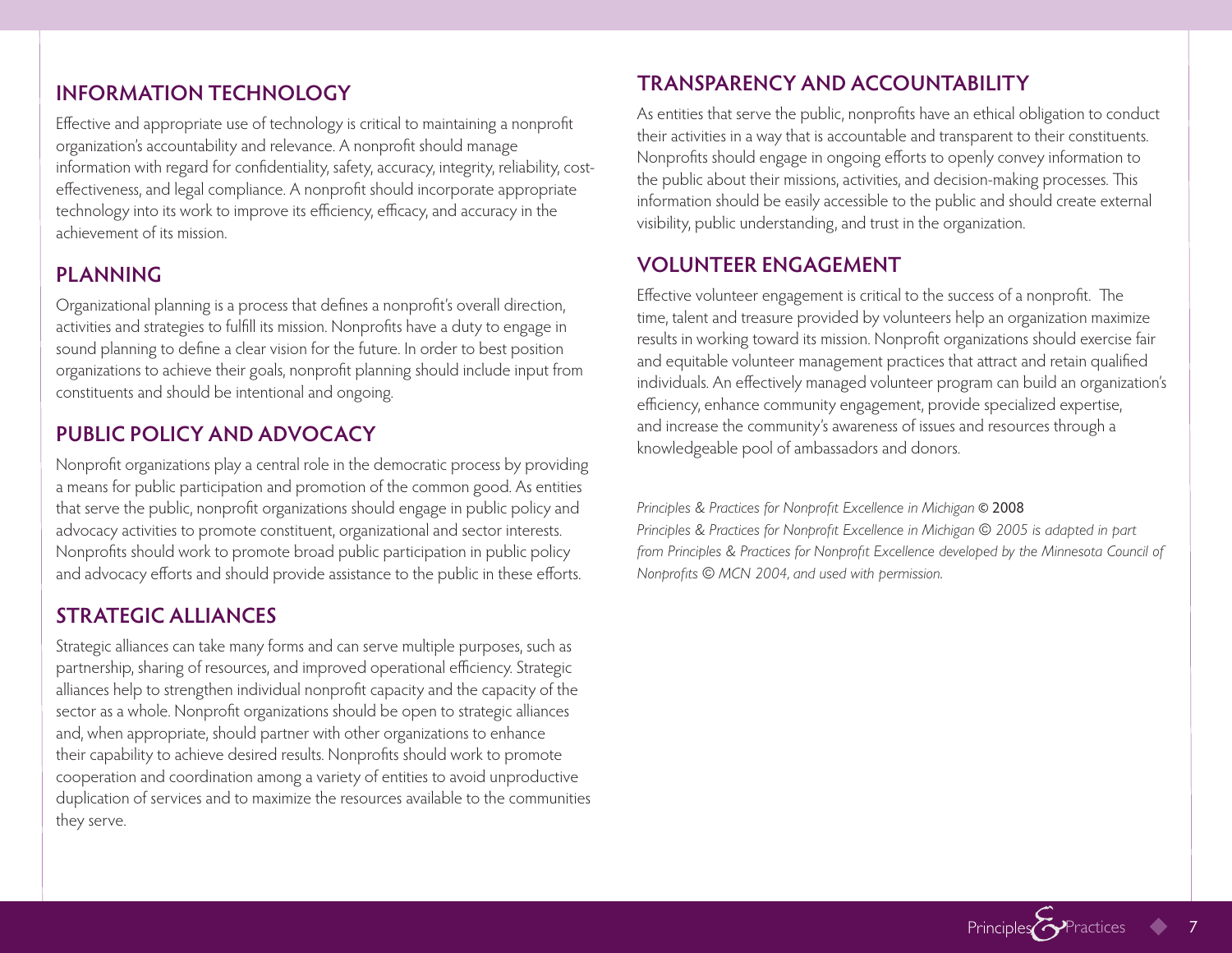### *Principles & Practices for Nonprofit Excellence in Michigan* An Organizational Assessment and Planning Tool for Michigan Nonprofits

### Framework:

- ♦ *Principles & Practices for Nonprofit Excellence in Michigan: Organizational Assessment and Planning Tool* is divided into twelve response grids, each reflecting the recommended practices and "Walking the Talk" for the given guiding principle.
- ♦ You should assess whether or not your organization implements the recommended practices by checking *yes/always, usually, sometimes, seldom* or *no/never* in the response grid.
- ♦ Recommended practices notated with a \*MI or \*US denote items required by state or federal law and should not be considered "optional" - your first priority should be to ensure these requirements are *always* met.
- ♦ At the end of each response grid, you will generate a "score." The "score" in and of itself is not an end product: it is simply to provide a reference point of your current functioning and to help you focus on targeted areas of improvement.
- ♦ The "Walking the Talk" suggestions at the end of each section will help you identify how you can strengthen your policies and procedures in a given area by providing concrete examples of what good practice might look like. It is important to remember that no organization is "perfect" and that adapting to a changing nonprofit environment means there is always room to grow.
- ♦ Use the Action Plan worksheet in Section III to create benchmarks and timelines to measure your progress toward implementation of goals and action items.

\*MI = Michigan Law \*US = Federal Law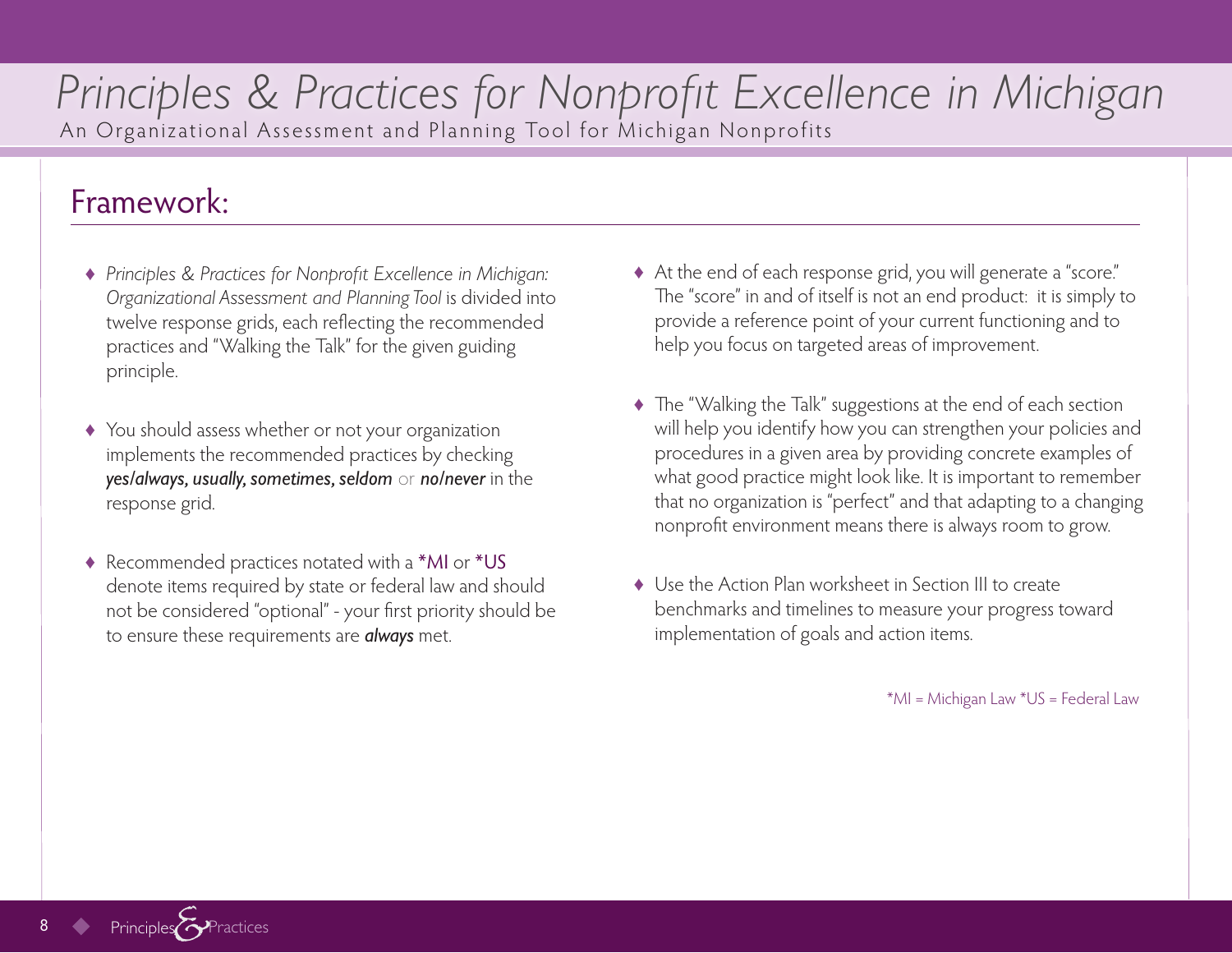## Guiding Principle: Communication

|    | <b>Recommended Practices</b>                                                                                                                                                                                                                                                                                                                                                                                                                    | Yes or<br><b>Always</b> | <b>Usually</b> | Sometimes | Seldom | No or<br><b>Never</b> |
|----|-------------------------------------------------------------------------------------------------------------------------------------------------------------------------------------------------------------------------------------------------------------------------------------------------------------------------------------------------------------------------------------------------------------------------------------------------|-------------------------|----------------|-----------|--------|-----------------------|
|    | Our organizational communications adhere to the highest ethical and professional standards, as well<br>as any industry specific standards that may exist, including principles of transparency, fairness and<br>honesty. Our standards are clearly stated in writing and are part of the orientation of all employees<br>and volunteers.                                                                                                        |                         |                |           |        |                       |
| 2. | Our nonprofit has a clearly defined, written communication plan that supports the organization's<br>mission and vision and guides daily activities. The communication plan is directly related to the<br>strategic plan and demonstrates accountability to constituents and the public.                                                                                                                                                         |                         |                |           |        |                       |
| 3. | Our communication plan includes goals, target audiences, key messages, intended outcomes, and<br>a means to evaluate impacts. Appropriate strategies and tools are employed to achieve intended<br>outcomes and may include: a Web site, advertising, public service announcements, promotional<br>brochures and flyers, news releases, press conferences, feature stories, special events, editorial board<br>meetings and opinion editorials. |                         |                |           |        |                       |
|    | 4. Our communication plan ensures that the organization is communicating in a clear and timely manner<br>with those who request information. Our constituents are provided with ongoing opportunities to<br>interact with the board and management regarding the organization's activities and a system is in<br>place for promptly and respectfully responding to grievances or complaints.                                                    |                         |                |           |        |                       |
|    | 5. Our nonprofit meets all federal requirements for public disclosure. (See Principles & Practices for<br>Nonprofit Excellence in Michigan Guide for details.) *US                                                                                                                                                                                                                                                                              |                         |                |           |        |                       |
|    | 6. Information provided to policy makers, the media and the general public becomes a matter of<br>public record. Therefore, our nonprofit ensures that information is timely and accurate, and that the<br>social and political context of information is clear to avoid misunderstanding or manipulation of the<br>message.                                                                                                                    |                         |                |           |        |                       |

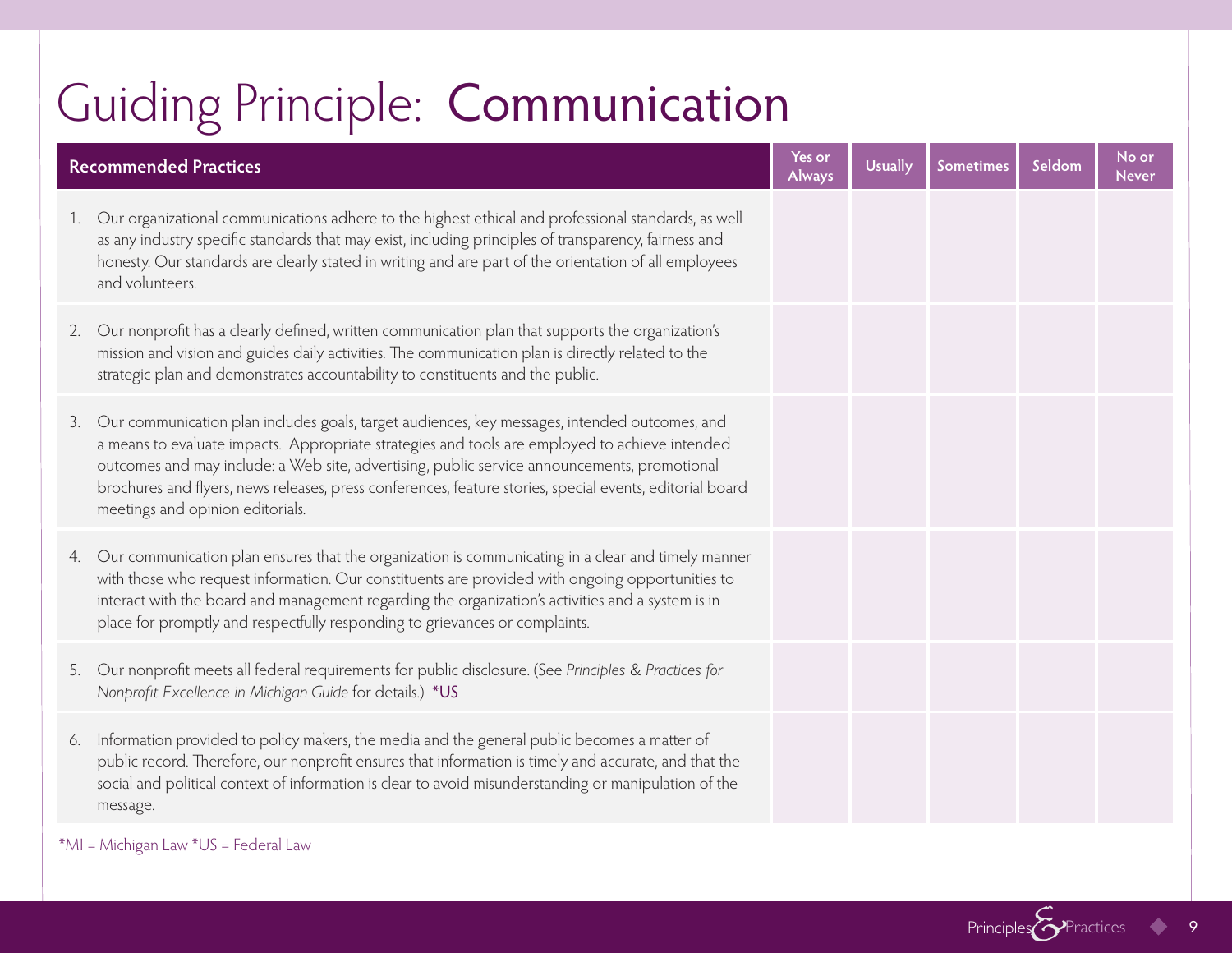| <b>Recommended Practices</b>                                                                                                                                                                                                                                                                                                                                                                                                 | Yes or<br><b>Always</b> | <b>Usually</b> | <b>Sometimes</b> | Seldom | No or<br><b>Never</b> |
|------------------------------------------------------------------------------------------------------------------------------------------------------------------------------------------------------------------------------------------------------------------------------------------------------------------------------------------------------------------------------------------------------------------------------|-------------------------|----------------|------------------|--------|-----------------------|
| 7. In serving the public trust, our nonprofit produces an annual report that contains information<br>regarding activities and performance. The annual report includes:                                                                                                                                                                                                                                                       |                         |                |                  |        |                       |
| An explanation of the organization's mission, activities and results;                                                                                                                                                                                                                                                                                                                                                        |                         |                |                  |        |                       |
| An explanation of how individuals can access programs/services;<br>ш.                                                                                                                                                                                                                                                                                                                                                        |                         |                |                  |        |                       |
| Overall financial information, including income and expense statements, balance sheet and<br>ш.<br>functional expense allocations; and                                                                                                                                                                                                                                                                                       |                         |                |                  |        |                       |
| A list of board members, management staff, partners/supporters and donors.                                                                                                                                                                                                                                                                                                                                                   |                         |                |                  |        |                       |
| Our nonprofit encourages internal communication that welcomes alternative perspectives, invites<br>8.<br>and encourages participation at all levels, minimizes defensiveness, and builds and maintains<br>camaraderie. Management solicits actively, listens carefully, and responds respectfully to the views<br>of internal constituents.                                                                                  |                         |                |                  |        |                       |
| Internal communications are guided by a clear policy and practices manual, with information<br>9.<br>exchanged through regularly scheduled and attended meetings, regularly printed and/or e-mailed<br>informational updates, an understood forum for suggestions, reports on meetings of the board of<br>directors and its committees, recognition, and social events.                                                      |                         |                |                  |        |                       |
| 10. Our nonprofit has a written policy and procedures for developing public statements and positions<br>on issues which clearly identify the primary organizational spokesperson(s) that are authorized<br>to make public statements. These statements and positions represent the full range of views of<br>the organization's constituencies. All internal constituents are aware of the statement and position<br>policy. |                         |                |                  |        |                       |
| 11. Our nonprofit openly communicates with other nonprofits to share and gather information on<br>lessons learned and best practices and to avoid duplication of services.                                                                                                                                                                                                                                                   |                         |                |                  |        |                       |
| 12. Our nonprofit ensures that all information provided to policy makers, the media and the general<br>public is timely and accurate because it is a matter of public record and the context is clear to avoid<br>misunderstanding or manipulation of the message.                                                                                                                                                           |                         |                |                  |        |                       |

10 Principles Practices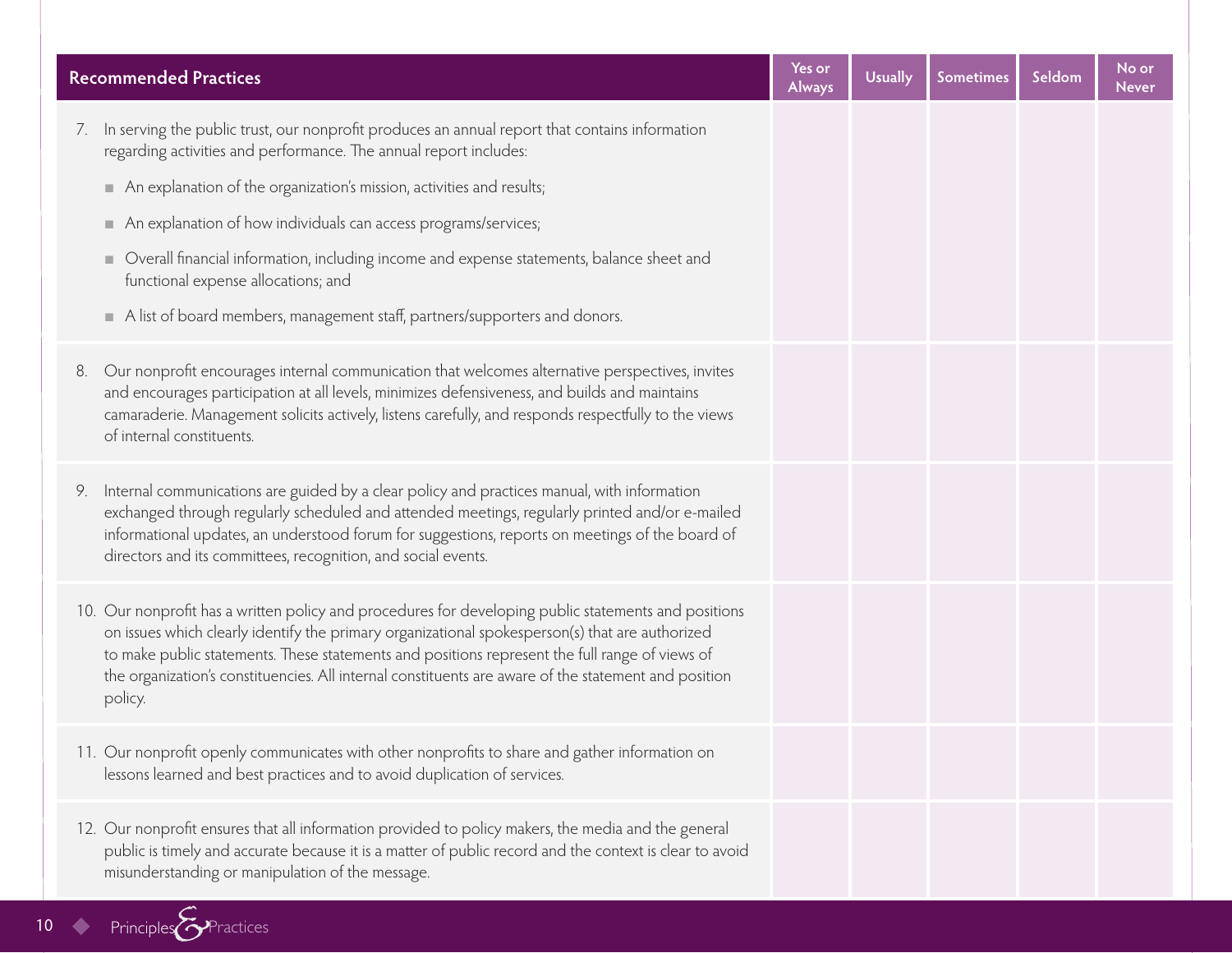| <b>Recommended Practices</b>                                                                                             | Yes or<br>Always | <b>Usually</b> | <b>Sometimes</b> | Seldom         | No or<br><b>Never</b> |
|--------------------------------------------------------------------------------------------------------------------------|------------------|----------------|------------------|----------------|-----------------------|
| 13. Our nonprofit has a media relations strategy through which appropriate representatives of the<br>organization:       |                  |                |                  |                |                       |
| a. Frequently update a press list of all the major newspapers, weeklies, television, radio and<br>internet news sources; |                  |                |                  |                |                       |
| b. Build relationships with individual reporters and become a resource for local media;                                  |                  |                |                  |                |                       |
| c. Coordinate messages to the media, ensuring that communications are well-rehearsed, brief,<br>timely and newsworthy.   |                  |                |                  |                |                       |
| a. Column total                                                                                                          |                  |                |                  |                |                       |
| b. Multiply by number of points                                                                                          | x3               | $x^2$          | x1               | x <sub>0</sub> | x-1                   |
| c. Column total                                                                                                          |                  |                |                  |                |                       |
| d. Add all points in row c. for Communication score                                                                      | $/39 =$<br>%     |                |                  |                |                       |

- 1. How do I/we feel about the score?
- 2. Were there items that I/we felt were not applicable to our organization? Why? How did these items affect our overall score?
- 3. What priority should we place for action on this particular Principle? a. high b. moderate c. low
- 4. What questions remain to be answered before we can proceed?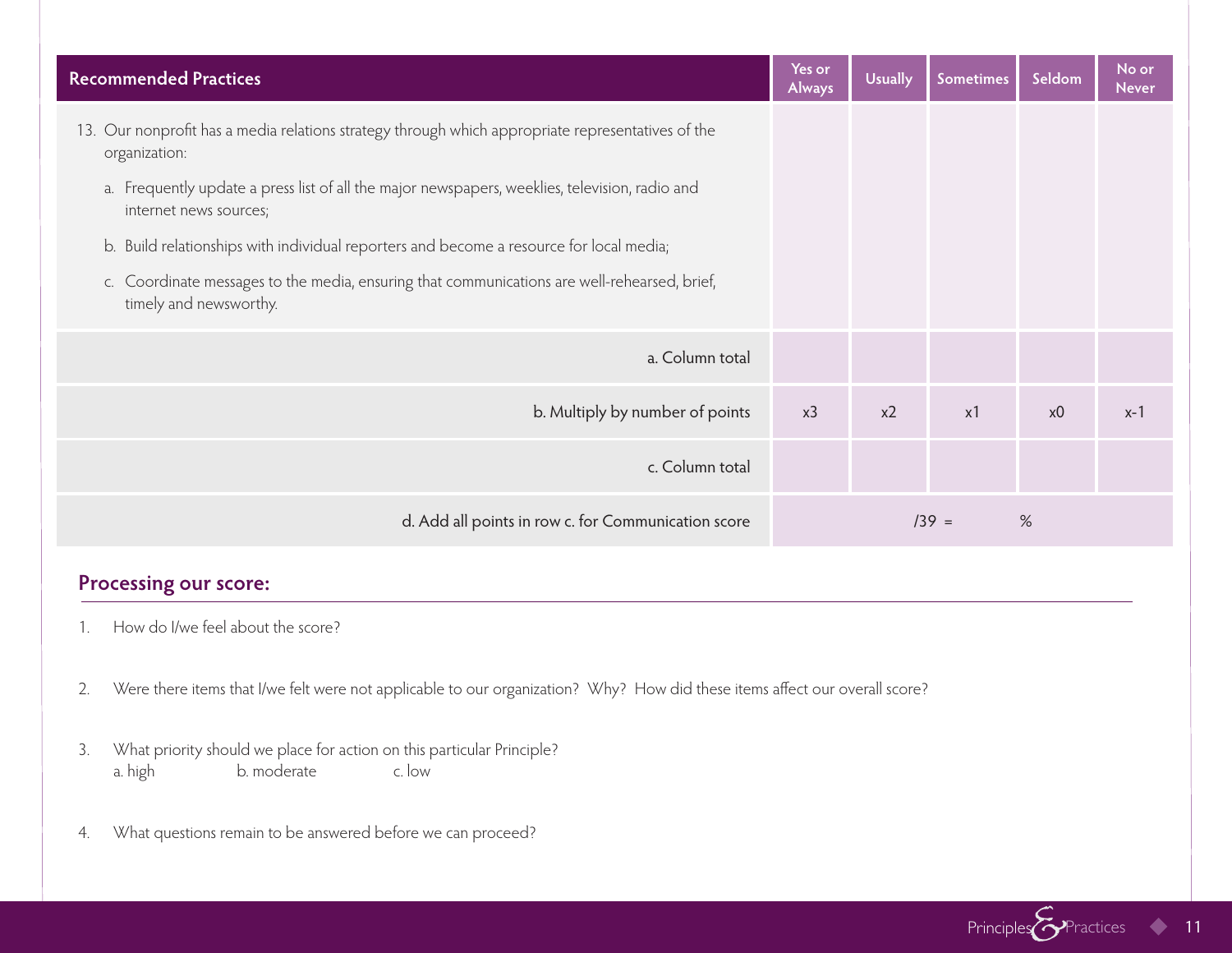### Walking the Talk: Communication

- ♦ Develop a centralized file of approved public statements (including an organizational "elevator speech") regarding organizational mission, vision, history, and primary talking points. Share with board, staff, and other key volunteers.
- ♦ Develop an internal process for reviewing written material before it is disseminated to ensure accuracy, clarity, and consistency.
- ♦ Discuss the organizational branding approach/policy with board and staff to ensure everyone has a common understanding of intended message and impact of communications.
- ♦ Build a couple of key points into staff and board orientation:
	- IRS public disclosure regulations and organizational process for meeting them
	- Appropriate use of organizational logo, symbols, letterhead, statements, and other official materials
	- An orientation to the basics of the nonprofit's communication plan make sure everybody understands what needs to be approved by whom.
- ♦ Encourage staff and board to collect and submit "good stories" on an ongoing basis for use in annual report, grant applications and reporting, evaluation reports and other public communication.
- ♦ Develop and provide a safe forum for all constituents to provide feedback on organizational performance.
- ♦ Ask board, staff, and volunteers if there are ways to make your newsletter and annual report (and other external communication pieces) more effective. What are the highlights? What isn't captured? Who doesn't receive it, but should?
- ♦ Consider a wide range of electronic communication and social media as options for communicating with constituents; engage staff/volunteers familiar with technology trends to help you make decisions in the absence of a formalized strategy.
- ♦ Consider generational communication differences and expectations when planning your various communication strategies – make sure your delivery systems are targeted to your audience.
- ♦ Develop a "media specialist" on your staff and coordinate communication efforts with your advocacy, lobbying and policy efforts for consistency of message. Spend some time developing a database of local media, get to know their focus areas and deadlines, and identify the "right" contact in each outlet. Establish yourself as a resource for media outlets: in addition to releases about your organization's events, help them with breaking stories by sharing relevant data and background information on a particular topic. Give them leads on other stories that may be newsworthy.
- ♦ Communicate regularly with other organizations in your area. Share information and resources to establish your organization as one who is invested in improving the community rather than competing. Keep abreast of activities and events that impact your (and their) work. Consider participating in (or establishing) director's networking breakfasts or brown bag lunch conversation circles.
- ♦ Identify key contacts with local government units (city, state, county, various departments) and business leaders to keep them apprised of your efforts. Add contacts to your newsletter mailing list or email alert system. Schedule breakfast or lunch meetings that will help you build a relationship before there's an "issue" to address. Discuss mutual goals as well as opportunities for partnership and collaboration.
- ♦ Develop a communication strategy to keep your community engaged and informed. Share annual reports, newsletters and media releases with targeted individuals. Invite constituents to focus groups or town-hall meetings to discuss community needs and gain input on your work. Establish a context of partnership and stewardship of community resources rather than servitude.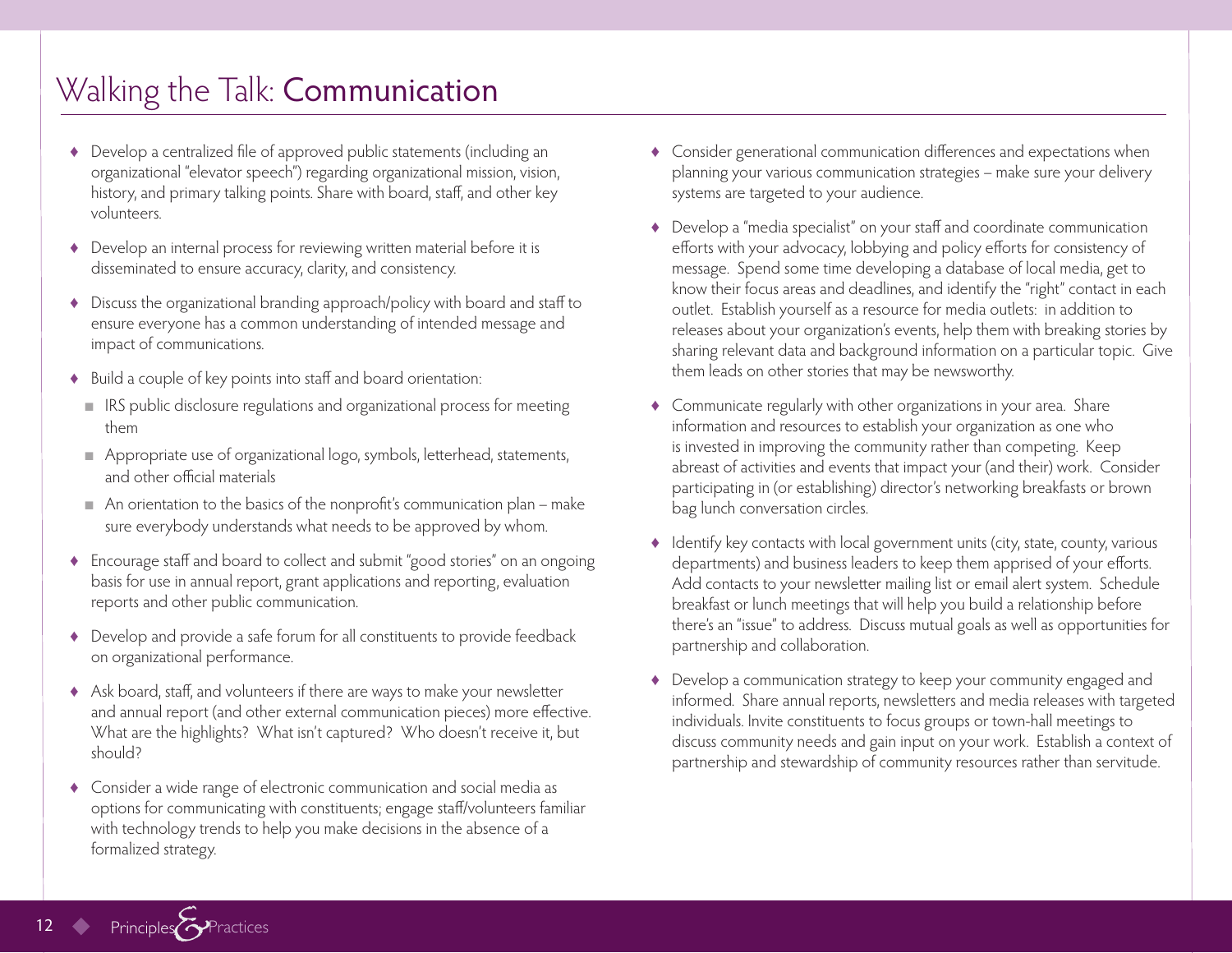## Guiding Principle: Evaluation

|    | <b>Recommended Practices</b><br><b>Always</b>                                                                                                                |  | <b>Usually</b> | <b>Sometimes</b> | Seldom | No or<br><b>Never</b> |
|----|--------------------------------------------------------------------------------------------------------------------------------------------------------------|--|----------------|------------------|--------|-----------------------|
| 1. | Our nonprofit has defined, ongoing and sustainable procedures in place for evaluating its programs,<br>procedures, and outcomes in relation to its mission.  |  |                |                  |        |                       |
| 2. | Our nonprofit regularly monitors the satisfaction of service participants and constituents and<br>provides a grievance procedure to address complaints.      |  |                |                  |        |                       |
| 3. | Information that is collected from persons served is kept confidential.                                                                                      |  |                |                  |        |                       |
| 4. | Evaluation results are used to strengthen and improve our programs and activities by incorporating<br>evaluation findings into strategic planning processes. |  |                |                  |        |                       |
| 5. | Measurement informs the operational plan and is used to evaluate organizational effectiveness.                                                               |  |                |                  |        |                       |
| 6. | Performance measures are realistic, specific, measurable, and appropriate to the size and scope of the<br>organization and its constituents.                 |  |                |                  |        |                       |
|    | Measurement includes information on satisfaction, activities, results, and community input.<br>a.                                                            |  |                |                  |        |                       |
|    | Measurement includes both qualitative and quantitative data.<br>b.                                                                                           |  |                |                  |        |                       |
|    | Measurement includes data on efficiency and effectiveness.<br>C.                                                                                             |  |                |                  |        |                       |
|    | 7. Our evaluation strategy is ongoing and includes input from a wide variety of stakeholders including<br>staff, board, funders, community members, etc.     |  |                |                  |        |                       |
| 8. | Evaluation results are communicated to a broad range of constituents including staff, board, clients,<br>foundations, the public, etc.                       |  |                |                  |        |                       |
| 9. | Our nonprofit shares relevant lessons learned with other nonprofits and funding sources.                                                                     |  |                |                  |        |                       |

Principles<sup>2</sup>Practices 13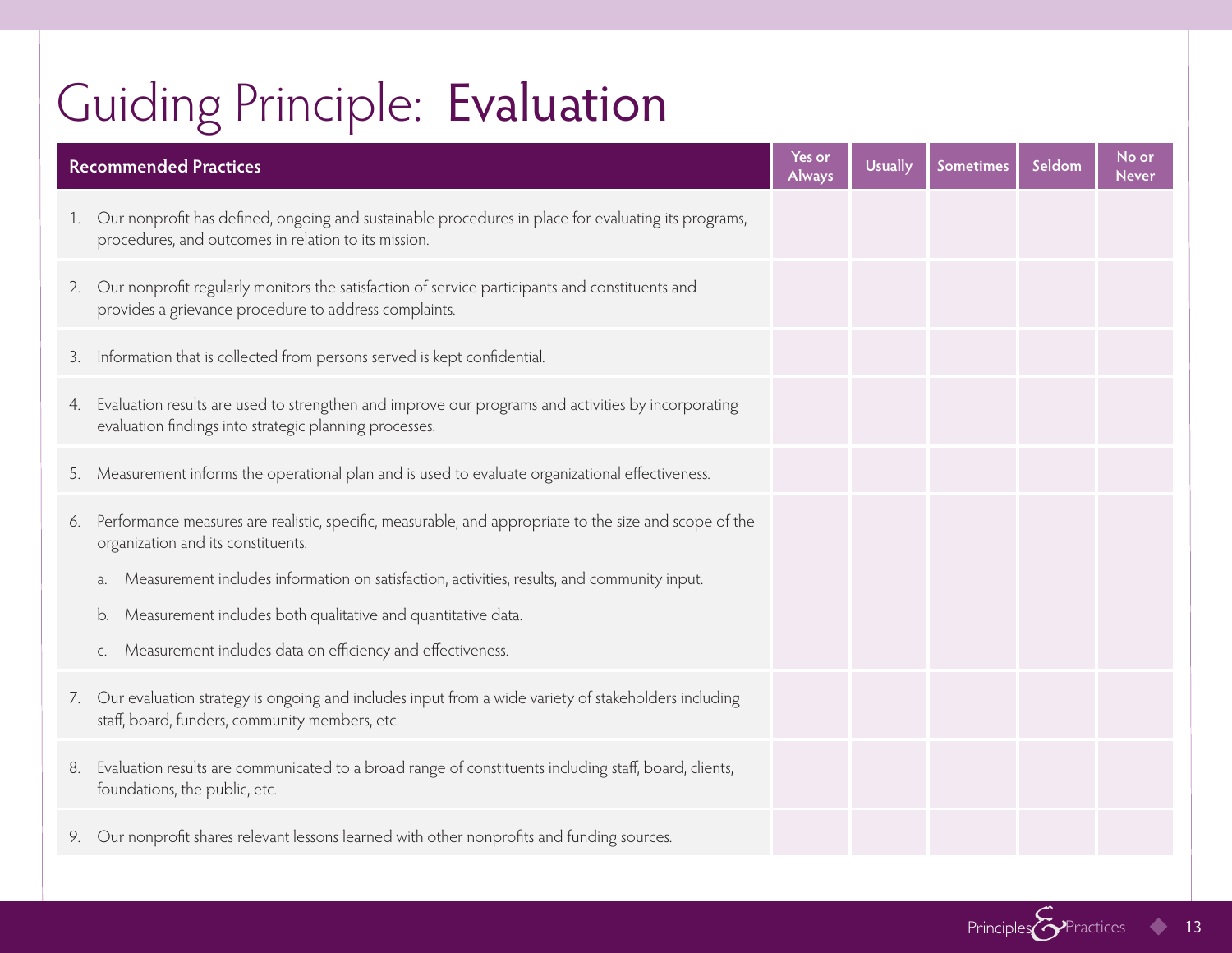| <b>Recommended Practices</b>                                                                                                                                                                                                                                                             | Yes or<br><b>Always</b> | <b>Usually</b> | Sometimes  | Seldom         | No or<br><b>Never</b> |
|------------------------------------------------------------------------------------------------------------------------------------------------------------------------------------------------------------------------------------------------------------------------------------------|-------------------------|----------------|------------|----------------|-----------------------|
| 10. Our nonprofit organization utilizes external evaluators when appropriate and feasible. These<br>evaluators follow the Guiding Principles for Evaluators set forth by the American Evaluation<br>Association. http://www.eval.org/GPTraining/GP%20Training%20Final/gp.principles.pdf. |                         |                |            |                |                       |
| a. Column total                                                                                                                                                                                                                                                                          |                         |                |            |                |                       |
| b. Multiply by number of points                                                                                                                                                                                                                                                          | x3                      | x <sub>2</sub> | $\times$ 1 | x <sub>0</sub> | $x-1$                 |
| c. Column total                                                                                                                                                                                                                                                                          |                         |                |            |                |                       |
| d. Add all points in row c. for Evaluation score                                                                                                                                                                                                                                         | $/30 =$                 |                |            | %              |                       |

- 1. How do I/we feel about the score?
- 2. Were there items that I/we felt were not applicable to our organization? Why? How did these items affect our overall score?
- 3. What priority should we place for action on this particular Principle?<br>a. high b. moderate c. low a. high b. moderate
- 4. What questions remain to be answered before we can proceed?

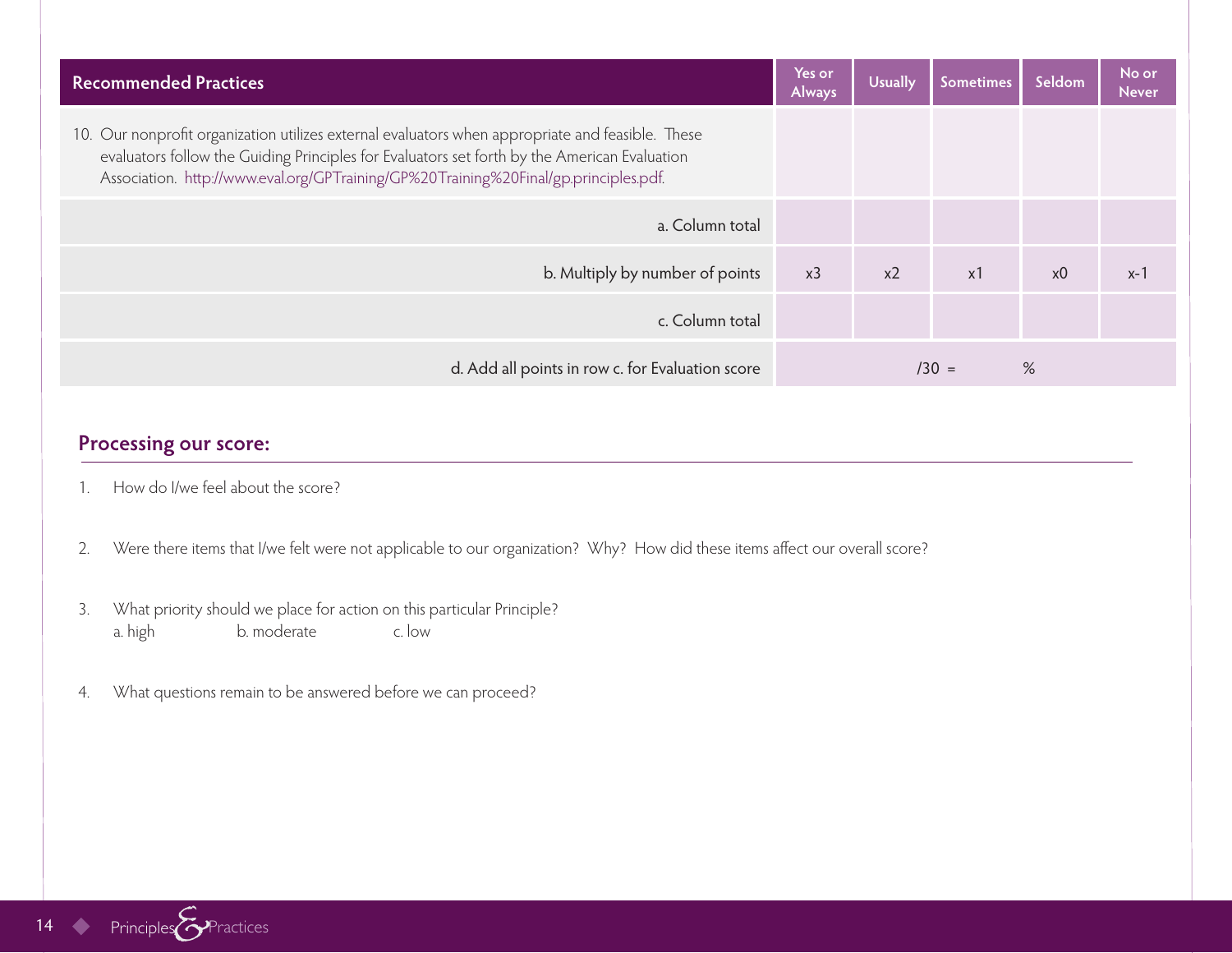### Walking the Talk: Evaluation

- ♦ When designing a new program/project, identify very specifically how it will impact your mission through measurable outcomes addressing identified needs.
- ♦ Consumer feedback should be a significant component of ongoing evaluation efforts. Develop an evaluation plan (including surveys, focus groups, post-service feedback and other tools) that includes regular consumer feedback. Have the board review results of the feedback and discuss both successes and challenges. Board recommendations should be carried back to staff (via the executive director) for program evaluation and adaptation as needed.
- ♦ Familiarize yourself with various methods of evaluation to determine which approach is best for individual programs and projects. "One size does not fit  $all''$
- ♦ Establish with staff that evaluation planning is an "up front" activity rather than a last-minute reaction. Solid goals and objectives lead to effective evaluation plans.
- ♦ Plan on at least 5% of a program's budget for evaluation costs. This is a commonly accepted range for funders, and includes the cost of staff time to develop and process evaluation tools, copying, postage and other associated costs. If you plan to hire an external evaluator, the cost jumps to 10% or more. Research in advance what method/approach is best for each program.
- ♦ Establish a process for periodic review of evaluation feedback. If you run frequent programs/projects, you may consider compiling results of like programs for a thumb-nail sketch to present to board members.
- ♦ Review evaluation feedback with staff following each program/project. Generate a list of "lessons learned" or "improvements for next time" and file it where it will be incorporated into planning upcoming projects rather than buried in a box in the storage room.
- ♦ Develop a mechanism for sharing evaluation feedback with key stakeholders. Consider devoting a section of your newsletter to "recent feedback", or including anecdotal and hard data in your annual report. You should be able to show your impact on the issue as effectively as you can demonstrate your passion for the cause.
- ♦ Evaluators should follow the national Guiding Principles for Evaluators set forth by the American Evaluation Association. www.eval.org/Guiding%20 Principles.htm

Principles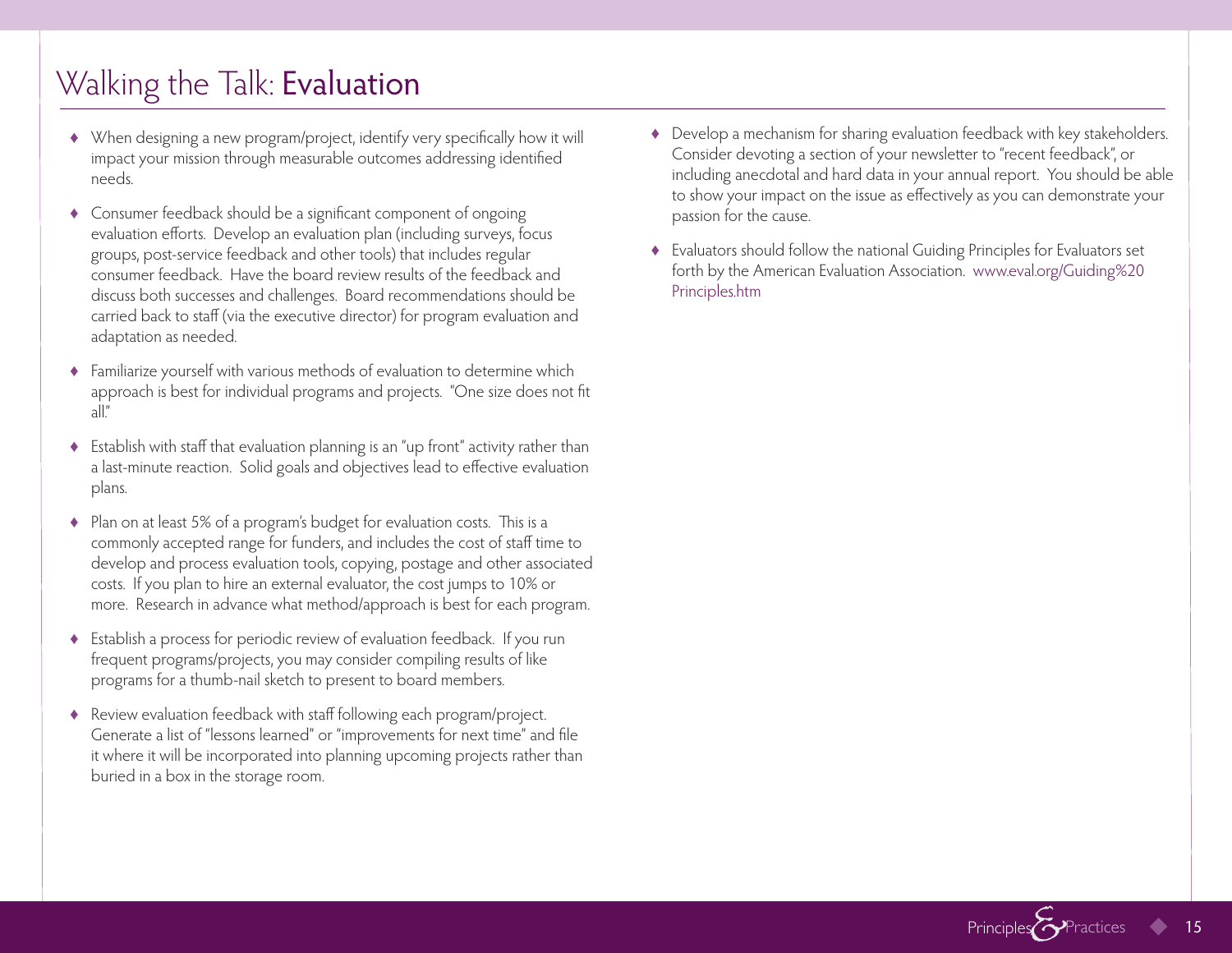## Guiding Principle: Financial Management

|             | <b>Recommended Practices</b>                                                                                                                                                                                                                                                                                                                                                                                                                                                       | Yes or<br><b>Always</b> | <b>Usually</b> | <b>Sometimes</b> | Seldom | No or<br><b>Never</b> |
|-------------|------------------------------------------------------------------------------------------------------------------------------------------------------------------------------------------------------------------------------------------------------------------------------------------------------------------------------------------------------------------------------------------------------------------------------------------------------------------------------------|-------------------------|----------------|------------------|--------|-----------------------|
| $1_{\cdot}$ | Our nonprofit has reviewed Staying Legal for Michigan Nonprofits www.stayinglegalmi.org to verify<br>the existence of appropriate policies, procedures and reporting mechanisms, and demonstrates<br>compliance with all legal financial obligations.                                                                                                                                                                                                                              |                         |                |                  |        |                       |
| 2.          | Our board members clearly understand how to read and interpret financial statements.                                                                                                                                                                                                                                                                                                                                                                                               |                         |                |                  |        |                       |
| 3.          | Annually, our board reviews and approves an appropriate annual budget for the organization.<br>While each board must determine the appropriate budget needed to achieve its mission, various<br>industry benchmarks provide target ranges of 65-80% of expenditures for programs, and 20-35% for<br>administration, fundraising, and evaluation.                                                                                                                                   |                         |                |                  |        |                       |
| 4.          | Our nonprofit generates accurate and relevant financial reports which include the comparison of<br>actual to budgeted revenue and expenses, and which identify and explain any significant variances.<br>These reports are provided to the board of directors for regular review and discussion, on no less<br>than a quarterly basis.                                                                                                                                             |                         |                |                  |        |                       |
| 5.          | Our nonprofit subjects its financial reports to an annual audit or independent CPA review. *MI<br>A nonprofit with annual total revenue of \$500,000 or more (not including government) must<br>$a_{\cdot}$<br>subject its financial reports to an annual audit by a Certified Public Accountant.<br>A nonprofit with annual total revenue (not including government) over \$100,000 and no more<br>b.<br>than \$250,000 must have an independent review or audit of its finances. |                         |                |                  |        |                       |
| 6.          | Financial audits are approved by the organization's board and certified by the executive director and<br>CFO.                                                                                                                                                                                                                                                                                                                                                                      |                         |                |                  |        |                       |

\*MI = Michigan Law \*US = Federal Law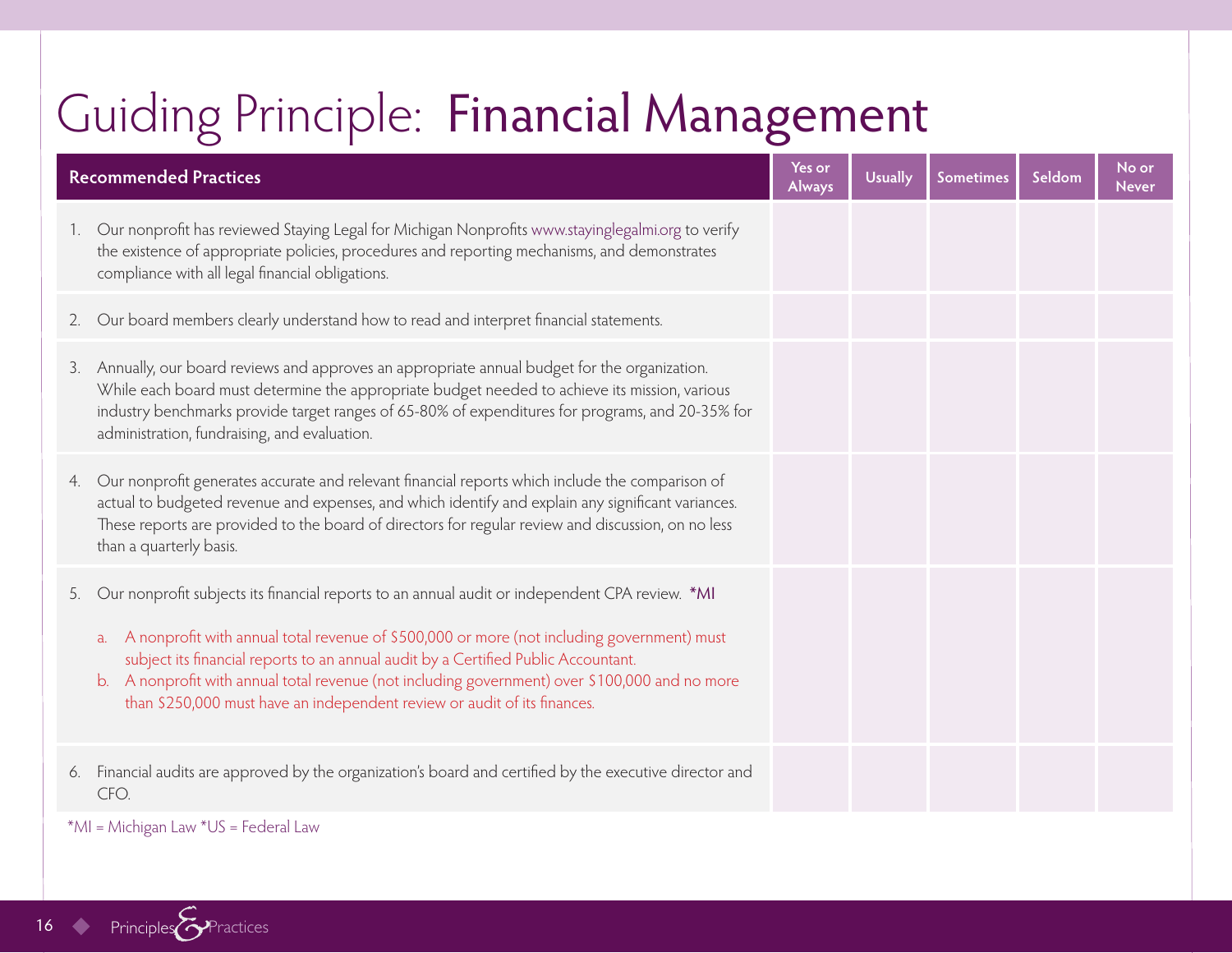| <b>Recommended Practices</b>                                                                                                                                                                                                             | Yes or<br><b>Always</b> | <b>Usually</b> | <b>Sometimes</b> | Seldom | No or<br><b>Never</b> |
|------------------------------------------------------------------------------------------------------------------------------------------------------------------------------------------------------------------------------------------|-------------------------|----------------|------------------|--------|-----------------------|
| The auditor meets with the organization's board separately from management staff, and the board<br>7.<br>audit committee approves the financial report.                                                                                  |                         |                |                  |        |                       |
| To the extent possible given the size of the organization, our nonprofit ensures separation of<br>8.<br>specific financial duties as a system of checks and balances.                                                                    |                         |                |                  |        |                       |
| Our nonprofit board of directors has an audit committee that does not share members with, and<br>9.<br>works independently of, the finance committee.                                                                                    |                         |                |                  |        |                       |
| 10. Our nonprofit CEO and CFO verify and certify the Form 990 or 990-PF before it is submitted to<br>ensure that it is accurate, complete and filed on time.                                                                             |                         |                |                  |        |                       |
| 11. Our nonprofit must has a system in place that allows individuals to report financial misconduct,<br>without consequence for doing so (commonly referred to as a "whistle-blower protection policy").                                 |                         |                |                  |        |                       |
| 12. Our nonprofit board strictly prohibits financial loans to members of the board or officers. *MI                                                                                                                                      |                         |                |                  |        |                       |
| 13. Our nonprofit board strictly prohibits financial loans to organization personnel.                                                                                                                                                    |                         |                |                  |        |                       |
| 14. Our nonprofit plans for a balanced budget. In the event that a budget deficit occurs, the board is<br>made aware of this expected outcome and participates fully in determining a plan to restore the<br>budget to a balanced state. |                         |                |                  |        |                       |
| 15. Our nonprofit has established and maintains a financial reserve which is equal to three to six months<br>of operating expenses.                                                                                                      |                         |                |                  |        |                       |

\*MI = Michigan Law \*US = Federal Law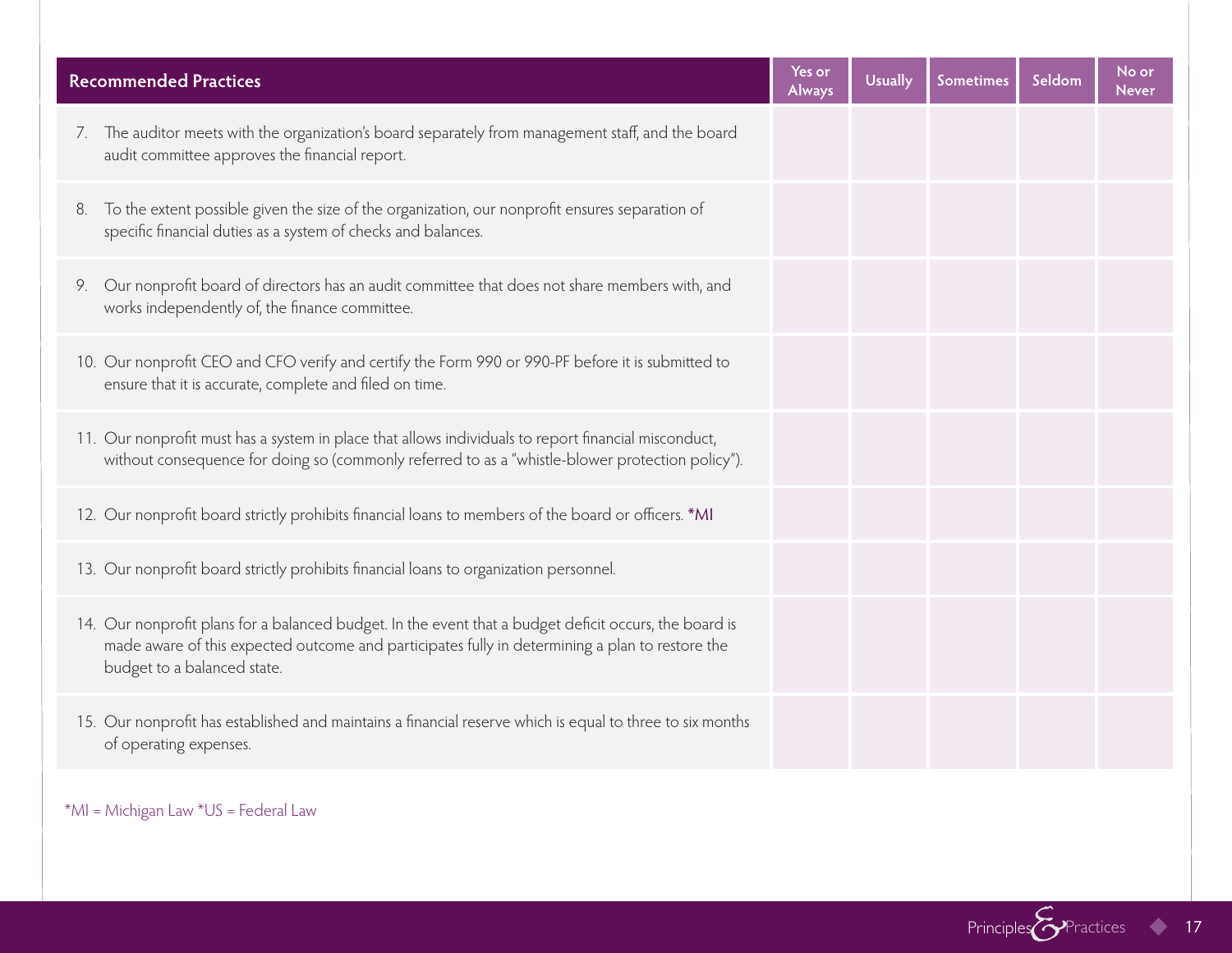| <b>Recommended Practices</b>                                                                                                                                                                                 | Yes or<br><b>Always</b> | <b>Usually</b> | <b>Sometimes</b> | Seldom | No or<br><b>Never</b> |
|--------------------------------------------------------------------------------------------------------------------------------------------------------------------------------------------------------------|-------------------------|----------------|------------------|--------|-----------------------|
| 16. Our nonprofit understands its legal and ethical obligation to expend funds responsibly and ensures<br>that funds are dispensed according to the funders' wishes and requirements. *MI, *US               |                         |                |                  |        |                       |
| 17. Our nonprofit considers bequests, planned gifts and pledges when determining the annual budget<br>and does not include these dollars in budgeting for program expenditures until the gift is actualized. |                         |                |                  |        |                       |
| 18. When undertaking responsibility of fiscal sponsorship for another organization, our organization does<br>so only with board approval and full knowledge of its legal obligations and liabilities.        |                         |                |                  |        |                       |
| a. Column total                                                                                                                                                                                              |                         |                |                  |        |                       |
| b. Multiply by number of points                                                                                                                                                                              | x3                      | $x^2$          | x1               | х0     | $x-1$                 |
| c. Column total                                                                                                                                                                                              |                         |                |                  |        |                       |
| d. Add all points in row c. for Financial Management score                                                                                                                                                   |                         |                | $/54 =$          | %      |                       |
| *MI = Michigan Law *US = Federal Law                                                                                                                                                                         |                         |                |                  |        |                       |

- 1. How do I/we feel about the score?
- 2. Were there items that I/we felt were not applicable to our organization? Why? How did these items affect our overall score?
- 3. What priority should we place for action on this particular Principle? a. high b. moderate c. low
- 4. What questions remain to be answered before we can proceed?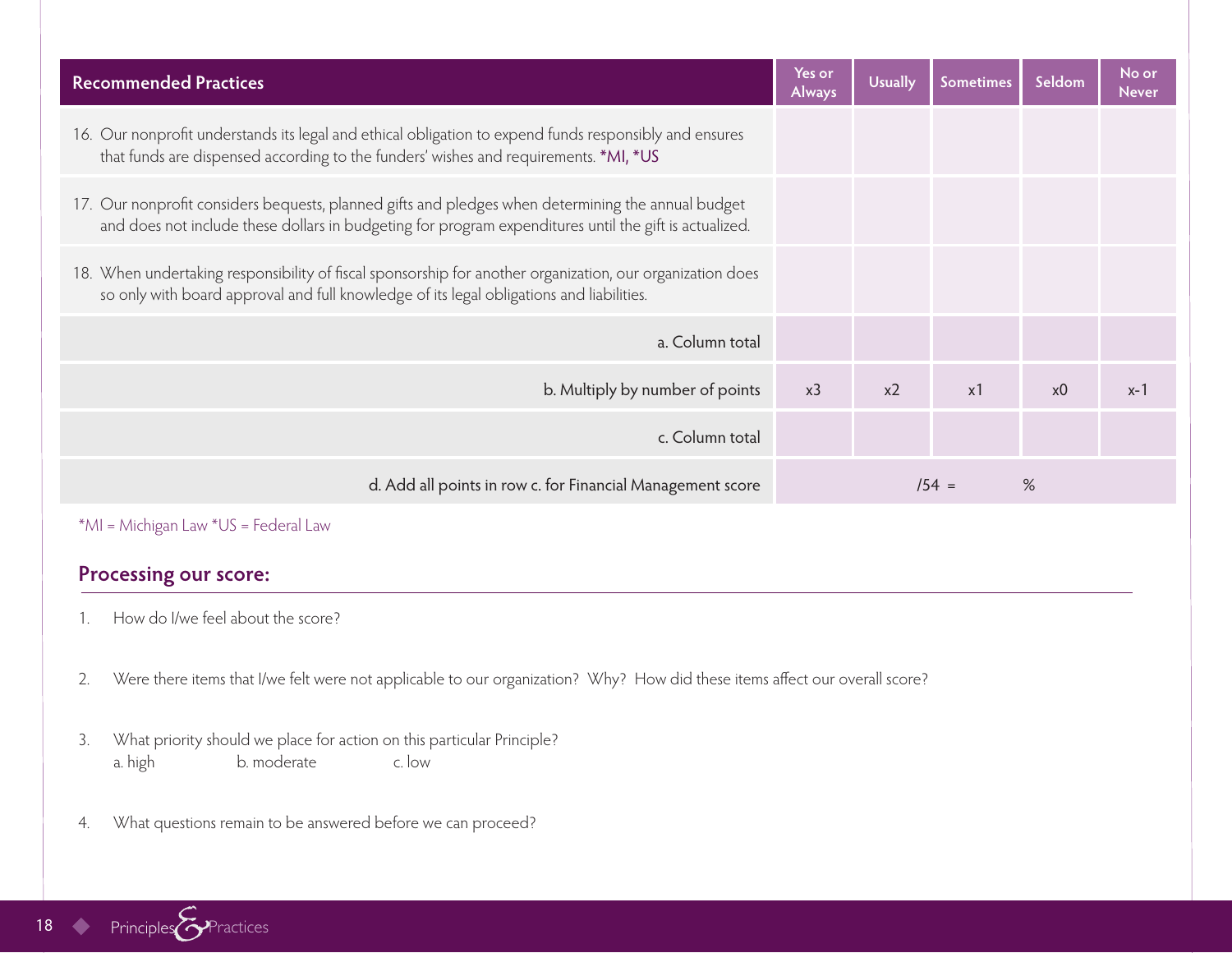### Walking the Talk: Financial Management

- ♦ Monitor the cost of managing multiple funding sources and the overall ratio of the benefit vs. services delivered. A \$10,000 program grant that costs you \$7,500 to manage may not be worth the investment of staff time.
- ♦ While each board must determine the appropriate budget needed to achieve its mission, various industry benchmarks provide target ranges of 65-80% of expenditures for programs, and 20-35% for administration, fundraising and evaluation.
- ♦ Frame financial reports with relevant data points for comparison. A simple monthly statement of revenue and expenditures means nothing if not put in the context of year to date projections vs. actual activity. Explain variances in a relative context as well: a variance of \$10,000 is worth consideration and deliberation if it equals 30% of your total budget but demands less attention if it represents 3% of a line item. Accuracy is important, but numbers are relative to their context.
- ♦ Ensure that your board members are trained to read and understand your financial statements. They are legally accountable for your organization's finances and it is your mutual responsibility to make sure they can fully meet their obligations.
- ♦ Before a crisis occurs, discuss contingency options for the event of a budget deficit. Investigate a line of credit, and determine which programs/services could be minimized or temporarily discontinued if cost-cutting measures are needed.
- ♦ In your annual fund development planning, develop a strategy to build a reserve fund to sustain your operations during low cash-flow months and to provide for program expansion and enhancements.
- ♦ Develop a policy and procedures regarding the acceptance and valuation of gifts of property to the organization.
- ♦ If appropriate, identify a legal expert with nonprofit experience to help you investigate and understand the difference between fiscal agency and fiscal sponsorship before engaging in such a relationship.

Principles<sup></sup>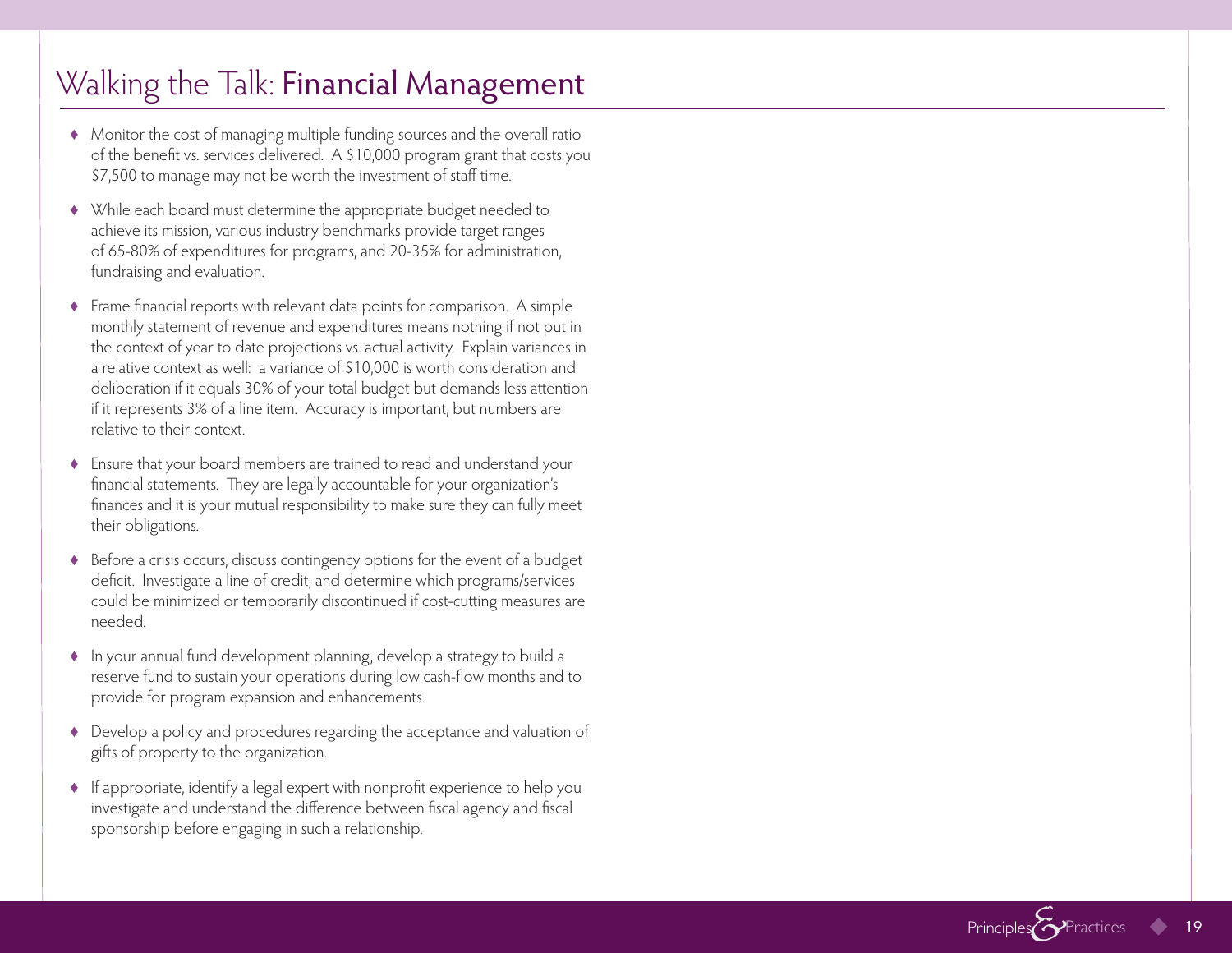## Guiding Principle: Fundraising

|    | <b>Recommended Practices</b><br><b>Always</b>                                                                                                                                                                                                                                                                             |  | <b>Usually</b> | <b>Sometimes</b> | Seldom | No or<br><b>Never</b> |
|----|---------------------------------------------------------------------------------------------------------------------------------------------------------------------------------------------------------------------------------------------------------------------------------------------------------------------------|--|----------------|------------------|--------|-----------------------|
|    | Our nonprofit board and executive are familiar with the Association of Fundraising Professionals'<br>Code of Ethical Principles and Standards of Professional Practice, and ensure that all fundraising<br>professionals acting on behalf of the organization adhere to these principles and standards.<br>www.afpnet.org |  |                |                  |        |                       |
| 2. | Our nonprofit complies with all local, state, and federal laws and regulations concerning fundraising<br>practices. *MI, *US                                                                                                                                                                                              |  |                |                  |        |                       |
| 3. | Our board assumes overall responsibility for raising sufficient funds to meet the organization's<br>budgeted objectives.                                                                                                                                                                                                  |  |                |                  |        |                       |
| 4. | Our organization has secured a charitable solicitation license through the Michigan Attorney General<br>www.michigan.gov/ag. *MI                                                                                                                                                                                          |  |                |                  |        |                       |
| 5. | Fundraising communications include clear, accurate, honest information about the organization<br>(including charitable solicitation license number), its activities and the intended use of funds. *MI                                                                                                                    |  |                |                  |        |                       |
| 6. | Our nonprofit uses funds according to donor intent and complies with specific conditions for<br>donations. *MI, *US                                                                                                                                                                                                       |  |                |                  |        |                       |
| 7. | Our nonprofit works toward achieving a balance between publicly recognizing charitable<br>contributions and maintaining donor confidentiality when needed. We do not share or trade donor<br>names with others unless given permission by the donor.                                                                      |  |                |                  |        |                       |
| 8. | Our nonprofit regularly communicates with donors regarding its activities and makes information<br>available through multiple outlets.                                                                                                                                                                                    |  |                |                  |        |                       |

#### \*MI = Michigan Law \*US = Federal Law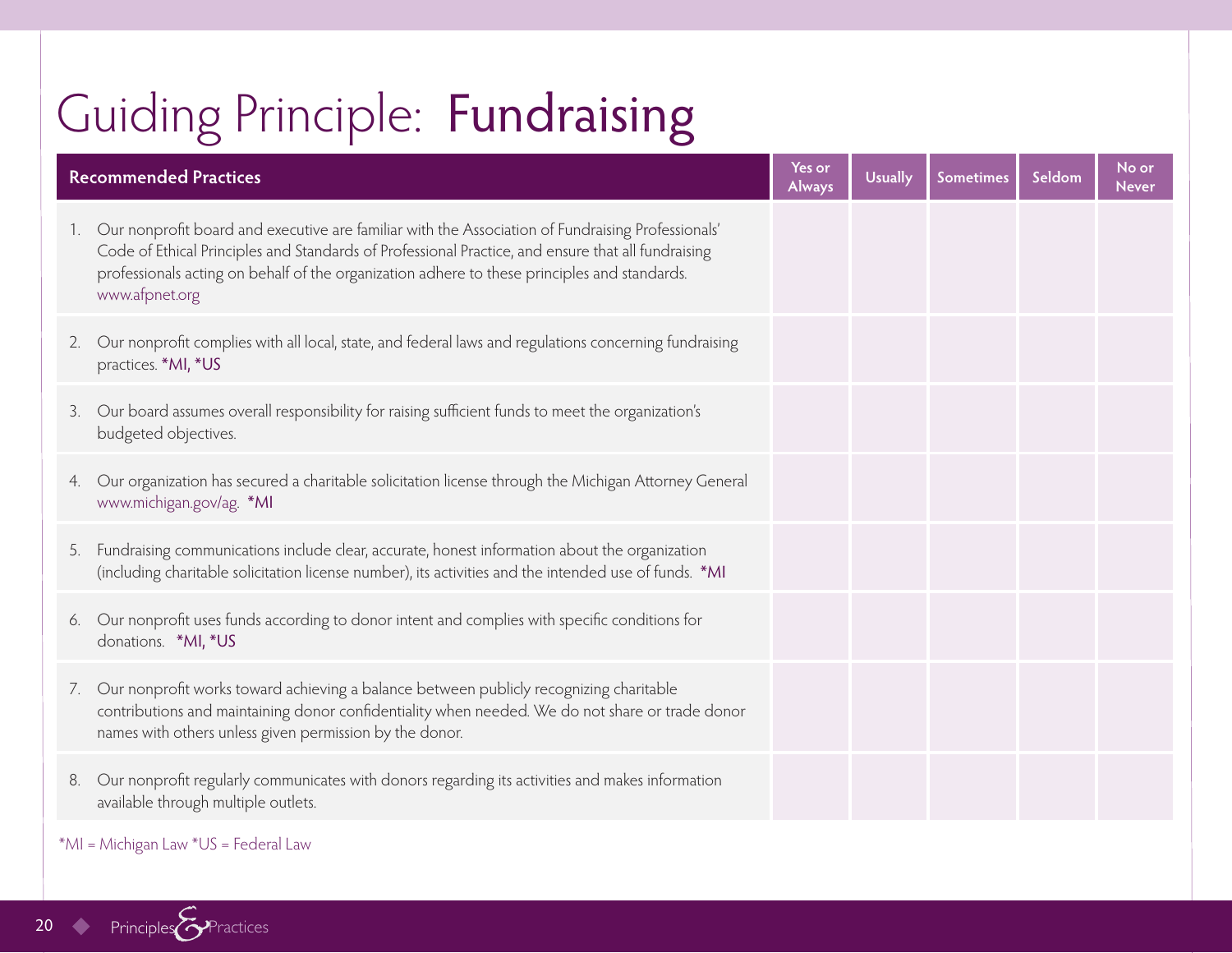| <b>Recommended Practices</b>                                                                                                                                                                                                                            | Yes or<br>Always | <b>Usually</b> | <b>Sometimes</b> | Seldom         | No or<br><b>Never</b> |
|---------------------------------------------------------------------------------------------------------------------------------------------------------------------------------------------------------------------------------------------------------|------------------|----------------|------------------|----------------|-----------------------|
| 9. Our nonprofit seeks only the funds it needs to reasonably work toward achieving its mission over<br>the foreseeable future (including endowment and reserve funds that are established to advance<br>the organization's mission).                    |                  |                |                  |                |                       |
| 10. Our nonprofit has policies in place that govern the receipt, disposal, and management of charitable<br>gifts and grants.                                                                                                                            |                  |                |                  |                |                       |
| 11. Any professional fundraiser that works on behalf of our nonprofit is licensed with the office of the<br>Michigan Attorney General, Charitable Trust Section. *MI                                                                                    |                  |                |                  |                |                       |
| 12. Our nonprofit is familiar with the legal distinctions between staff, consultants, and contract<br>employees, and ensures we have the ability to adequately manage and supervise fundraising<br>activity conducted by contractual service providers. |                  |                |                  |                |                       |
| a. Column total                                                                                                                                                                                                                                         |                  |                |                  |                |                       |
| b. Multiply by number of points                                                                                                                                                                                                                         | x3               | x2             | x1               | x <sub>0</sub> | $x-1$                 |
| c. Column total                                                                                                                                                                                                                                         |                  |                |                  |                |                       |
| d. Add all points in row c. for Fundraising score                                                                                                                                                                                                       | $136 =$<br>%     |                |                  |                |                       |

\*MI = Michigan Law \*US = Federal Law

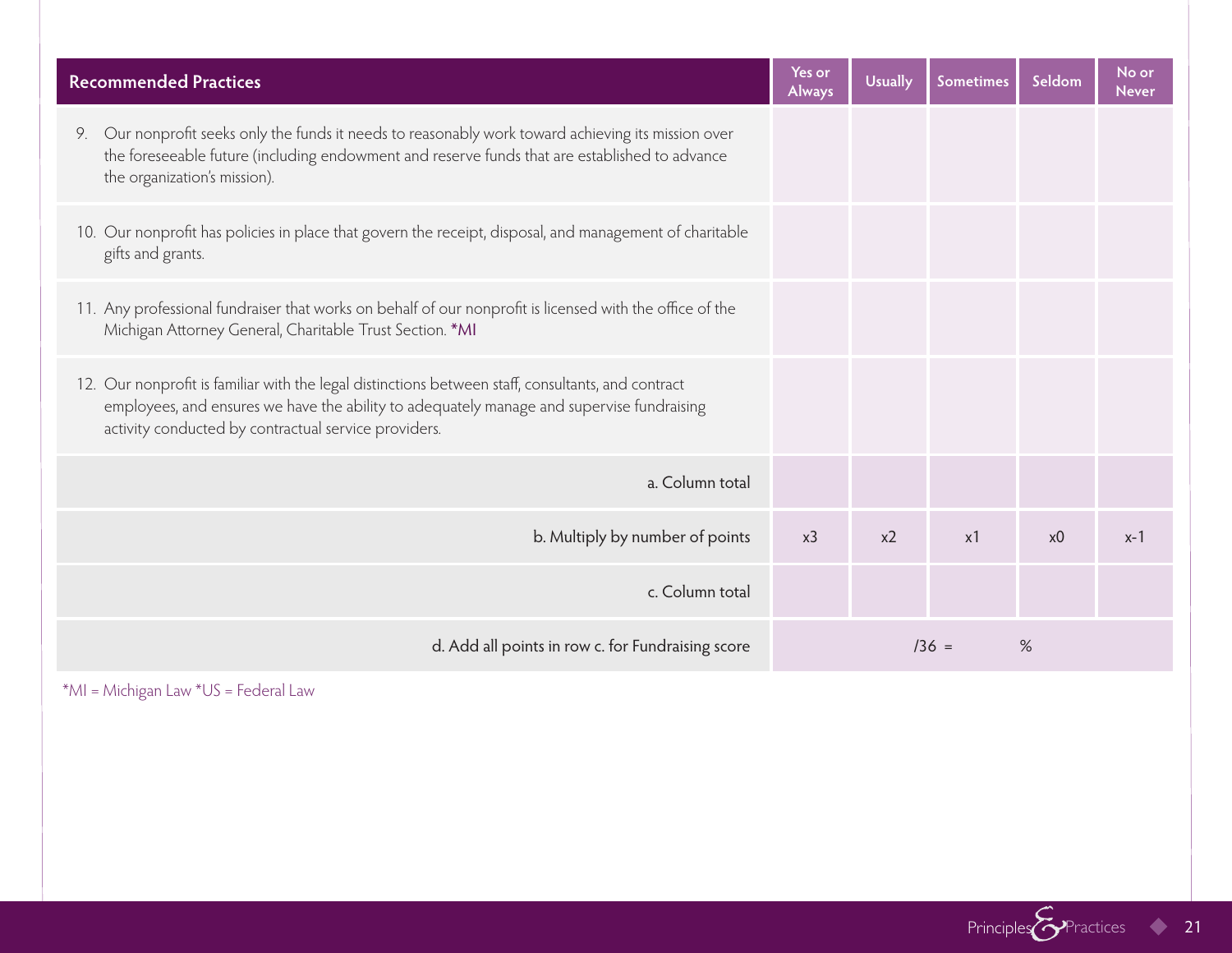- 1. How do I/we feel about the score?
- 2. Were there items that I/we felt were not applicable to our organization? Why? How did these items affect our overall score?
- 3. What priority should we place for action on this particular Principle? a. high b. moderate c. low
- 4. What questions remain to be answered before we can proceed?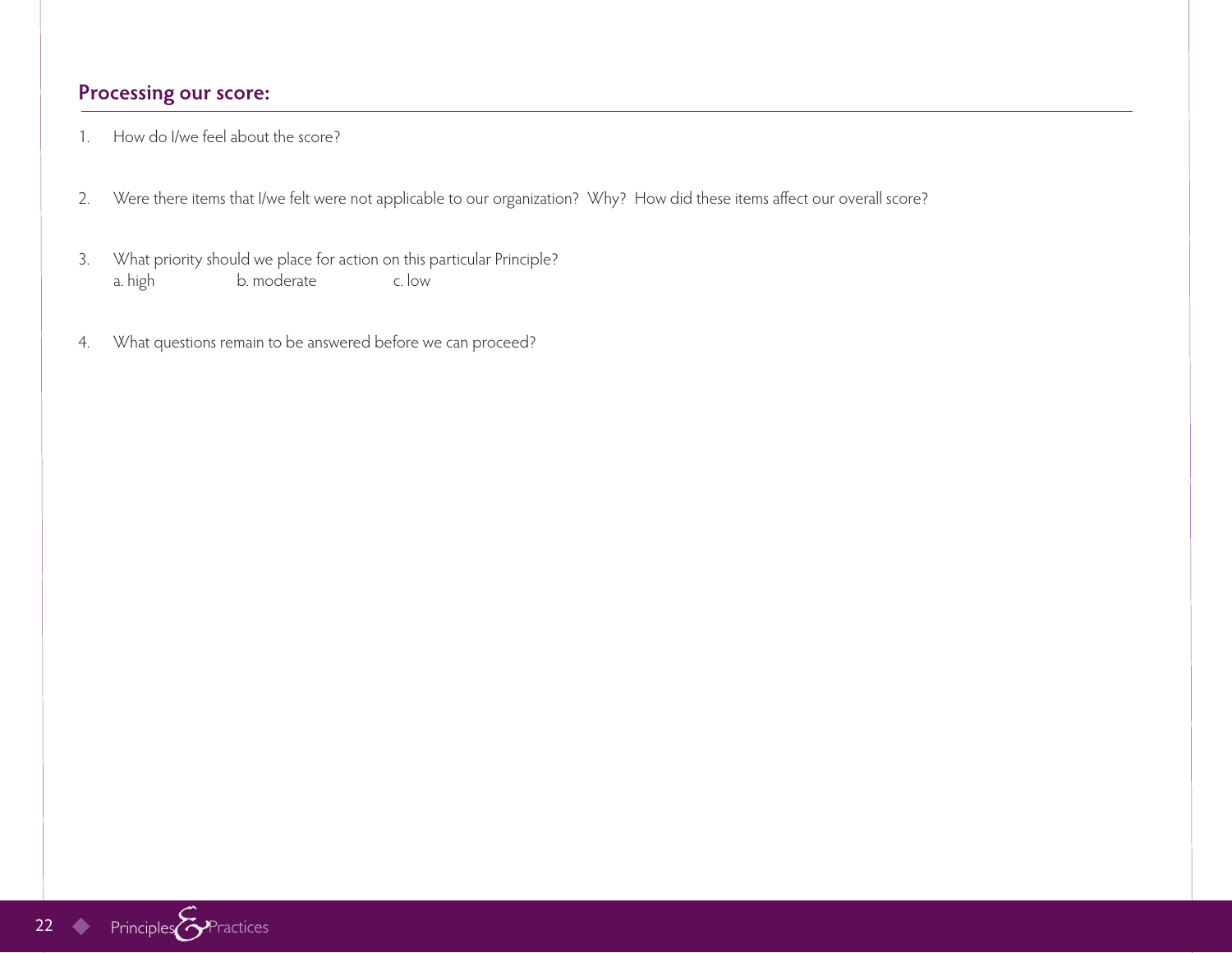### Walking the Talk: **Fundraising**

- ♦ Develop an annual Fund Development Plan that addresses all programs, projects and services.
- ♦ Be familiar with industry standards for ethical fund raising (see Association of Fund Raising Professionals, www.afpnet.org) and ensure that your employees, volunteers, and consultants are both aware of and compliant with these principles.
- ♦ Establish an active Fund Advancement Committee to develop key strategies and cultivate resources needed for the organization.
- ♦ Visit the Michigan Attorney General's Charitable Trust Section Web site www.michigan.gov/ag and review the rules and regulations for charitable solicitation and licensure of fundraising professionals.
- ♦ Assure that all board members are clear on expectations for their individual financial support as well as the board's role in supporting fund advancement strategies through personal solicitations and relationship building.
- ♦ Make sure that your strategic plan addresses a broad range of resources needed to accomplish each goal/task, including financial resources, facility needs, and staff skills and training.
- ♦ Ensure that facilities, equipment and technology needs are considered in developing new programs and services. Consider conducting a technology audit. Plan appropriately for staff expansion to ensure adequate space, furniture, phone lines, etc. are all available.
- ♦ When seeking new/expanded funding sources, include all related costs and research any limitations or exclusions (i.e., some funders limit expenditures for equipment or technology expenses).
- ♦ Stay abreast of funding trends through regular reading and ongoing training. Subscribe to The Chronicle of Philanthropy and online journals like Philanthropy News Network Online (www.pnnonline.org) or The Fundraising Well (www.blackbaud.com).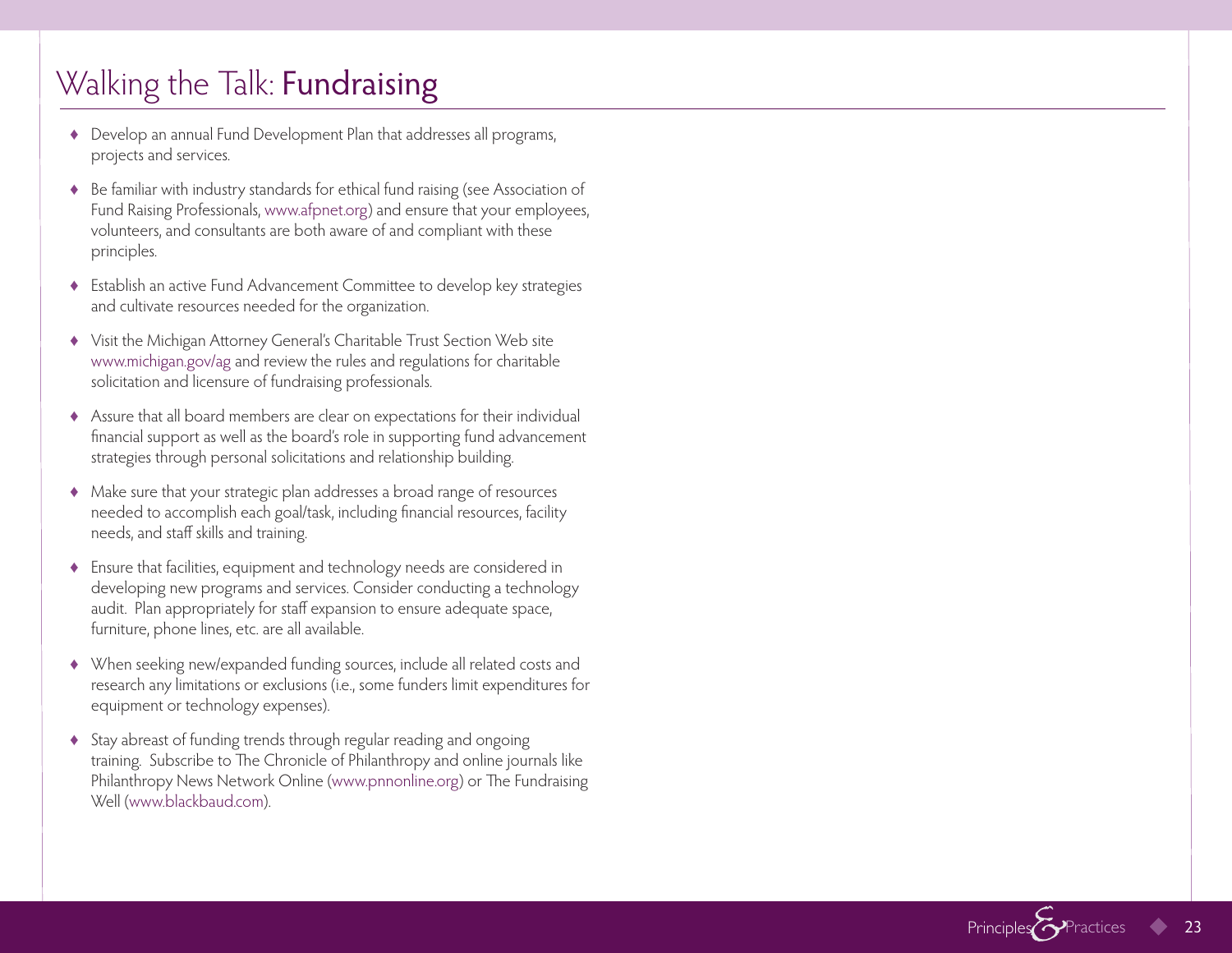## Guiding Principle: Governance

| <b>Recommended Practices</b>                                                                                                                                                                                                                                                                                                        | Yes or<br><b>Always</b> | <b>Usually</b> | <b>Sometimes</b> | Seldom | No or<br>Never |
|-------------------------------------------------------------------------------------------------------------------------------------------------------------------------------------------------------------------------------------------------------------------------------------------------------------------------------------|-------------------------|----------------|------------------|--------|----------------|
| No more than one employee of the organization (typically the chief executive) serves as a voting<br>$1_{\cdot}$<br>member of the board and he/she does not serve as chair or treasurer of the board.                                                                                                                                |                         |                |                  |        |                |
| 2. Although Michigan law allows for fewer members, our board is comprised of at least five persons<br>unrelated to each other or to staff to ensure appropriate deliberation, diversity of perspective and to<br>minimize the opportunity for conflict of interest.                                                                 |                         |                |                  |        |                |
| Our board is comprised of individuals who represent the best interests of the organization.<br>3.                                                                                                                                                                                                                                   |                         |                |                  |        |                |
| Our board has established a process for selecting new board members that will ensure adequate<br>4.<br>infusion of new ideas and community perspectives, while preserving institutional memory (e.g. term<br>limits which may be applied to staggered classes of board volunteers).                                                 |                         |                |                  |        |                |
| To demonstrate personal stake in the organization, our board members are expected to make<br>5.<br>personal financial contributions to the nonprofit as well as to raise funds from external sources.                                                                                                                               |                         |                |                  |        |                |
| 6. Board members (who are not employees) receive no monetary compensation.                                                                                                                                                                                                                                                          |                         |                |                  |        |                |
| Board meetings are held at least on a quarterly basis and regular attendance is expected.<br>7.                                                                                                                                                                                                                                     |                         |                |                  |        |                |
| 8. At a minimum of every two years, the board reviews the organization's bylaws and mission statement<br>and amends them as needed to reflect organizational growth and development.                                                                                                                                                |                         |                |                  |        |                |
| Annually, the board reviews and approves an annual budget for the organization. While each board must<br>determine the appropriate budget needed to achieve its mission, various industry benchmarks provide<br>target ranges of 65-80% of expenditures for programs, and 20-35% for administration, fundraising and<br>evaluation. |                         |                |                  |        |                |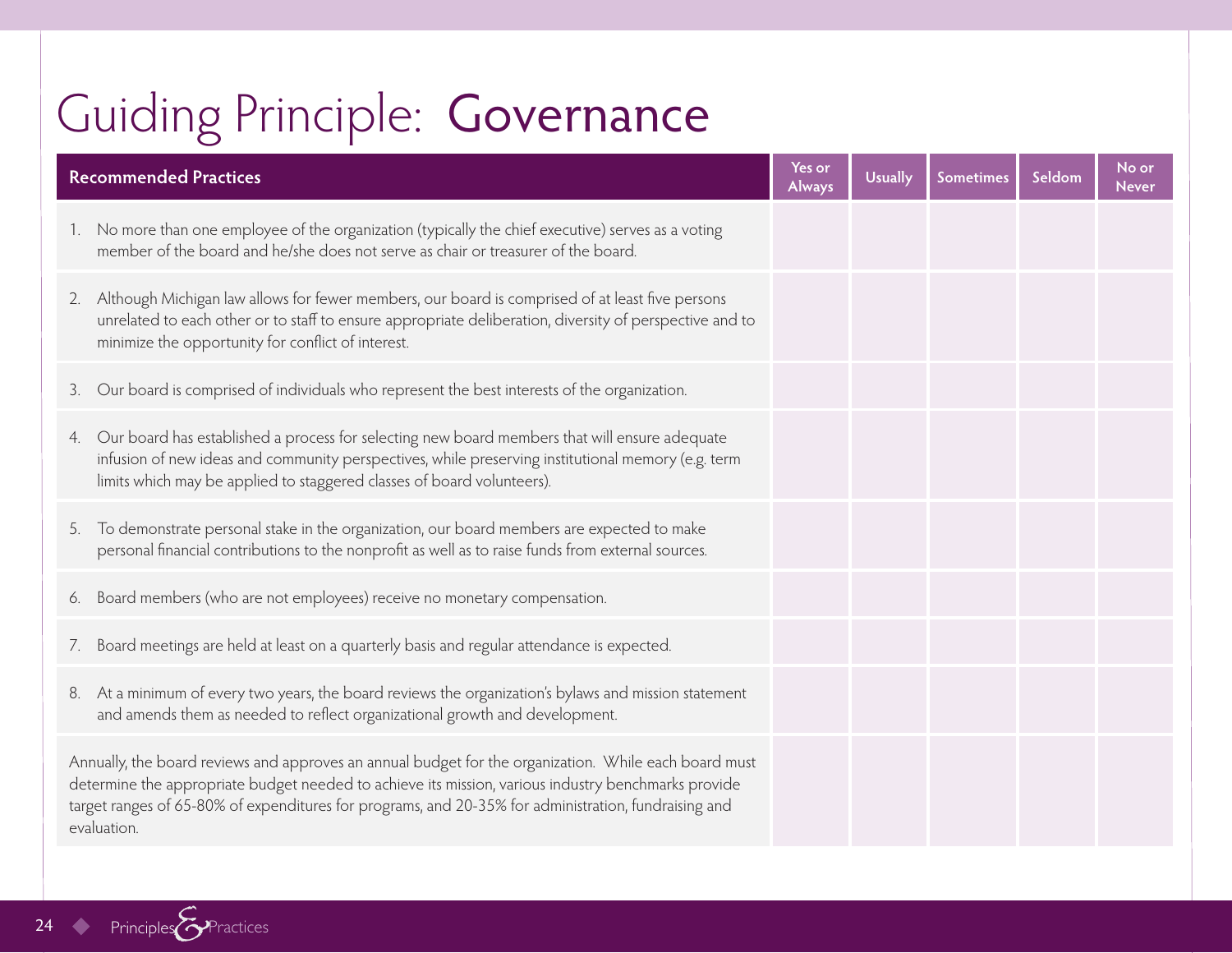| <b>Recommended Practices</b>                                                                                                                                                                                                                                                                                                                                                                       | Yes or<br><b>Always</b> | <b>Usually</b> | <b>Sometimes</b> | Seldom         | No or<br><b>Never</b> |
|----------------------------------------------------------------------------------------------------------------------------------------------------------------------------------------------------------------------------------------------------------------------------------------------------------------------------------------------------------------------------------------------------|-------------------------|----------------|------------------|----------------|-----------------------|
| 10. Annually, the board conducts a performance review of the chief executive. The chief executive's<br>performance is assessed in light of organizational accomplishments, and the total compensation<br>package (salary, raises, bonuses, and other benefits) reflects his/her performance as well as industry<br>standards.                                                                      |                         |                |                  |                |                       |
| 11. The board has established an organizational transition plan to maintain daily operations during the<br>time of a change in executive or board leadership.                                                                                                                                                                                                                                      |                         |                |                  |                |                       |
| 12. Nonprofit board members are responsible for making decisions in the interest of the organization<br>and not in the interest of another entity, including themselves. *MI                                                                                                                                                                                                                       |                         |                |                  |                |                       |
| 13. The board has established conflict of interest policies regarding board members, staff, volunteers,<br>consultants, and other contractors, and the board adheres to these policies in all dealings. The<br>policies include an obligation of each board member to disclose all material facts and relationships<br>and refrain from voting on any matter when there is a conflict of interest. |                         |                |                  |                |                       |
| a. Column total                                                                                                                                                                                                                                                                                                                                                                                    |                         |                |                  |                |                       |
| b. Multiply by number of points                                                                                                                                                                                                                                                                                                                                                                    | x <sub>3</sub>          | x2             | x1               | x <sub>0</sub> | $x-1$                 |
| c. Column total                                                                                                                                                                                                                                                                                                                                                                                    |                         |                |                  |                |                       |
| d. Add all points in row c. for Governance score                                                                                                                                                                                                                                                                                                                                                   |                         | $139 =$        | $\%$             |                |                       |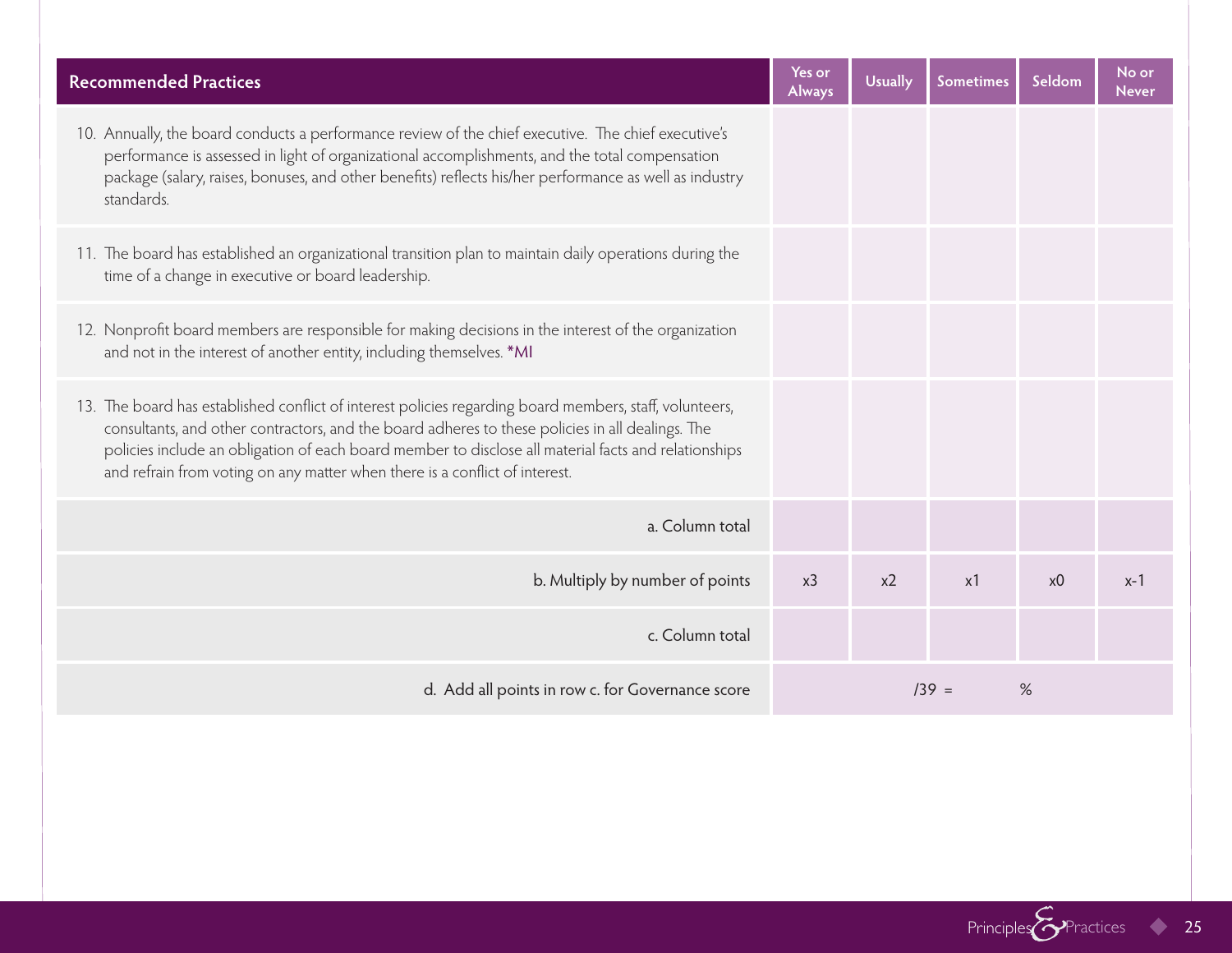- 1. How do I/we feel about the score?
- 2. Were there items that I/we felt were not applicable to our organization? Why? How did these items affect our overall score?
- 3. What priority should we place for action on this particular Principle? a. high b. moderate c. low
- 4. What questions remain to be answered before we can proceed?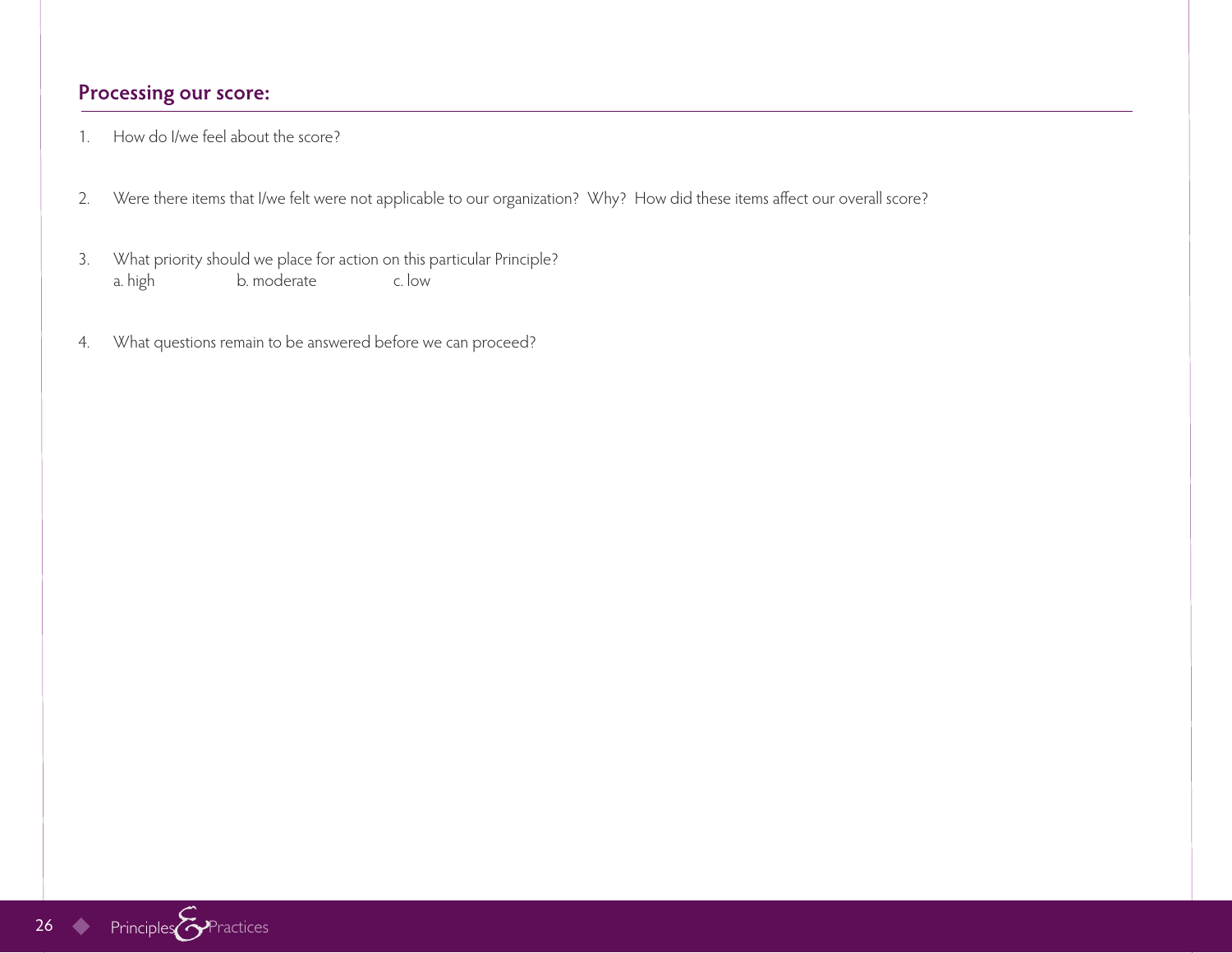### Walking the Talk: Governance

- ♦ Frame board orientations around the mission and lay out specific expectations of how board members will help achieve the mission; encourage board chair to frame all board discussions around the mission; consider a board retreat with a specific mission focus; provide each board member with a position description developed within the context of mission achievement.
- ♦ All board members should sign a Conflict of Interest statement, which should be updated on an annual basis to reflect any new affiliations and potential points of conflict. Once signed, the organization's leadership needs to adhere to the Conflict of Interest Policy, and understand the appropriate procedure to disclose a conflict.
- ♦ Review the organization's process for recruiting and screening potential board members. Develop a "script" of topics to cover during an initial meeting, including the ethics and values of the organization. Provide information on the organization's values and ethics in a written format (i.e. board manual).
- ♦ To avoid potential conflict and confusion, your organization should consider a variety of operating policies beyond the bylaws. In addition to personnel policies, consider formal policies for technology use, confidentiality, conflict of interest, and customer grievance procedures.
- ♦ Continually strive for diversity on your board to bring in fresh perspectives and alternative approaches to achieving your mission.
- ♦ Establish term limits for board members. Staggered terms should maintain at least a 50% incumbency rate to maintain continuity and organizational identity.
- ♦ Establish a transition plan to prepare for an immediate change in executive director: develop a process to select an interim executive and establish a strategy and timeline for posting the position, recruiting, screening, selecting and orienting the new executive.

♦ While each board must determine the appropriate budget needed to achieve its mission, various industry benchmarks provide target ranges of 65-80% of expenditures for programs, and 20-35% for administration, fundraising, and evaluation.

Principles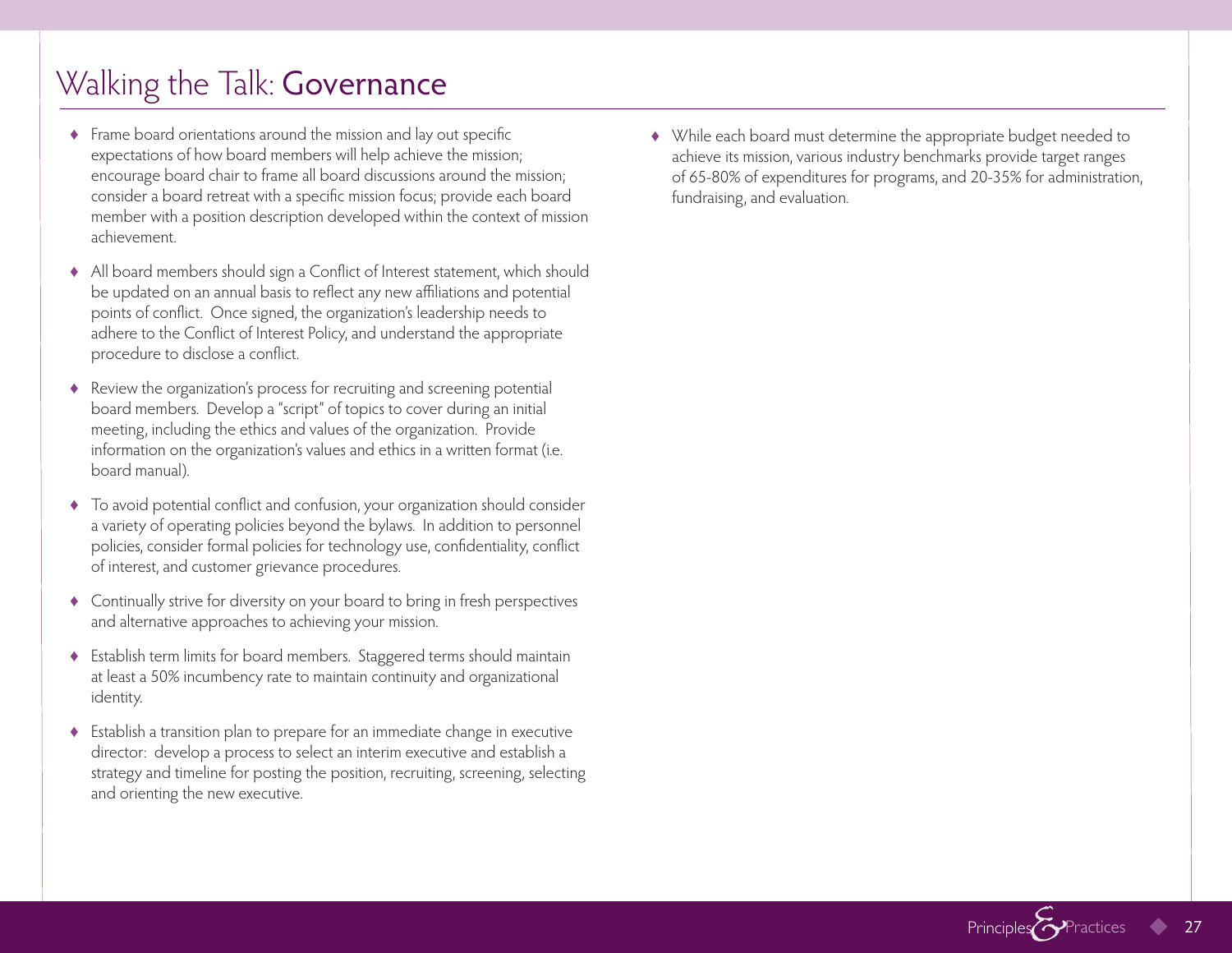## Guiding Principle: Human Resources

| <b>Recommended Practices</b>                                                                                                                                                                                                                     | Yes or<br><b>Always</b> | <b>Usually</b> | <b>Sometimes</b> | Seldom | No or<br><b>Never</b> |
|--------------------------------------------------------------------------------------------------------------------------------------------------------------------------------------------------------------------------------------------------|-------------------------|----------------|------------------|--------|-----------------------|
| Our nonprofit complies with all local, state, and federal employment laws in hiring and employing<br>1.<br>personnel. *MI, *US                                                                                                                   |                         |                |                  |        |                       |
| If the organization employs staff, the board annually reviews its overall compensation structure, using<br>2.<br>industry-based surveys of salaries and benefits. The board has established policies on employee<br>benefits, which may include: |                         |                |                  |        |                       |
| Medical insurance;                                                                                                                                                                                                                               |                         |                |                  |        |                       |
| Retirement plans;                                                                                                                                                                                                                                |                         |                |                  |        |                       |
| Sick leave, family leave, vacation, and other paid time off; and                                                                                                                                                                                 |                         |                |                  |        |                       |
| • Other benefits as may be appropriate.                                                                                                                                                                                                          |                         |                |                  |        |                       |
| Our nonprofit has adopted a set of policies and procedures for personnel. All employees receive a<br>3.<br>copy of the policies and procedures and submit a signed acknowledgement of such.                                                      |                         |                |                  |        |                       |
| Our nonprofit employs skilled individuals who are suitable for the positions they occupy (paid or<br>4.<br>unpaid) and committed to the goals, values, and objectives of the organization.                                                       |                         |                |                  |        |                       |
| Our nonprofit has established and abides by a broad and encompassing equal opportunity<br>5.<br>employment policy. *US                                                                                                                           |                         |                |                  |        |                       |
| Our nonprofit strives toward employing personnel and volunteers who reflect the diversity of the<br>6.<br>community, as appropriate for program effectiveness.                                                                                   |                         |                |                  |        |                       |
| Our nonprofit supports the education and development of personnel and provides them with<br>7.<br>opportunities for growth and advancement.                                                                                                      |                         |                |                  |        |                       |
| *MI = Michigan Law *US = Federal Law                                                                                                                                                                                                             |                         |                |                  |        |                       |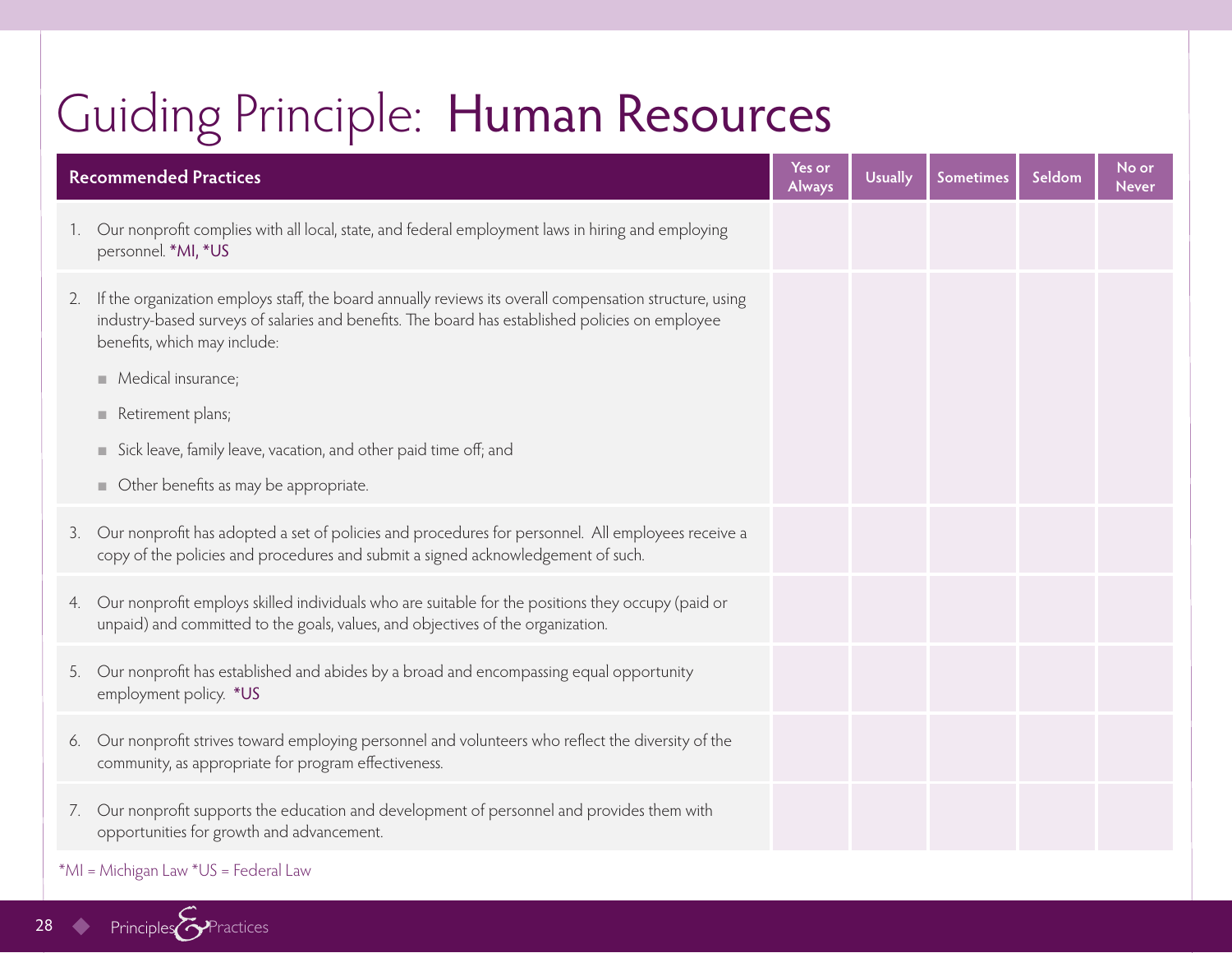| <b>Recommended Practices</b>                                                                                                                                     | Yes or<br><b>Always</b> | <b>Usually</b> | <b>Sometimes</b> | Seldom         | No or<br><b>Never</b> |
|------------------------------------------------------------------------------------------------------------------------------------------------------------------|-------------------------|----------------|------------------|----------------|-----------------------|
| Our nonprofit provides all staff with clear, current job descriptions and the tools they need to<br>8.<br>produce quality work.                                  |                         |                |                  |                |                       |
| 9. Our nonprofit has a system in place for the succession of key employees, most notably for the<br>executive director and key board leadership.                 |                         |                |                  |                |                       |
| 10. Our nonprofit has established employee record retention policies and procedures that are<br>consistent with applicable laws and best industry practices. *US |                         |                |                  |                |                       |
| 11. Our organization considers best industry practices as well as our own unique circumstances when<br>establishing policies and procedures.                     |                         |                |                  |                |                       |
| a. Column total                                                                                                                                                  |                         |                |                  |                |                       |
| b. Multiply by number of points                                                                                                                                  | x <sub>3</sub>          | x <sub>2</sub> | x1               | x <sub>0</sub> | $x-1$                 |
| c. Column total                                                                                                                                                  |                         |                |                  |                |                       |
| d. Add all points in row c. for Human Resources score                                                                                                            | %<br>$/33 =$            |                |                  |                |                       |

\*MI = Michigan Law \*US = Federal Law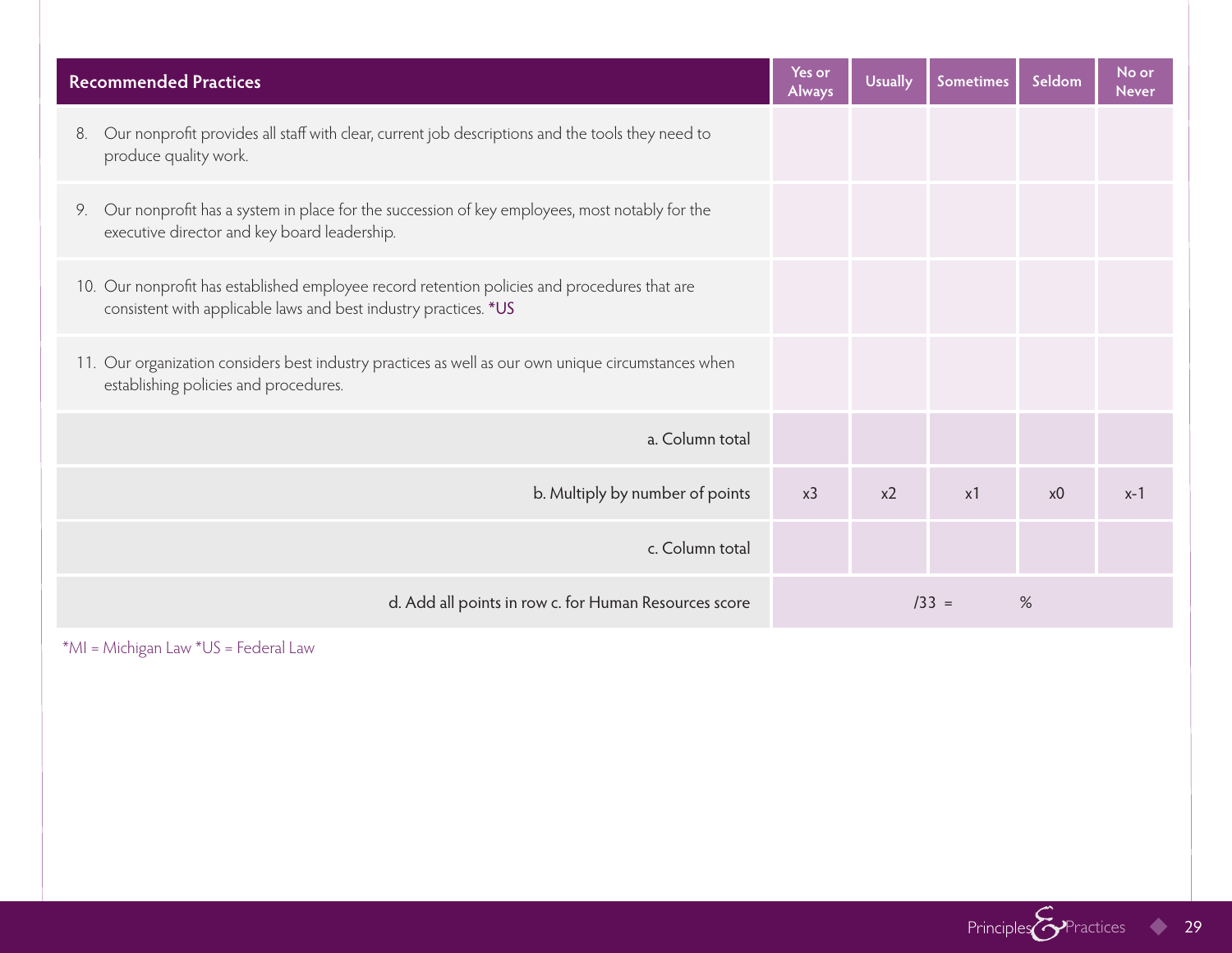- 1. How do I/we feel about the score?
- 2. Were there items that I/we felt were not applicable to our organization? Why? How did these items affect our overall score?
- 3. What priority should we place for action on this particular Principle? a. high b. moderate c. low
- 4. What questions remain to be answered before we can proceed?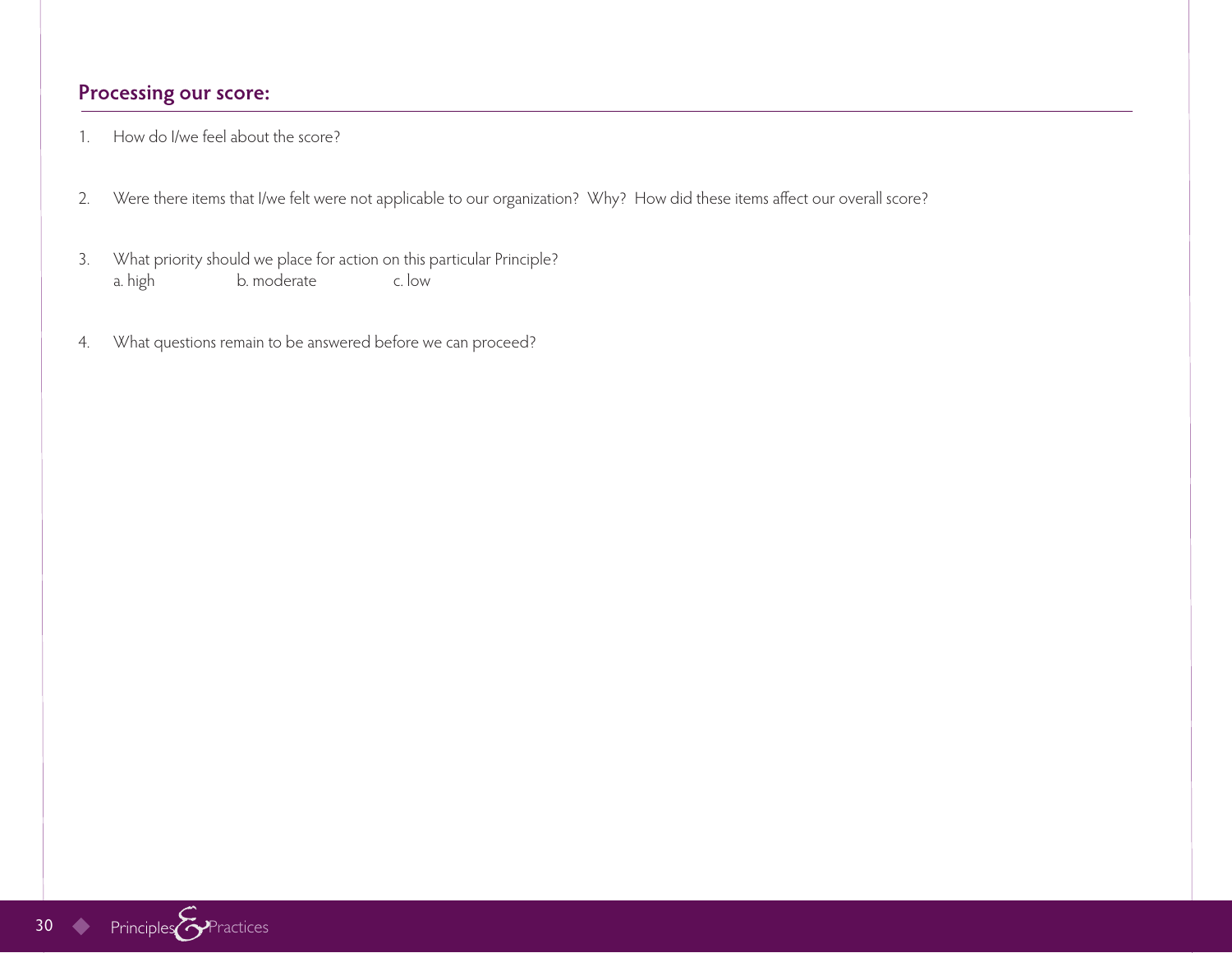### Walking the Talk: Human Resources

- ♦ When hiring staff, discuss the core values of the organization to ensure compatibility. You cannot dictate an employee's lifestyle, but you can outline expectations for representing the organization and interacting with clients, constituents, and partner organizations.
- ♦ Ensure that policies and procedures of human resource management (paid and volunteer staff) are within legal guidelines and address effective practices of risk management.
- ♦ When hiring an executive, encourage the selection committee to consider the potential for leadership and motivation in addition to management skill. A successful executive is well rounded, allowing him/her to advance the mission in myriad ways.
- ♦ The board should develop a strategy for annual evaluation of the executive. Determine the criteria for evaluation (progress toward mission achievement through what measures?); from whom feedback will be sought and in what format; and how the feedback will be compiled and presented.
- ♦ While the executive is responsible for staffing and managing the organization on a day-to-day basis, professional development of staff, retention and turnover as it relates to the organization's ability to achieve mission should be discussed and monitored by the board. Estimates for replacing staff range anywhere from 25% to 200% of the annual salary for the position; investing in staff development through tuition reimbursement programs, conferences and trainings, and professional journals/publications has a significantly lighter impact on "the bottom line" and a conversely positive impact on mission achievement.
- ♦ Format position descriptions and evaluations to reflect individual contributions toward mission achievement.
- ♦ Regularly evaluate the organization's capacity from a staff standpoint: are you able to advance upon your mission with the current structure? Do you need more staff? Less? Are all employees in positions that maximize their talents and abilities?
- ♦ Provide resources and opportunities for cross-training and professional development of staff. This will minimize the impact of staff turnover and create more well-rounded employees.
- ♦ Develop a formal recognition system to acknowledge and celebrate the work of both individuals and the collective team. Consider staff spotlights through newsletters or internal postings; make a "big deal" when a new benchmark is reached or a project/program enjoys a particular success. Take time to say "thanks" and "you make a difference here."
- ♦ Display the organization's mission prominently throughout the office - consider placing it in each office/work station; find creative ways to encourage staff to know the mission (i.e., conduct "pop quizzes" at staff meeting with small prizes for staff who can recite the mission); print the mission on the back of employee business cards; set screen savers with the mission statement; include the mission on company letterhead and all publications.
- ♦ Frame staff meetings around the mission; end each planning session with "and this will bring us closer to achieving our mission by…"; plan a staff retreat with a specific mission focus – ensure that each staff member understands their individual role as well as the role of others.

Principles<sup>2</sup> Practices 31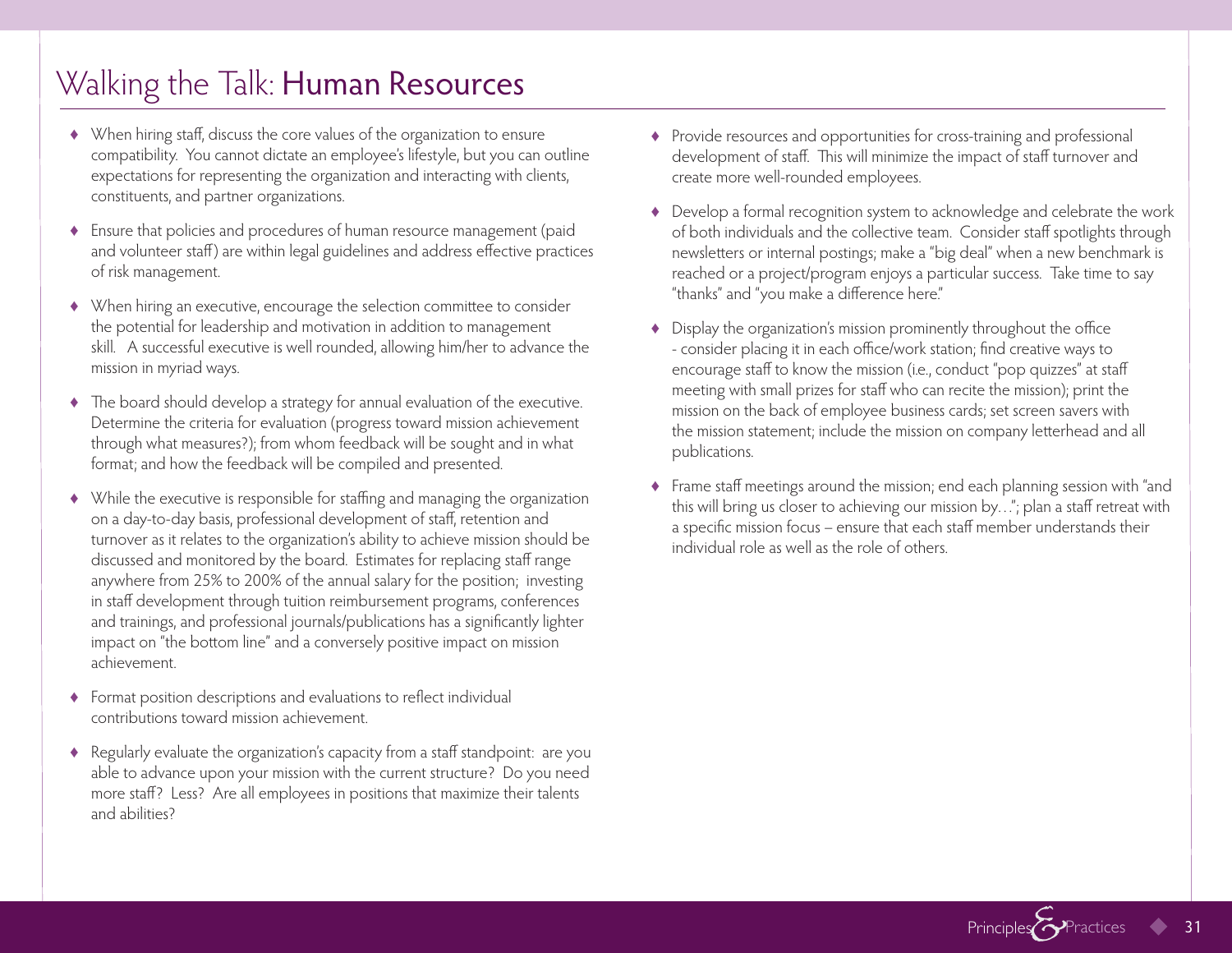## Guiding Principle: Information Technology

|    | <b>Recommended Practices</b>                                                                                                                                                                                                                                                                                            | Yes or<br><b>Always</b> | <b>Usually</b> | Sometimes | Seldom | No or<br><b>Never</b> |
|----|-------------------------------------------------------------------------------------------------------------------------------------------------------------------------------------------------------------------------------------------------------------------------------------------------------------------------|-------------------------|----------------|-----------|--------|-----------------------|
|    | Our nonprofit has information systems in place that provide timely, accurate, and relevant information.                                                                                                                                                                                                                 |                         |                |           |        |                       |
| 2. | Our nonprofit has a written technology plan that is integrated into its short- and long-term strategic<br>and operational plans.                                                                                                                                                                                        |                         |                |           |        |                       |
| 3. | Our nonprofit has technology use and security policies that address staff use, and that prescribe<br>how all organizational information is gathered and stored, how accuracy is maintained, how and what<br>information is backed up, and to whom information is made available.                                        |                         |                |           |        |                       |
| 4. | Our nonprofit has designated responsibility for maintaining the organization's information systems to<br>more than one staff member, volunteer, or board member (one person should be primary and at least<br>one should be back-up).                                                                                   |                         |                |           |        |                       |
|    | 5. All staff have received current training to use those systems that are relevant to their work.                                                                                                                                                                                                                       |                         |                |           |        |                       |
| 6. | Our nonprofit maintains and is ready to implement a catastrophic recovery plan. The plan includes<br>hardware and software inventory for insurance purposes. Off-site recovery includes back-up copies<br>of key data and information, and allows for remote and/or alternative access in the event of an<br>emergency. |                         |                |           |        |                       |
| 7. | Our nonprofit invests in appropriate telecommunications equipment, up-to-date, compatible<br>computer hardware and software, and Internet access to enhance its ability to achieve its mission.                                                                                                                         |                         |                |           |        |                       |
| 8. | Our nonprofit has developed computer networking strategies that are appropriate to the size of the<br>organization.                                                                                                                                                                                                     |                         |                |           |        |                       |
| 9. | Our nonprofit allocates sufficient resources to train our board, employees, and volunteers in the<br>appropriate use of its technology systems.                                                                                                                                                                         |                         |                |           |        |                       |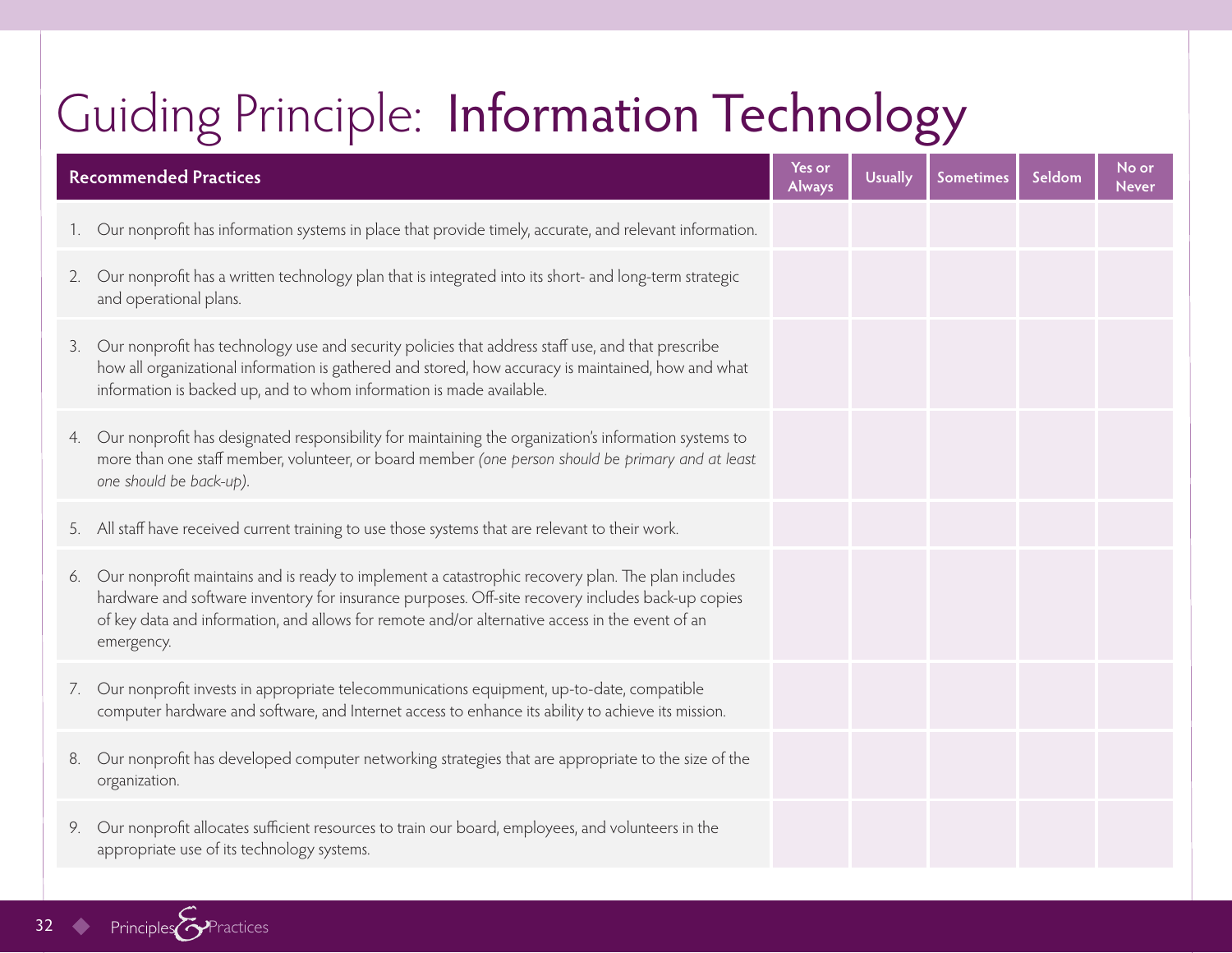| <b>Recommended Practices</b>                                                                                                           | Yes or<br><b>Always</b> | <b>Usually</b> | Sometimes | Seldom         | No or<br><b>Never</b> |
|----------------------------------------------------------------------------------------------------------------------------------------|-------------------------|----------------|-----------|----------------|-----------------------|
| 10. Our nonprofit monitors ongoing technological developments that have the potential to impact our<br>information systems or mission. |                         |                |           |                |                       |
| a. Column total                                                                                                                        |                         |                |           |                |                       |
| b. Multiply by number of points                                                                                                        | x3                      | $x^2$          | x1        | x <sub>0</sub> | $x-1$                 |
| c. Column total                                                                                                                        |                         |                |           |                |                       |
| d. Add all points in row c. for Information and Technology score                                                                       | $/30 =$<br>$\%$         |                |           |                |                       |

- 1. How do I/we feel about the score?
- 2. Were there items that I/we felt were not applicable to our organization? Why? How did these items affect our overall score?
- 3. What priority should we place for action on this particular Principle? a. high b. moderate c. low
- 4. What questions remain to be answered before we can proceed?

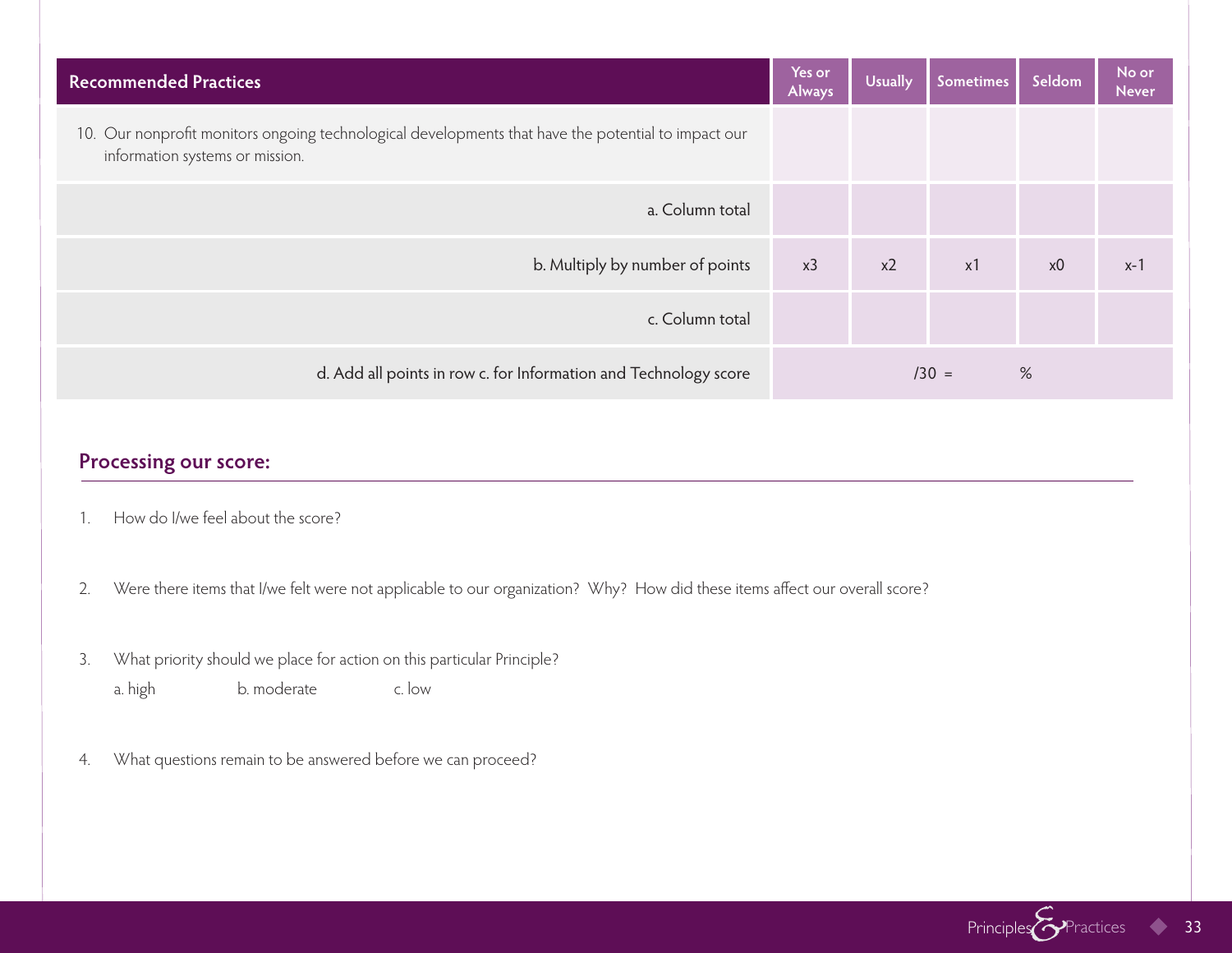### Walking the Talk: Information Technology

- ♦ Consider conducting a technology assessment of your organization to determine what systems you need to effectively meet your mission. Contact Highway T for more information on technology assessments (www.highwayt.org).
- ♦ When budgeting for new or upgraded technology, make sure to consider the cost of updated training and the ongoing cost of maintaining the system (service contracts, software upgrades, etc.).
- ♦ Engage a core group of staff in cross training on your technology systems to make sure you can handle emergencies and provide ongoing service during times of transition.
- ♦ Develop written policies regarding technology use by staff and volunteers. They may not "like" the guidelines, but letting staff and volunteers know that "nothing conducted on office equipment is private" protects you and them.
- ♦ Research innovative ways to utilize technology to engage volunteers and deliver services. Consider the needs and preferences of your target audience for specific activities and make appropriate decisions. Ask key questions, such as: "Will our customers get frustrated if they are caught in an endless loop of voicemail and automated attendants? Do donors and volunteers prefer to access information online, outside of normal business hours?"
- ♦ Remember that you don't always need all the bells and whistles, but you DO need to stay current in your ability to meet your mission and serve your constituents.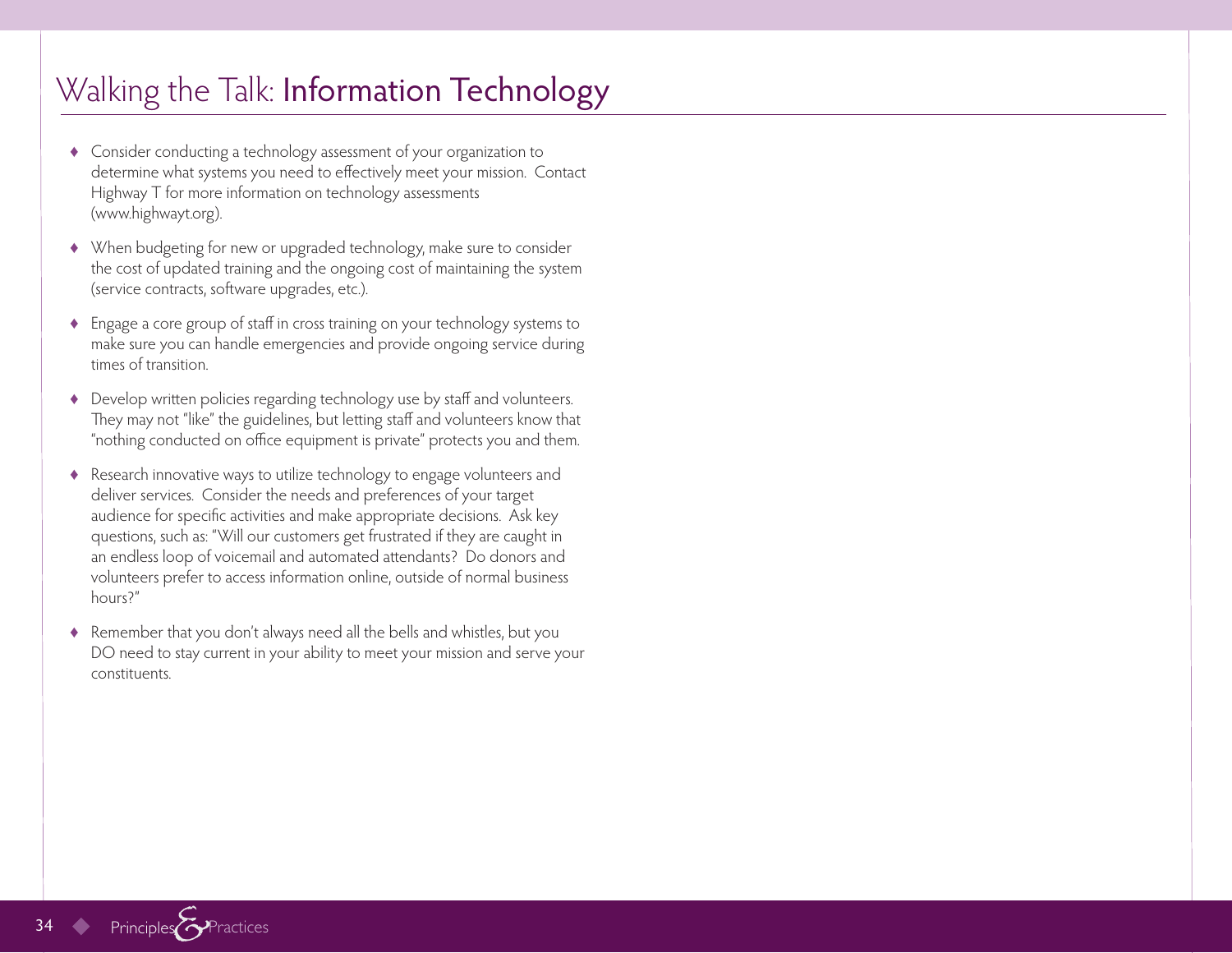## Guiding Principle: Planning

|             | <b>Recommended Practices</b>                                                                                                                                                                                                            | Yes or<br><b>Always</b> | <b>Usually</b> | <b>Sometimes</b> | Seldom | No or<br><b>Never</b> |
|-------------|-----------------------------------------------------------------------------------------------------------------------------------------------------------------------------------------------------------------------------------------|-------------------------|----------------|------------------|--------|-----------------------|
| $1_{\cdot}$ | Our nonprofit has a clearly defined, written mission statement that guides the overall aims and<br>activities of the organization. *MI                                                                                                  |                         |                |                  |        |                       |
|             | 2. Our mission is reviewed by the board periodically to consider societal and community changes.                                                                                                                                        |                         |                |                  |        |                       |
| 3.          | When planning activities, our nonprofit is responsive to community needs and solicits input from a<br>variety of sources such as staff, board members, and other constituents.                                                          |                         |                |                  |        |                       |
| 4.          | Our nonprofit consults with counterparts in our field to determine the need for service and the best<br>use of community resources.                                                                                                     |                         |                |                  |        |                       |
| 5.          | Our nonprofit has created a written, operational/strategic plan for implementation of its activities:                                                                                                                                   |                         |                |                  |        |                       |
|             | The plan reflects the results of an environmental scan that includes information on strengths and<br>a.<br>weaknesses/challenges facing the organization, as well as opportunities for and perceived threats<br>to mission achievement. |                         |                |                  |        |                       |
|             | The plan includes clearly defined goals and objectives that are set by the organization to benefit<br>b.<br>constituents.                                                                                                               |                         |                |                  |        |                       |
|             | The plan clearly defines specific activities and responsibility for their implementation.<br>C.                                                                                                                                         |                         |                |                  |        |                       |
|             | The plan serves as a useful management tool for measuring activities and outcomes and is tied to<br>d.<br>a solid budget.                                                                                                               |                         |                |                  |        |                       |
|             | The plan provides a framework for regular progress reports and is reviewed and/or updated<br>е.<br>regularly.                                                                                                                           |                         |                |                  |        |                       |

\*MI = Michigan Law \*US = Federal Law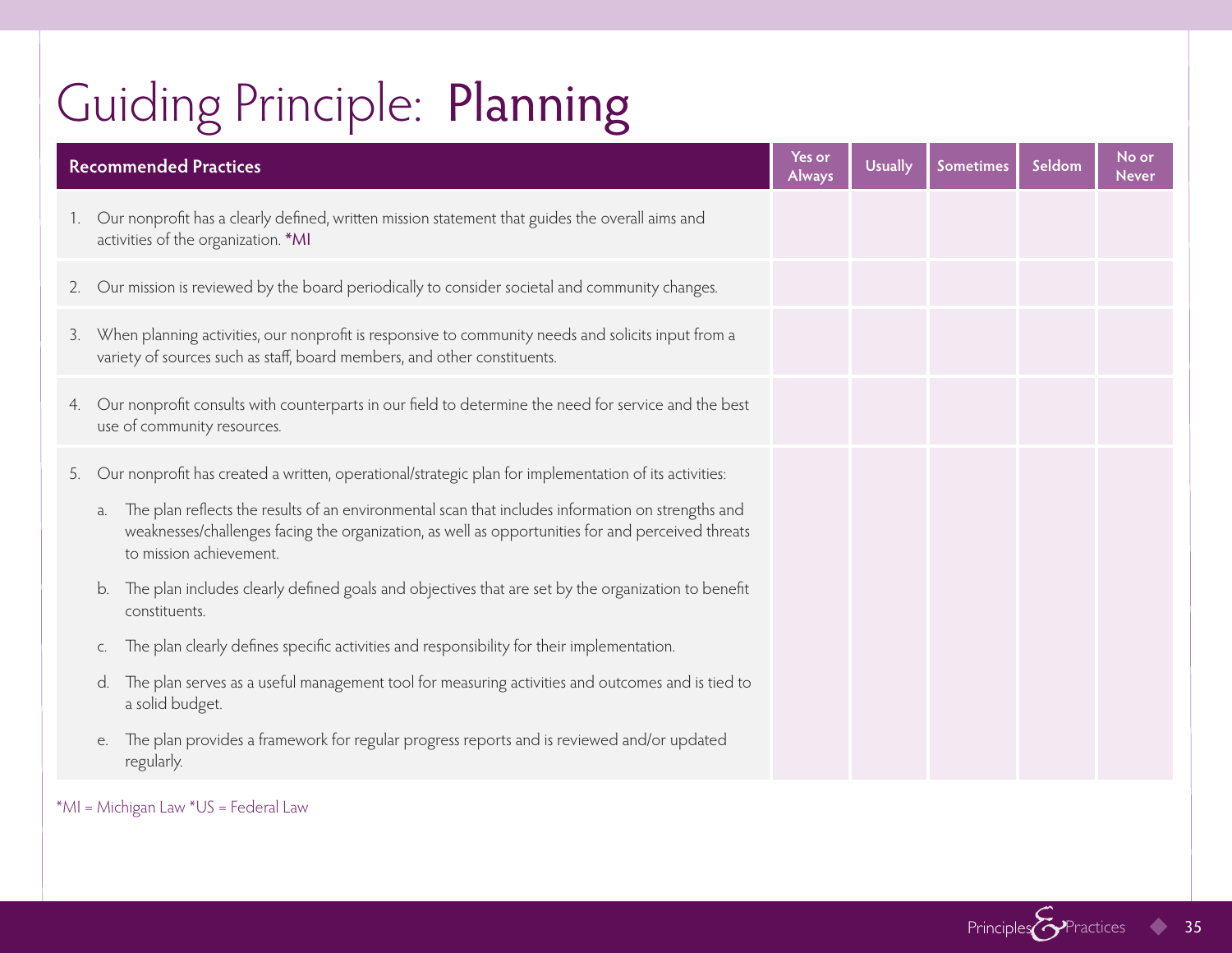| Recommended Practices                                                                                                                                                         | Yes or<br>Always | <b>Usually</b> | <b>Sometimes</b> | Seldom         | No or<br><b>Never</b> |
|-------------------------------------------------------------------------------------------------------------------------------------------------------------------------------|------------------|----------------|------------------|----------------|-----------------------|
| Our nonprofit has established a formal risk management plan, which is monitored by a dedicated<br>6.<br>committee of the board (e.g. audit committee or executive committee). |                  |                |                  |                |                       |
| a. Column total                                                                                                                                                               |                  |                |                  |                |                       |
| b. Multiply by number of points                                                                                                                                               | x3               | $x^2$          | x1               | x <sub>0</sub> | $x-1$                 |
| c. Column total                                                                                                                                                               |                  |                |                  |                |                       |
| d. Add all points in row c. for Planning score                                                                                                                                |                  |                | $/18 =$          | %              |                       |

- 1. How do I/we feel about the score?
- 2. Were there items that I/we felt were not applicable to our organization? Why? How did these items affect our overall score?
- 3. What priority should we place for action on this particular Principle? a. high b. moderate c. low
- 4. What questions remain to be answered before we can proceed?

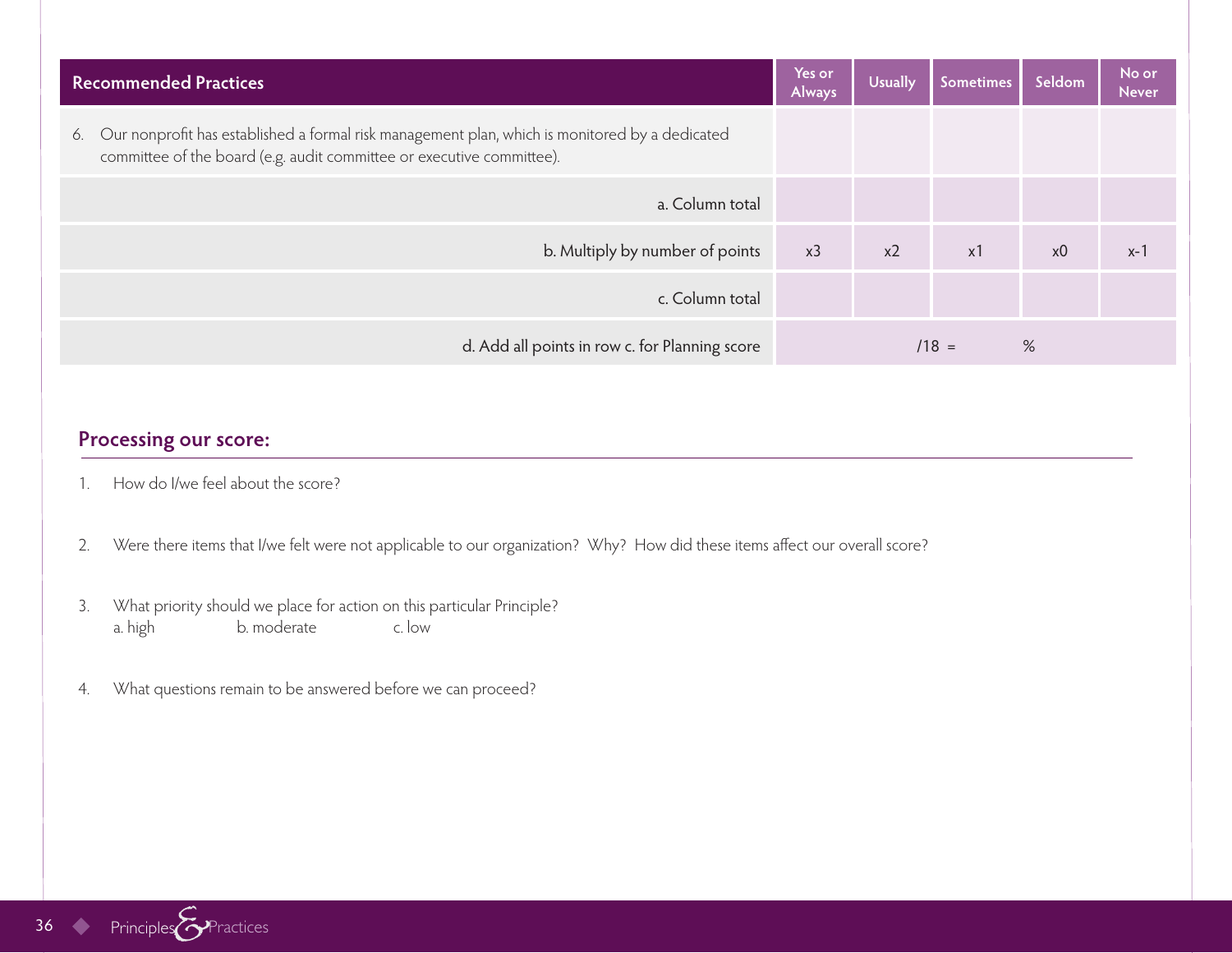### Walking the Talk: Planning

- ♦ Make the question, "why is our mission important?" a standard component of board, staff, and volunteer interviews and orientation; revisit the mission at meetings to discuss why it continues to be important and ask for personal reflections on why the organization's mission is relevant to the community; emphasize that "no one else will support us if we can't support ourselves."
- ♦ Include your mission statement on all written correspondence with board: at top of meeting minutes, on organization letterhead, and as the cover to the board binder/manual. Prominently display the mission at each board meeting (try printing it on the back of business cards and name placards, or making laminated cards that you can lay at each place on the table during board and committee meetings).
- ♦ Engage a staff member/consultant to research related programs, studies and common practices. If research is not available, consider applying for a grant that will support a research project, or partner with a local college/university to initiate relevant research.
- ♦ Assign staff (or engage a consultant or volunteer) to conduct an environmental scan by researching programs that focus on similar mission or emphasis areas. Identify possible competition, collaboration, and innovative practices that may strengthen your program. This is recommended as an annual, ongoing activity (and should be considered before implementing a major new program or strategy), but should be conducted every three years at a minimum.
- ♦ Regularly monitor census data and other statistics related to community needs to identify trends and provide documentation for funders.
- ♦ Allocate a portion of at least one meeting per year to discuss the needs and demographics of target population, and how the organization can continue to meet those needs within the context of its mission. This conversation should also be a part of all new board member orientations.
- ♦ Engage a consultant, or consider one of many quality resources for selfdirected planning to establish a focused strategy for the organization which guides planning. All components of the plan should have direct relevance to mission achievement.
- ♦ Engage a sub-committee of the board to develop a plan for engaging target constituencies through involvement on the board, participation in programs, and formal evaluation and feedback processes. Avoid token representation and ensure meaningful participation. Discuss relationship development at regular board meetings.
- ♦ Board members should be cognizant of the impact of cultural differences and perspectives in relation to defining community need and delivering programs. A variety of perspectives should be considered before a decision is made that will impact programming and customer service. Employees and volunteers should be able to effectively relate to and work effectively within the target population. Cultural values and norms must be considered to ensure acceptance and utilization of services by constituents.
- ♦ Consider relation to mission before deciding to implement any new project or program. Discuss the cost-benefit ratio in relation to likelihood of advancing toward mission achievement. Prioritize the programs with a higher likelihood of mission impact and reduce or eliminate low-priority programs.
- ♦ Establish a plan to respond to a possible decrease in funding. Prioritize positions and functions, prioritize services, programs and projects and identify a list of potential new funding sources that may be pursued. Consider questions such as: "In the event of layoffs, which positions will be targeted? Can any projects be put on hold? Can any services be provided by another organization? Are there individuals, civic groups, foundations or corporations that may support us? Can we adapt any programs to a fee-forservice model?"
- ♦ Establish an organizational culture that says it's okay to say "no" to an "opportunity" if it does not have significant impact on the mission.
- ♦ Consider the capacity of staff before implementing a new project/program. Ensure that funding is available to adequately staff and support the activity: if new staff cannot be added, what projects or programs can be down-sized or eliminated to free-up other staff time?
- ♦ Consider sustainability beyond initial (perhaps grant-based) funding for a new program. What other funding, including earned income, might be available?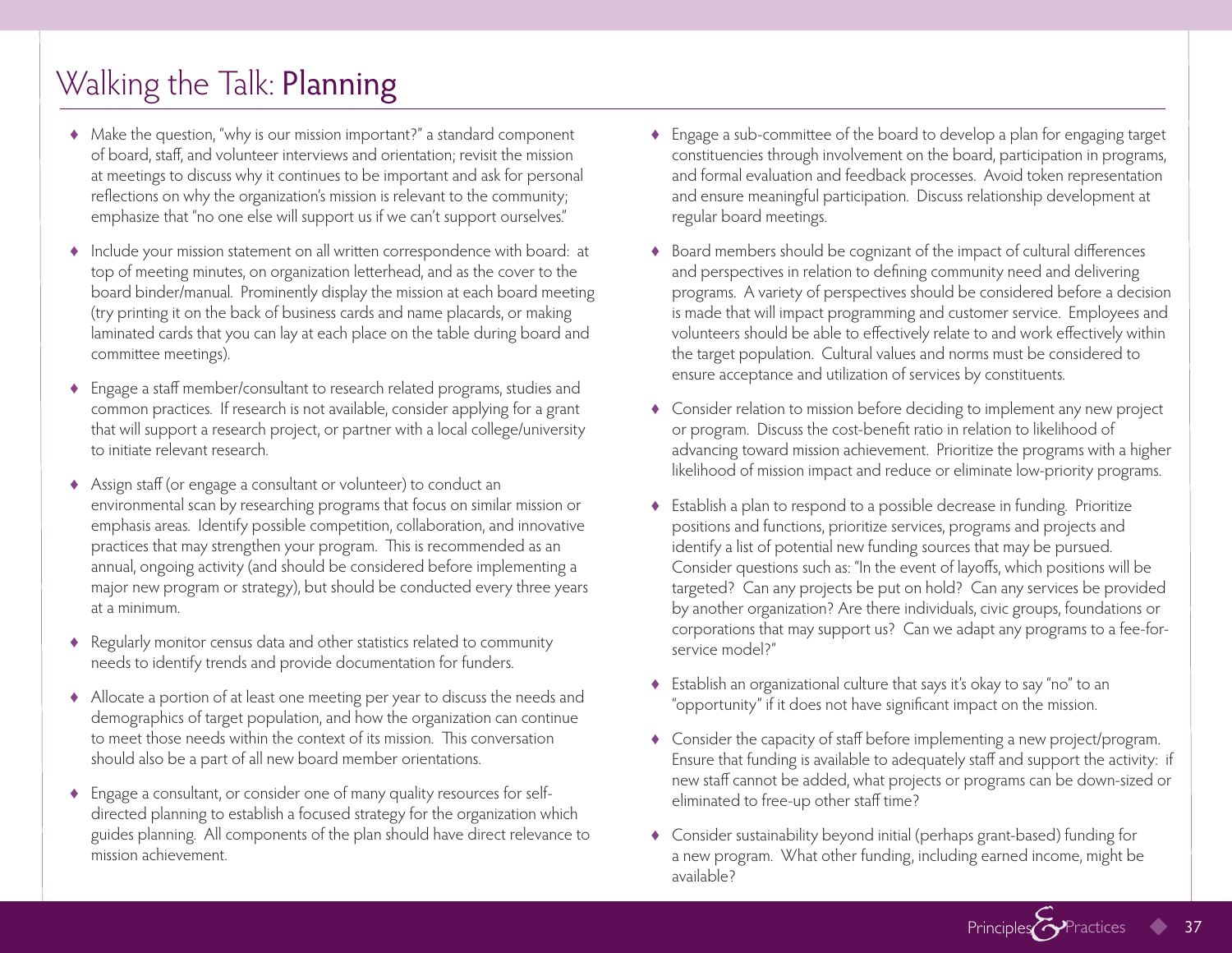## Guiding Principle: Public Policy and Advocacy

| <b>Recommended Practices</b>                                                                                                                                                                                                            | Yes or<br>Always | <b>Usually</b> | <b>Sometimes</b> | Seldom | No or<br><b>Never</b> |
|-----------------------------------------------------------------------------------------------------------------------------------------------------------------------------------------------------------------------------------------|------------------|----------------|------------------|--------|-----------------------|
| Our nonprofit advocates publicly on behalf of its mission and organizational values.                                                                                                                                                    |                  |                |                  |        |                       |
| 2. Our nonprofit advocates for the sector with regard to tax-exemption and nonprofit status.                                                                                                                                            |                  |                |                  |        |                       |
| 3. Our organization participates in public policy formation.                                                                                                                                                                            |                  |                |                  |        |                       |
| Our nonprofit maintains a sound understanding of the current policy environment and the resulting<br>4.<br>consequences for the public.                                                                                                 |                  |                |                  |        |                       |
| Our nonprofit has a written public policy and advocacy plan that defines how decisions are made, as<br>5.<br>well as the scope of activity, time, and resources to be allocated to advocacy and public policy work.                     |                  |                |                  |        |                       |
| Our nonprofit has developed specific strategies to address key issues facing the sector and should<br>6.<br>include their constituents in those efforts.                                                                                |                  |                |                  |        |                       |
| 7. Our nonprofit assists constituents in public and civic engagement by encouraging voting and other<br>citizen participation in local, state, and federal policy-making efforts.                                                       |                  |                |                  |        |                       |
| When engaged in lobbying activities that are subject to state and federal reporting requirements, our<br>8.<br>nonprofit files accurate and timely reports with the IRS and Secretary of State. *MI, *US                                |                  |                |                  |        |                       |
| 9. Our nonprofit ensures that the activities of the organization are nonpartisan. *US                                                                                                                                                   |                  |                |                  |        |                       |
| 10. Our nonprofit board has considered both the 501(h) election and the "insubstantial part" rule related<br>to financial expenditures for lobbying to determine which reporting mechanism is most appropriate<br>for the organization. |                  |                |                  |        |                       |

\*MI = Michigan Law \*US = Federal Law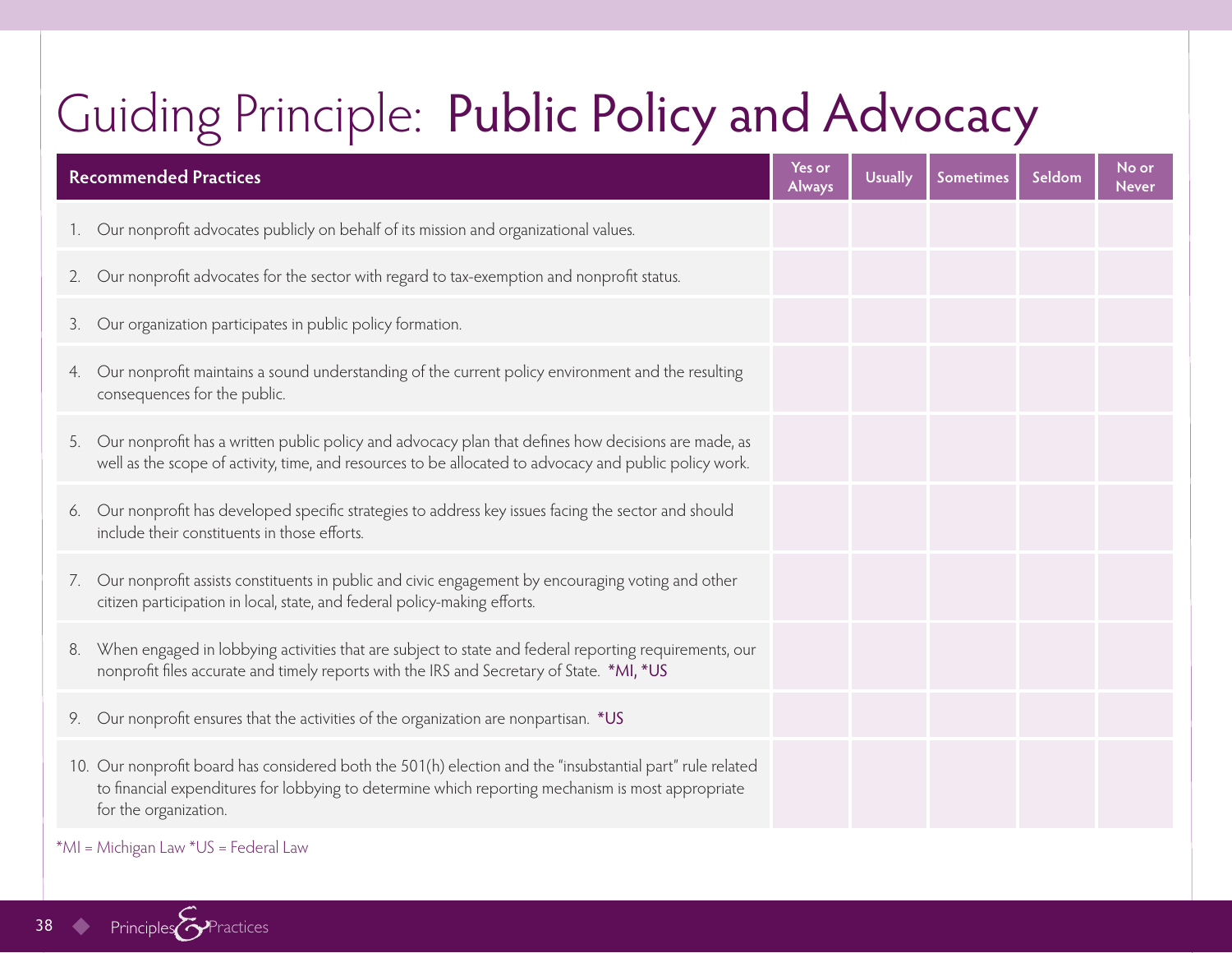| <b>Recommended Practices</b>                                                                                                                                                                                                                                                          | Yes or<br><b>Always</b> | <b>Usually</b> | <b>Sometimes</b> | Seldom         | No or<br><b>Never</b> |
|---------------------------------------------------------------------------------------------------------------------------------------------------------------------------------------------------------------------------------------------------------------------------------------|-------------------------|----------------|------------------|----------------|-----------------------|
| 11. Our nonprofit ensures that the information released to the general public, the media, and to policy<br>makers is timely and accurate, and that the social and political context of the information is clear in<br>order to avoid misunderstanding or manipulation of the message. |                         |                |                  |                |                       |
| a. Column total                                                                                                                                                                                                                                                                       |                         |                |                  |                |                       |
| b. Multiply by number of points                                                                                                                                                                                                                                                       | x <sup>3</sup>          | $x^2$          | $\times$ 1       | x <sub>0</sub> | $x-1$                 |
| c. Column total                                                                                                                                                                                                                                                                       |                         |                |                  |                |                       |
| d. Add all points in row c. for Public Policy and Advocacy score                                                                                                                                                                                                                      |                         | $/33 =$        | %                |                |                       |

- 1. How do I/we feel about the score?
- 2. Were there items that I/we felt were not applicable to our organization? Why? How did these items affect our overall score?
- 3. What priority should we place for action on this particular Principle? a. high b. moderate c. low
- 4. What questions remain to be answered before we can proceed?

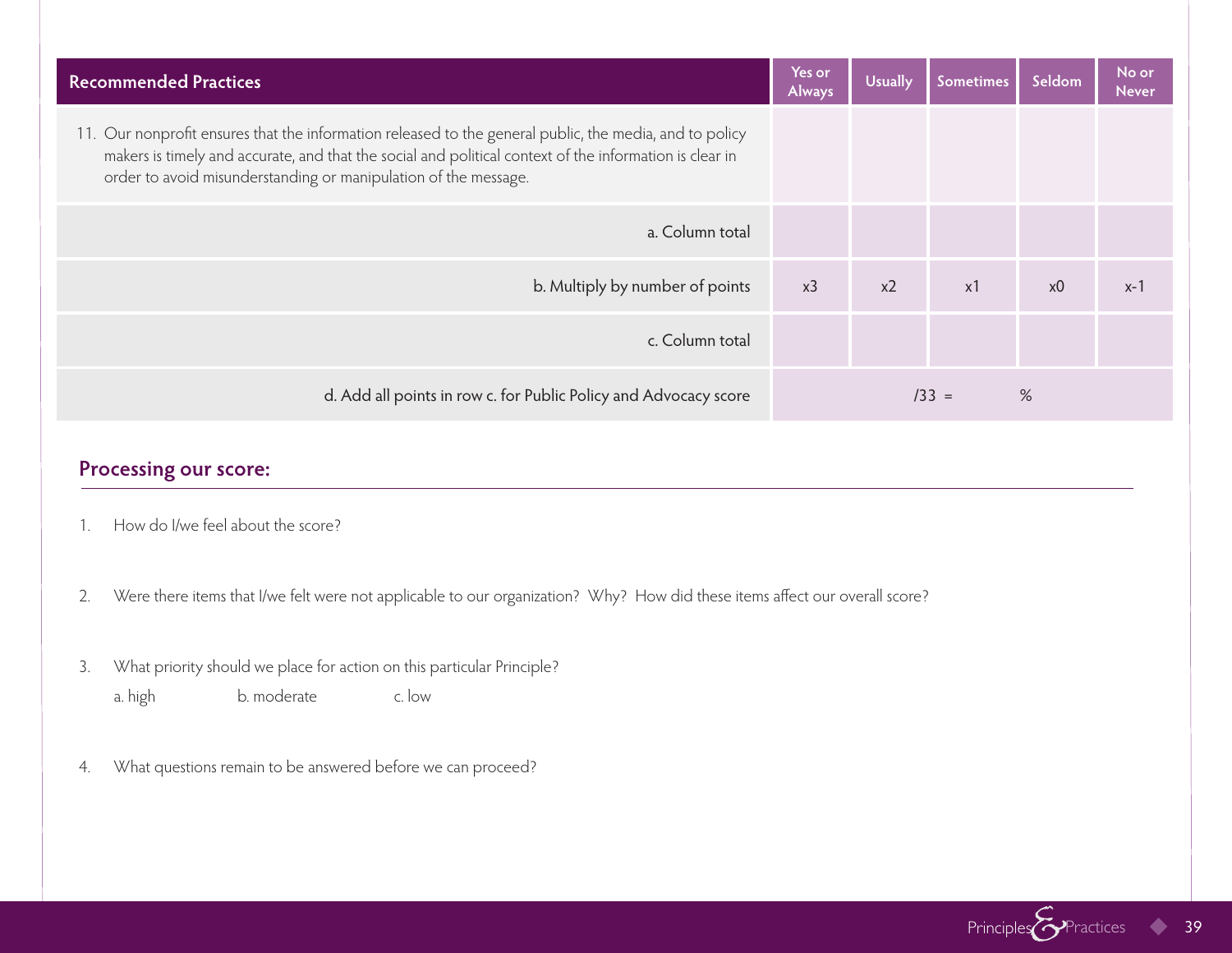### Walking the Talk

- ♦ Subscribe to online policy alerts (like MNA's Action Alerts) to keep abreast of current policy trends, issues and action needed.
- ♦ Engage in regular conversation with colleagues regarding the legislative and social environment. Maintain your awareness of trends and activities impacting your constituents or your mission.
- ♦ Build discussion regarding advocacy and issues awareness into your meetings, at the board and staff level.
- ♦ Participate in a good training related to lobbying and advocacy. Make sure staff and board members understand the opportunities, responsibilities, and restrictions. Don't allow fear or misinformation to limit the work you do on behalf of your constituents and mission.
- ♦ Encourage your constituents to be advocates: encourage them to vote and to make their opinions known.
- ♦ Develop a "media specialist" on your staff. Correctly formatting and submitting media releases, op-eds (opinion editorials) and PSAs (public service announcements) is critical in getting attention – make this part of somebody's job. Spend some time developing a database of local media, get to know their focus areas and deadlines, and identify the "right" contact in each outlet.
- ♦ Establish yourself as a resource for media outlets: in addition to releases about your organization's events, help them with breaking stories by sharing relevant data and background information on a particular topic. Give them leads on other stories that may be newsworthy. Build relationships with reporters and editors by meeting periodically to discuss community issues and innovative strategies to address them: when they know you're interested in more than just promoting your organization, you will earn their respect and attention.
- ♦ Establish yourself as a resource for policy makers and community leaders by following the strategies outlined above. Relationships are built on time and trust.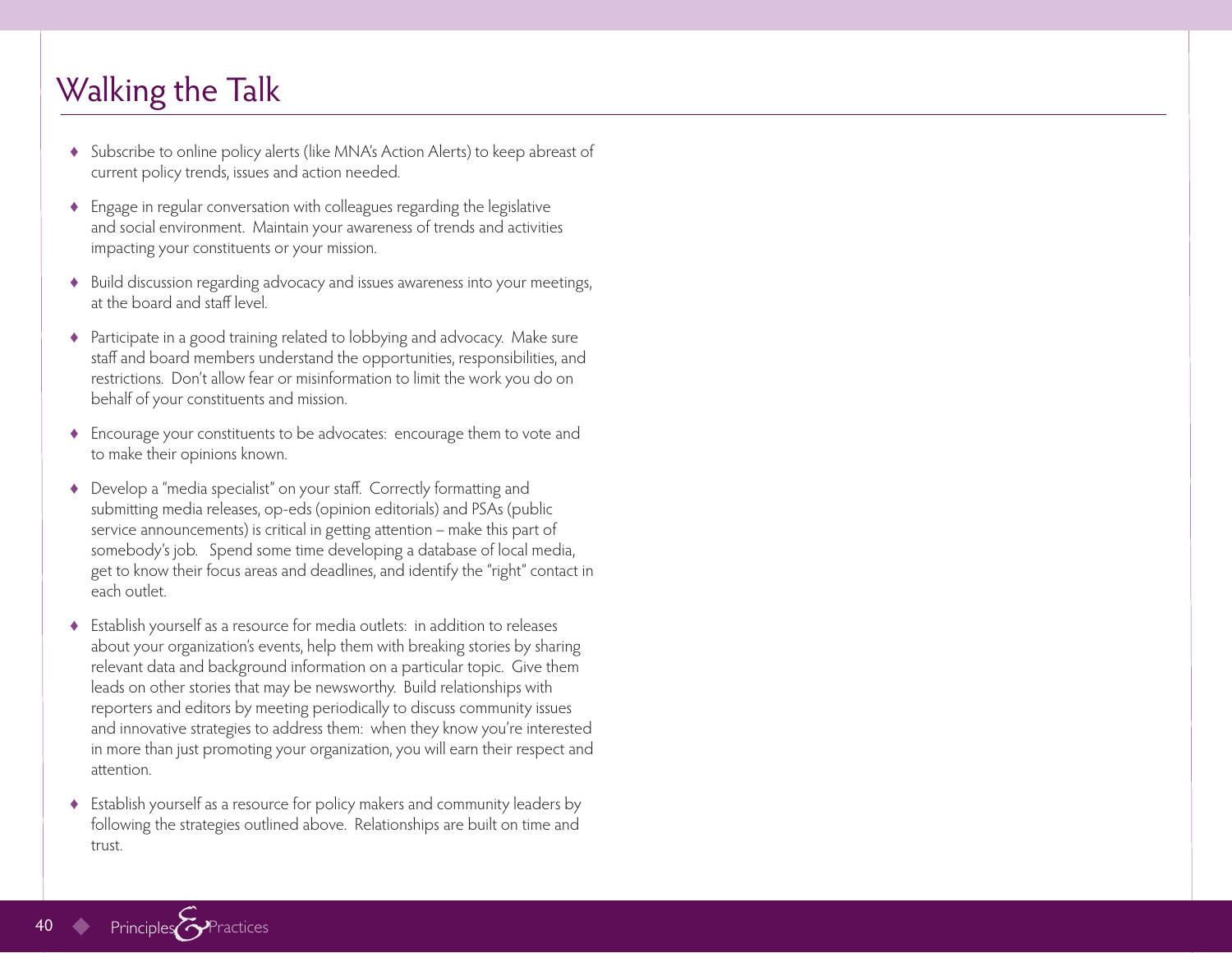## Guiding Principle: Strategic Alliances

|    | <b>Recommended Practices</b>                                                                                                                                                                                                                                                                         | Yes or<br><b>Always</b> | <b>Usually</b> | <b>Sometimes</b> | Seldom | No or<br><b>Never</b> |
|----|------------------------------------------------------------------------------------------------------------------------------------------------------------------------------------------------------------------------------------------------------------------------------------------------------|-------------------------|----------------|------------------|--------|-----------------------|
|    | 1. Our nonprofit is open to strategic alliances as a means to help achieve goals, improve effectiveness,<br>and efficiency and/or strengthen community connections with clients and others.                                                                                                          |                         |                |                  |        |                       |
|    | 2. When making decisions regarding alliances, our organization ensures that they are in line with the<br>strategic goals of the organization and will impact the brand and image of the organization positively.                                                                                     |                         |                |                  |        |                       |
| 3. | Our nonprofit knows about and understands the services provided by other organizations in our<br>community and/or service area.                                                                                                                                                                      |                         |                |                  |        |                       |
| 4. | Our nonprofit promotes other organizations' services to enhance customer choice whenever<br>possible.                                                                                                                                                                                                |                         |                |                  |        |                       |
| 5. | Our nonprofit cooperates and collaborates with agencies and other community organizations to<br>ensure effective use of charitable resources and to advance our mission.                                                                                                                             |                         |                |                  |        |                       |
|    | 6. As appropriate, our nonprofit fosters relationships with similar organizations and state, regional, and<br>national associations to support advancement of our mission.                                                                                                                           |                         |                |                  |        |                       |
| 7. | On a regular basis, our nonprofit conducts an environmental scan to identify organizations providing<br>similar services and to assess our relationship to those organizations.                                                                                                                      |                         |                |                  |        |                       |
| 8. | Our nonprofit ensures board approval with full knowledge of our legal obligations and liabilities<br>when undertaking responsibility for fiscal sponsorship of another organization. (Note: the IRS views<br>fiscal agency differently from fiscal sponsorship: get legal advice before proceeding.) |                         |                |                  |        |                       |
|    | 9. Our nonprofit works to establish mutual understanding among government, nonprofit and for-profit<br>sectors.                                                                                                                                                                                      |                         |                |                  |        |                       |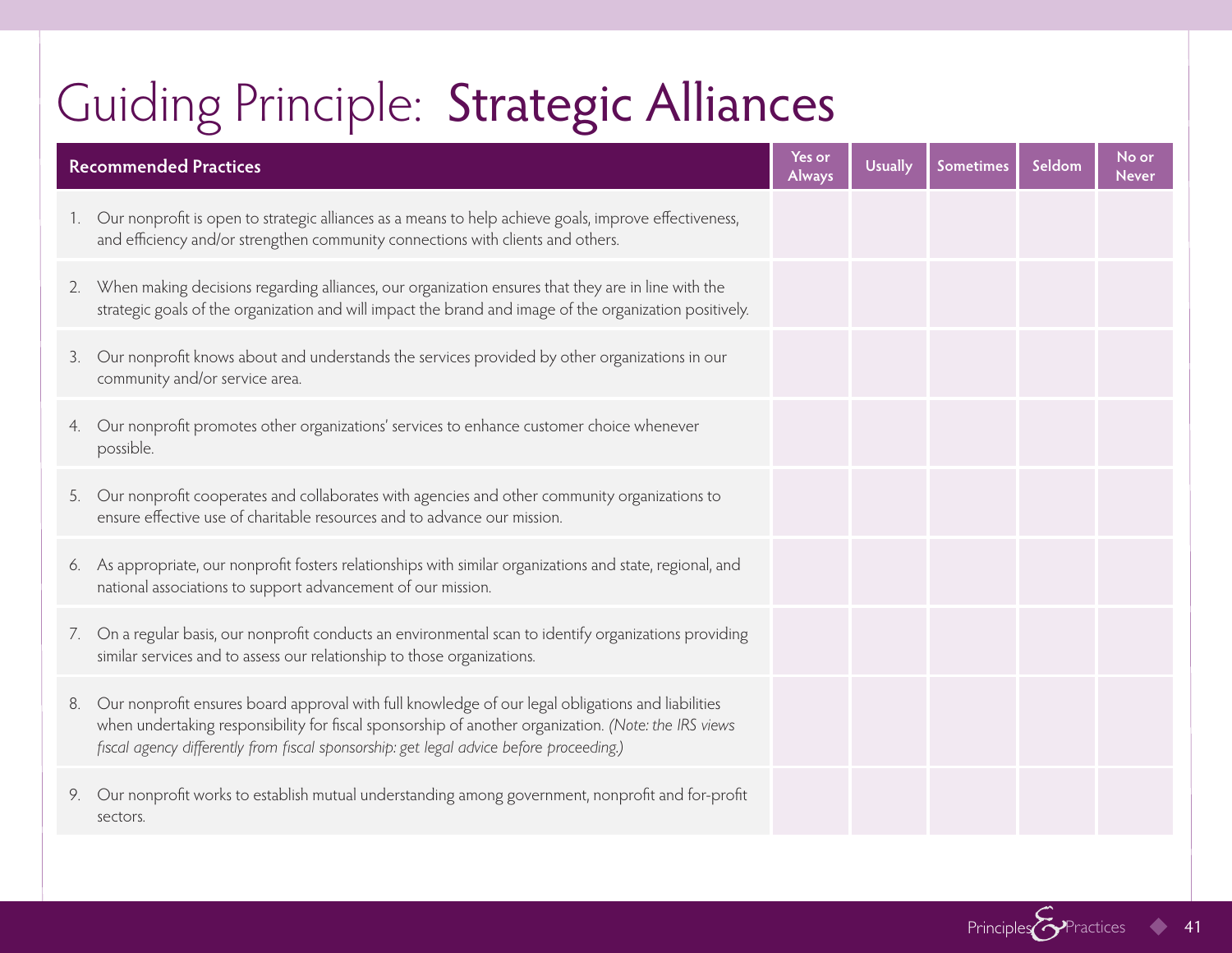| <b>Recommended Practices</b>                                                                         | Yes or<br>Always | <b>Usually</b> | Sometimes | Seldom         | No or<br><b>Never</b> |
|------------------------------------------------------------------------------------------------------|------------------|----------------|-----------|----------------|-----------------------|
| 10. As appropriate, our nonprofit assists smaller nonprofits through alliances and resource sharing. |                  |                |           |                |                       |
| a. Column total                                                                                      |                  |                |           |                |                       |
| b. Multiply by number of points                                                                      | x3               | x <sub>2</sub> | x1        | x <sub>0</sub> | $x-1$                 |
| c. Column total                                                                                      |                  |                |           |                |                       |
| d. Add all points in row c. for Strategic Alliances score                                            |                  |                | $/30 =$   | %              |                       |

- 1. How do I/we feel about the score?
- 2. Were there items that I/we felt were not applicable to our organization? Why? How did these items affect our overall score?
- 3. What priority should we place for action on this particular Principle? a. high b. moderate c. low
- 4. What questions remain to be answered before we can proceed?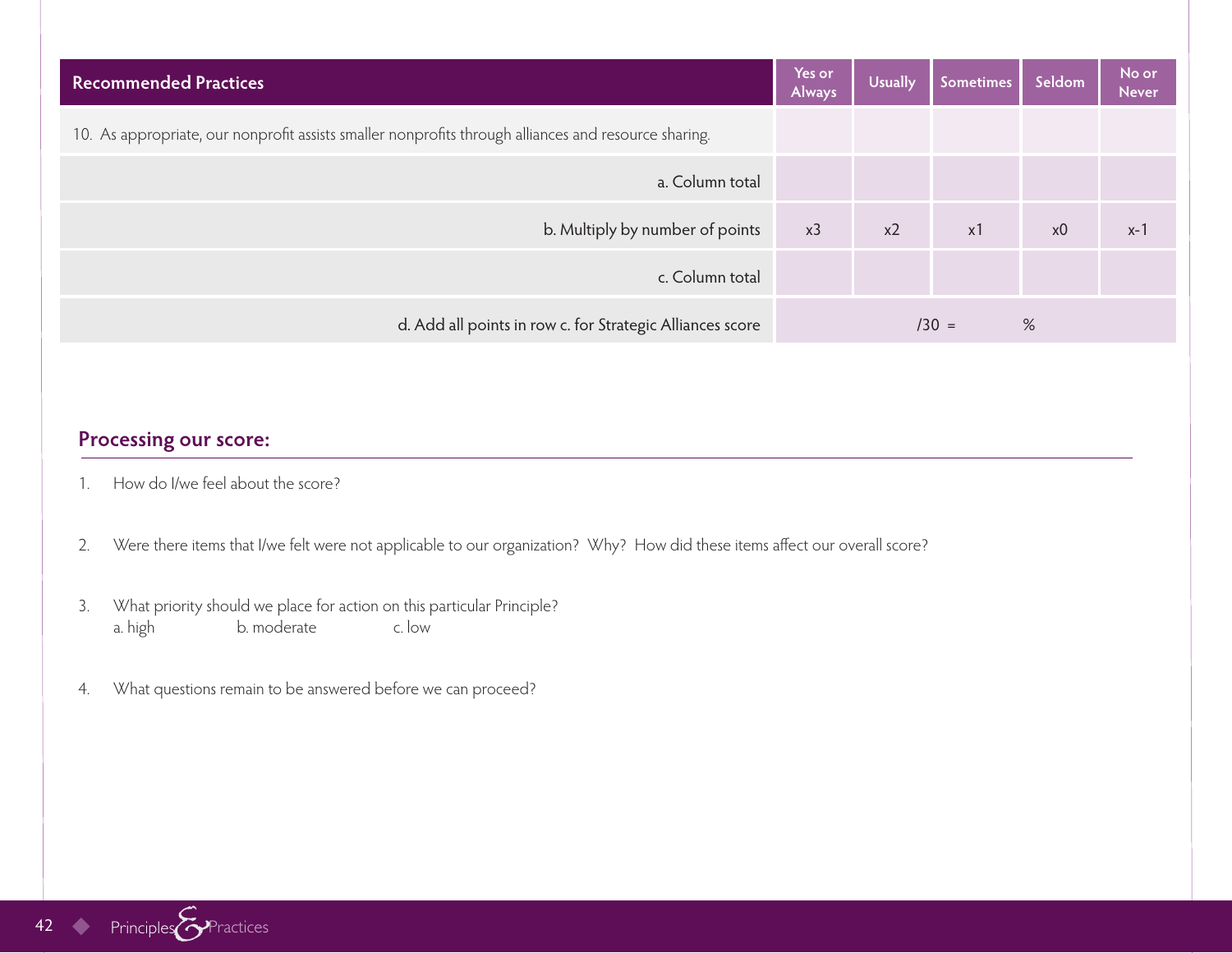### Walking the Talk: Strategic Alliances

- ♦ Make it a habit to communicate regularly with current, past and potential funders. Add them to your mailing list for newsletters, annual reports and e-bulletins. Keep them apprised of significant happenings in your organization. Make it a point to network with key representatives at conferences and trainings.
- ♦ Communicate regularly with other organizations in your area. Share information and resources to establish your organization as one who is invested in improving the community rather than competing. Keep abreast of activities and events that impact your (and their) work. Consider participating in (or establishing) director's networking breakfasts or brown bag lunch conversation circles.
- ♦ Identify key contacts with local government units (city, state, county, various departments) and business leaders to keep them apprised of your efforts. Add contacts to your newsletter mailing list or email alert system. Schedule breakfast or lunch meetings that will help you build a relationship before there's an "issue" to address. Discuss mutual goals as well as opportunities for partnership and collaboration.
- ♦ Seriously consider collaborative ventures with natural partners for program implementation. Also consider the possibilities of formal alliances and/ or mergers as appropriate. Effective use of resources through cost-sharing mechanisms will allow a greater level of financial support to direct services.
- ♦ Where formal partnerships exist, be thoughtful about the natural life of the relationship. Decide when and how relationships will be evaluated and/ or terminated. Consider formal partnership agreements, particularly when sharing financial resources, that make provisions for both intellectual and real property when the relationship ends.

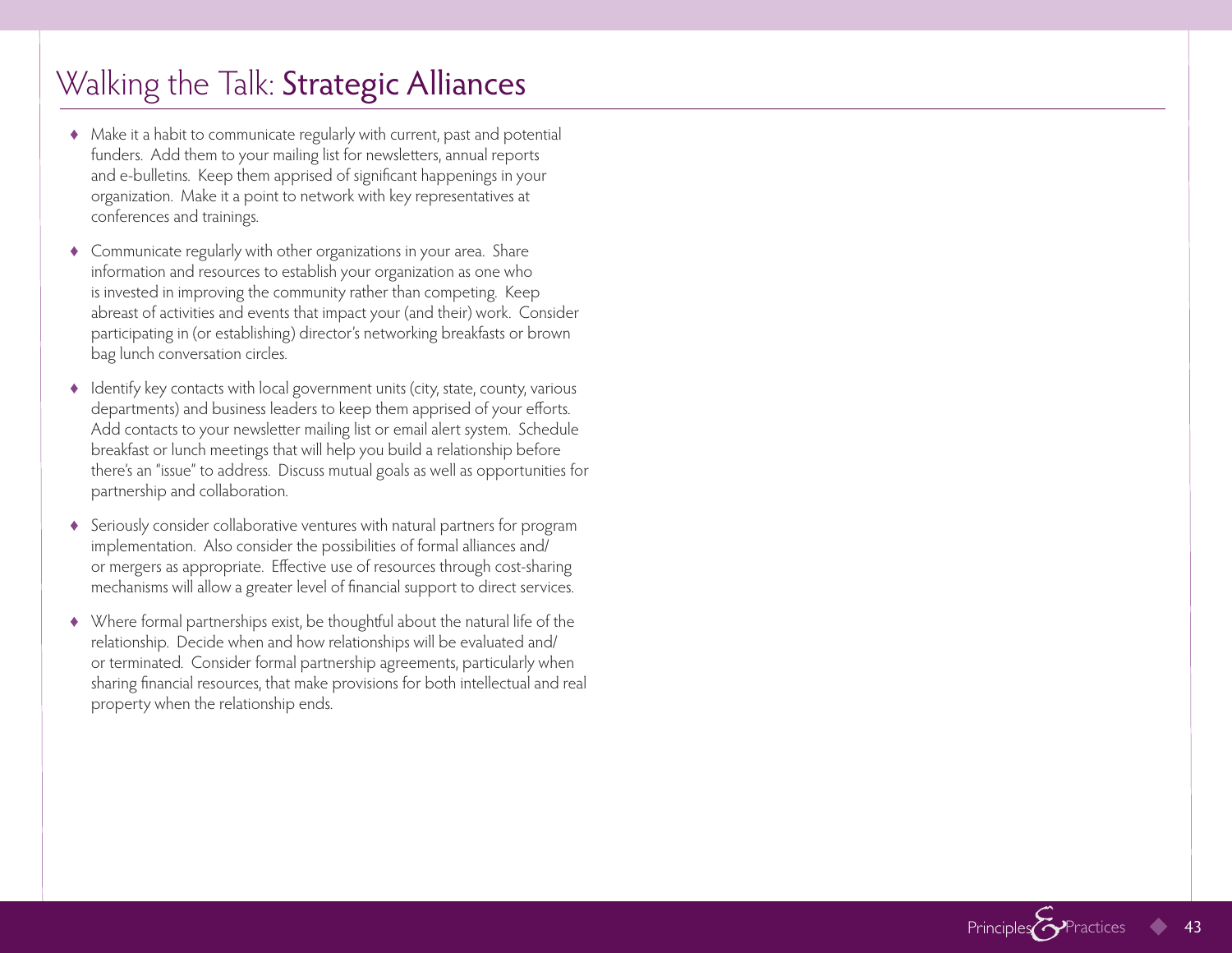## Guiding Principle: Transparency and Accountability

| <b>Recommended Practices</b> |                                                                                                                                                                                                                                                       |  | Usually | <b>Sometimes</b> | Seldom | No or<br><b>Never</b> |  |
|------------------------------|-------------------------------------------------------------------------------------------------------------------------------------------------------------------------------------------------------------------------------------------------------|--|---------|------------------|--------|-----------------------|--|
| $1_{\cdot}$                  | Our nonprofit complies with all legal and other required reporting procedures regarding our<br>performance. *MI, *US                                                                                                                                  |  |         |                  |        |                       |  |
|                              | 2. Our nonprofit uses our resources responsibly for the purpose of serving the public interest. Financial<br>audits are approved by the organization's board and certified by the executive director and the CFO<br>of the organization.              |  |         |                  |        |                       |  |
| 3.                           | Our nonprofit has established, achieves and regularly measures clearly defined levels of performance<br>in our activities and we share those results with the public.                                                                                 |  |         |                  |        |                       |  |
| 4.                           | Our nonprofit adheres to established, professional standards.                                                                                                                                                                                         |  |         |                  |        |                       |  |
|                              | 5. Our constituents are provided with ongoing opportunities to interact with the board and<br>management regarding the organization's activities.                                                                                                     |  |         |                  |        |                       |  |
| 6.                           | Our nonprofit produces an annual report that contains information regarding activities and<br>performance. The annual report includes:                                                                                                                |  |         |                  |        |                       |  |
|                              | An explanation of the organization's mission, activities and results;                                                                                                                                                                                 |  |         |                  |        |                       |  |
|                              | An explanation of how individuals can access programs/services;                                                                                                                                                                                       |  |         |                  |        |                       |  |
|                              | Overall financial information, including income and expense statements, balance sheet and<br>functional expense allocations; and                                                                                                                      |  |         |                  |        |                       |  |
|                              | A list of board members, management staff, partners/supporters, and donors.                                                                                                                                                                           |  |         |                  |        |                       |  |
| 7.                           | Our nonprofit produces, on an annual basis, a financial report including income and expense<br>statements, balance sheet, and functional expense allocations. These statements are made available to<br>our members and/or directors as required. *MI |  |         |                  |        |                       |  |
|                              | *MI = Michigan Law *US = Federal Law                                                                                                                                                                                                                  |  |         |                  |        |                       |  |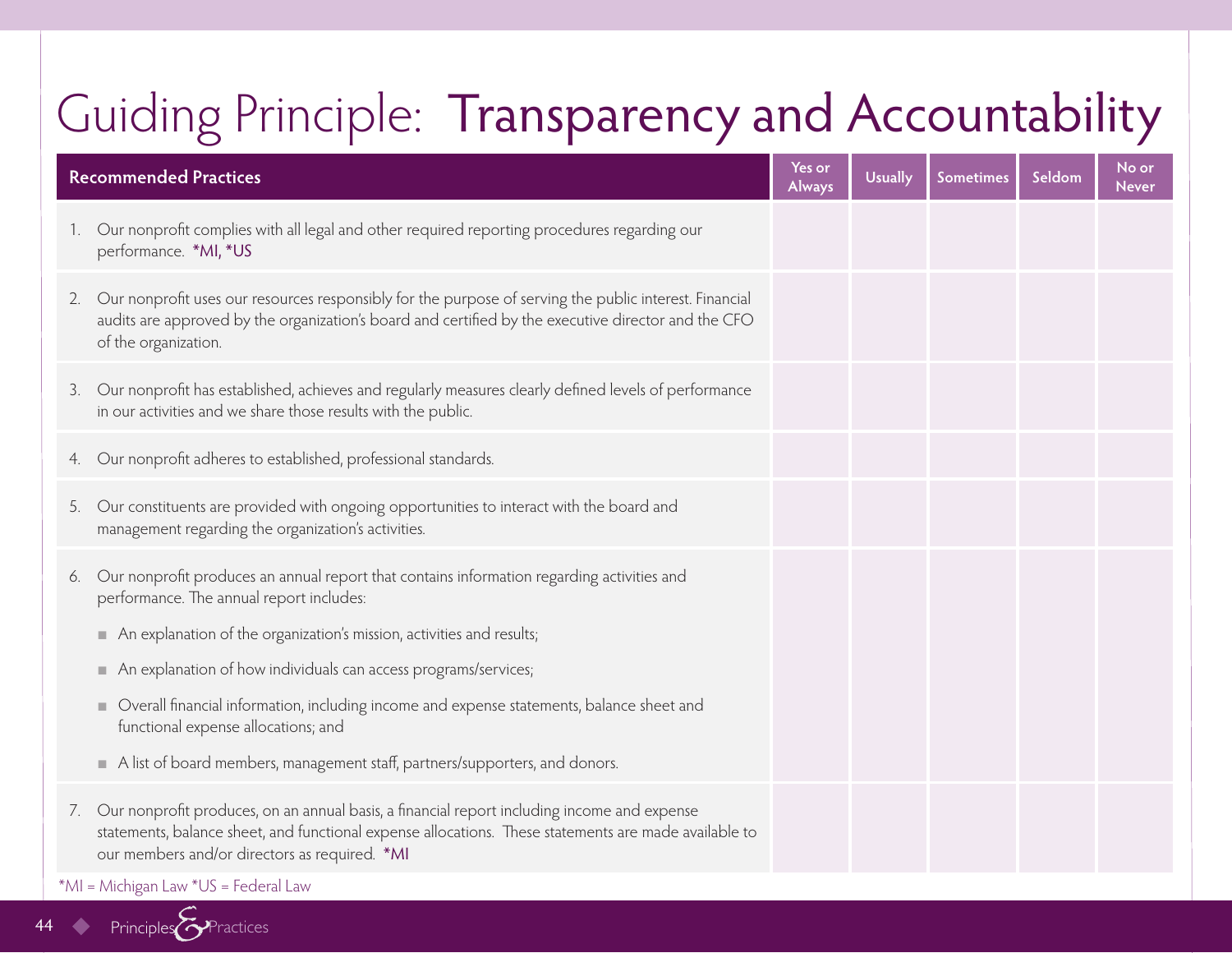| <b>Recommended Practices</b>                                                                                                                                                                                                                                                        | Yes or<br>Always | <b>Usually</b> | <b>Sometimes</b> | Seldom         | No or<br><b>Never</b> |
|-------------------------------------------------------------------------------------------------------------------------------------------------------------------------------------------------------------------------------------------------------------------------------------|------------------|----------------|------------------|----------------|-----------------------|
| Our nonprofit holds public meetings to gather and distribute information about approaches, goals,<br>8.<br>and effectiveness in carrying out its mission.                                                                                                                           |                  |                |                  |                |                       |
| Our nonprofit openly communicates with other nonprofits to share and gather information on<br>9.<br>lessons learned and best practices.                                                                                                                                             |                  |                |                  |                |                       |
| 10. Information regarding our fees and services are readily available to the public.                                                                                                                                                                                                |                  |                |                  |                |                       |
| 11. Our nonprofit has a system in place that allows individuals to report financial misconduct, without<br>consequence for doing so (commonly referred to as a whistle-blower protection policy).                                                                                   |                  |                |                  |                |                       |
| 12. Our nonprofit ensures confidentiality and non-discriminatory service to our constituents.                                                                                                                                                                                       |                  |                |                  |                |                       |
| 13. Our nonprofit meets all federal requirements for public disclosure. (See Principles & Practices for<br>Nonprofit Excellence in Michigan Guide for details.) *US                                                                                                                 |                  |                |                  |                |                       |
| 14. Our nonprofit has a written, mandatory document retention and periodic destruction policy, which<br>includes guidelines for handling electronic files and voicemail, back-up procedures, archiving of<br>documents, and regular check-ups of the reliability of the system. *US |                  |                |                  |                |                       |
| a. Column total                                                                                                                                                                                                                                                                     |                  |                |                  |                |                       |
| b. Multiply by number of points                                                                                                                                                                                                                                                     | x <sup>3</sup>   | x <sub>2</sub> | x1               | x <sub>0</sub> | $x-1$                 |
| c. Column total                                                                                                                                                                                                                                                                     |                  |                |                  |                |                       |
| d. Add all points in row c. for Transparency & Accountability score                                                                                                                                                                                                                 |                  |                | $142 =$          | %              |                       |

\*MI = Michigan Law \*US = Federal Law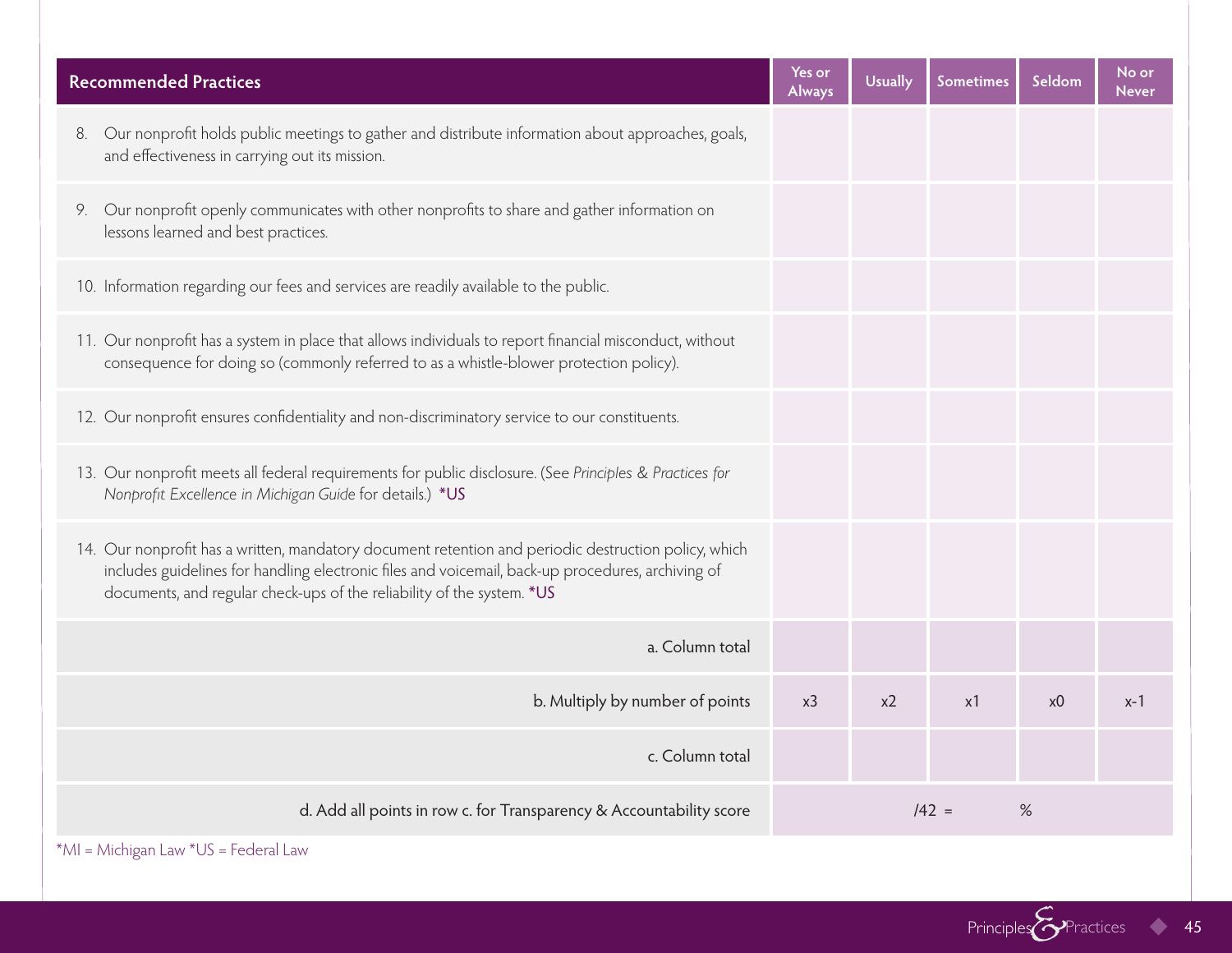- 1. How do I/we feel about the score?
- 2. Were there items that I/we felt were not applicable to our organization? Why? How did these items affect our overall score?
- 3. What priority should we place for action on this particular Principle? a. high b. moderate c. low
- 4. What questions remain to be answered before we can proceed?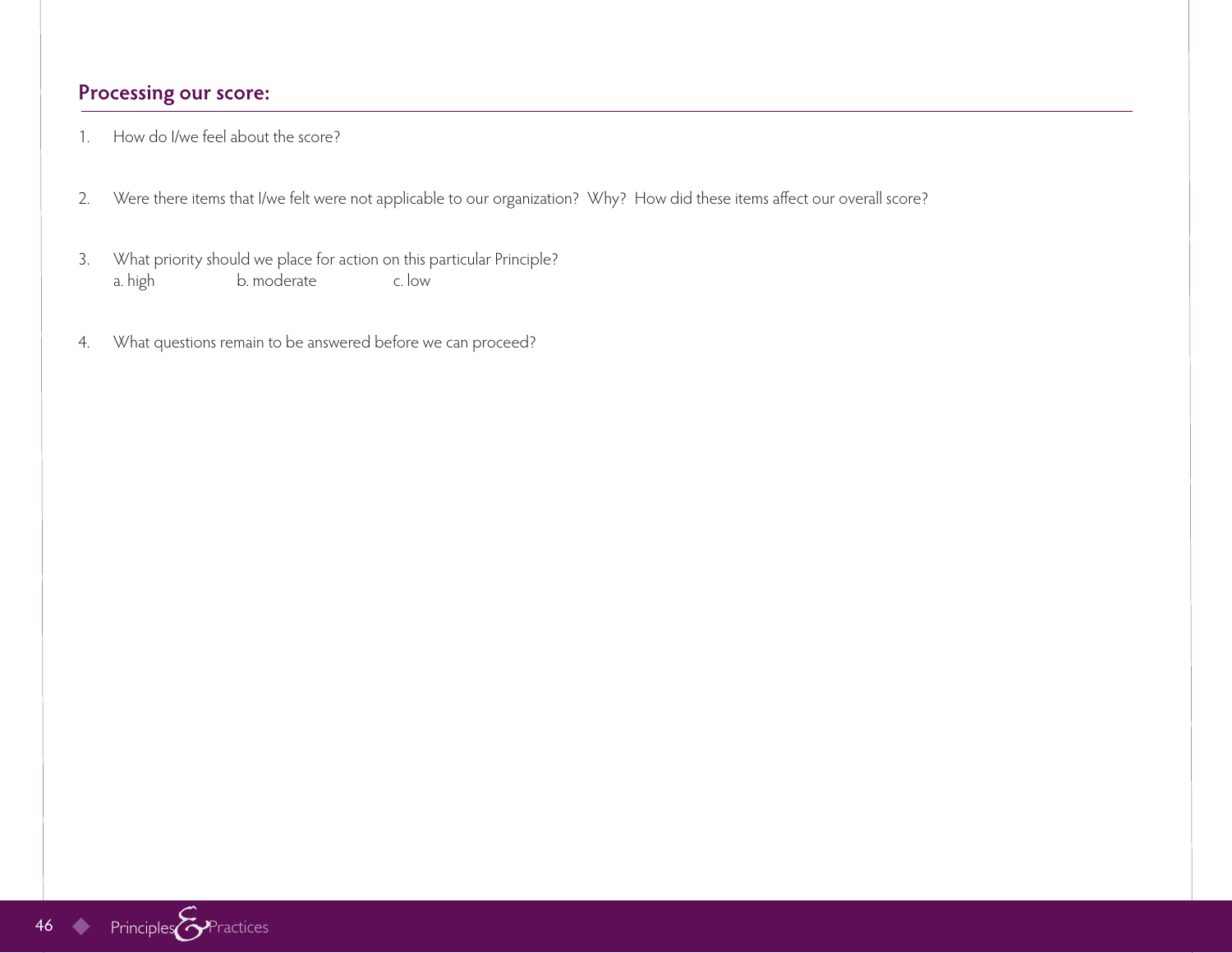### Walking the Talk: Transparency and Accountability

- ♦ Review core values and principles of other organizations and discuss models that may reflect your organization's values; develop and adopt (through a retreat or sub-committee) values and principles and then integrate them into all conversations regarding policy and program. Answer key questions like, "what practices are ethically acceptable? Are there funding sources that are 'taboo' or would create negative perceptions about our work? How will staff be best utilized in achieving our goals/mission? Are volunteers an important part of how we want to deliver services?"
- ♦ Research and adopt "good practices" recognized within your field of service. Share these practices with other organizations to generate a professional standard.
- ♦ Review and consider "Codes of Ethics" for your industry. Allow your board to discuss formal adoption of a particular code, or the development of a hybrid code unique to your organization.
- ♦ Develop a marketing and community relations strategy that keeps key constituencies informed: governmental units, donors, for-profit and nonprofit organizations. Share annual reports, newsletters, and media releases with targeted individuals.
- ♦ Develop a communication strategy to keep in contact with community members and key groups/organizations. Invite them to focus groups or town-hall meetings to discuss community needs and gain input on your work. Establish a context of partnership and stewardship of community resources rather than servitude.
- ♦ Refer to Staying Legal for Michigan Nonprofits www.stayinglegalmi.org, which compiles information from both the Internal Revenue Service www.irs.gov/charities and Michigan Attorney General Charitable Trust Section www.michigan.gov/ag. When in this/these sites, review all required reporting and filings for nonprofits and ensure you are meeting your legal obligations to maintain your nonprofit status.
- ♦ A nonprofit must meet all federal requirements for public disclosure. These requirements state that a nonprofit must provide the last three years' information returns (Form 990 or its variants), as follows:
	- Public access must be provided immediately on request by allowing inspection of the documents at the organization's office or offices;
	- Copies of the documents must be provided within 30 days upon written request;
	- Organizations that make their materials widely available through publication on the Internet do not have to provide copies;
	- If the IRS determines that the organization is being subjected to a harassment campaign, copies do not have to be provided; and
	- 501(c)(3) organizations not classified as private foundations are not required to publicly disclose the list of names and addresses of individual contributors and may block out that section of Form 990 and other materials for public viewing.

Principles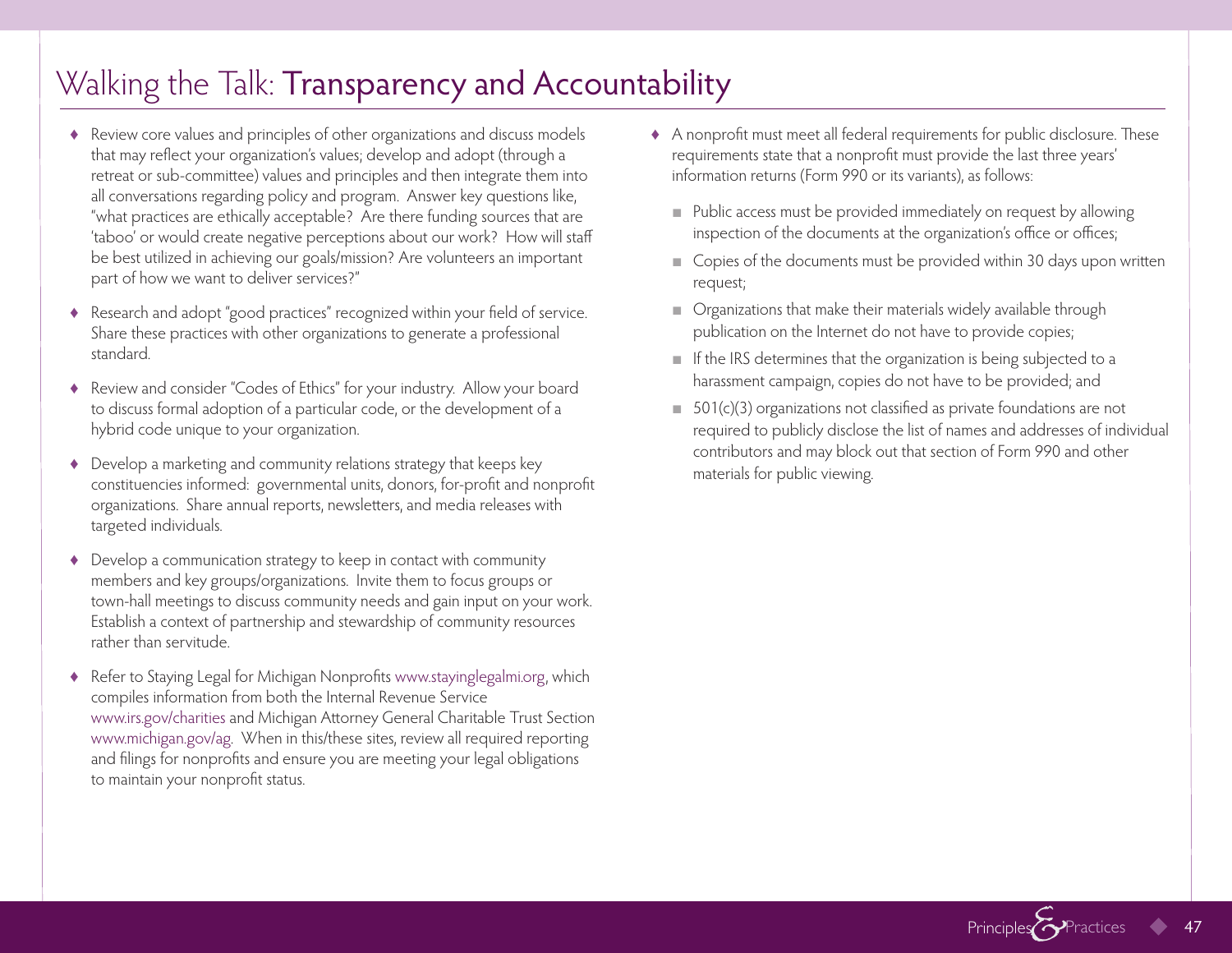## Guiding Principle: Volunteer Engagement

| <b>Recommended Practices</b>                                                                                                                                                                                                                                                                                                                                                                                                                                                                                                                                                                       | Yes or<br><b>Always</b> | <b>Usually</b> | <b>Sometimes</b> | Seldom | No or<br><b>Never</b> |
|----------------------------------------------------------------------------------------------------------------------------------------------------------------------------------------------------------------------------------------------------------------------------------------------------------------------------------------------------------------------------------------------------------------------------------------------------------------------------------------------------------------------------------------------------------------------------------------------------|-------------------------|----------------|------------------|--------|-----------------------|
| Our nonprofit has developed a volunteer engagement plan that includes the following elements:<br>1.                                                                                                                                                                                                                                                                                                                                                                                                                                                                                                |                         |                |                  |        |                       |
| Purpose statement - identifies what benefit our organization will receive from the effective use of<br>a.<br>volunteers (including board members).<br>Organizational assessment - analyzes your organization's readiness for volunteers.<br>b.<br>Budget - does our organization have the financial resources to support a volunteer program?<br>C.<br>Roles and responsibilities - clearly defines roles, responsibilities and relationships between staff<br>and volunteers.                                                                                                                     |                         |                |                  |        |                       |
| 2. A written position description is created for every volunteer position within our organization.                                                                                                                                                                                                                                                                                                                                                                                                                                                                                                 |                         |                |                  |        |                       |
| 3. Volunteer recruitment activities are targeted and specific, clearly identifying the work to be done, the<br>hours to be committed and the intended impacts of the volunteer activity.                                                                                                                                                                                                                                                                                                                                                                                                           |                         |                |                  |        |                       |
| Our nonprofit has established screening procedures to ensure the safety of clients and minimize the<br>4.<br>potential liability to the organization.                                                                                                                                                                                                                                                                                                                                                                                                                                              |                         |                |                  |        |                       |
| 5. Volunteer assignments are made with careful consideration of the volunteer's skills, needs, and<br>interests.                                                                                                                                                                                                                                                                                                                                                                                                                                                                                   |                         |                |                  |        |                       |
| Our nonprofit has constructed an intentional system for orientation and training of volunteers<br>6.<br>wherein the volunteers clearly understand the limits of their work, as well as the latitude they may<br>have for decision making on behalf of the organization.                                                                                                                                                                                                                                                                                                                            |                         |                |                  |        |                       |
| We have a current manual of policies and procedures that is accessible for all volunteers,<br>a.<br>including attendance policies, confidentiality policies, grievance procedures, and other key<br>information to minimize risk and maximize effectiveness.<br>We have a system whereby volunteers are trained with the specific skills and knowledge needed<br>b.<br>to perform their volunteer roles.<br>We have an ongoing orientation/communication plan to keep volunteers apprised of changes<br>C.<br>within the organization as well as enhanced opportunities for volunteer involvement. |                         |                |                  |        |                       |
|                                                                                                                                                                                                                                                                                                                                                                                                                                                                                                                                                                                                    |                         |                |                  |        |                       |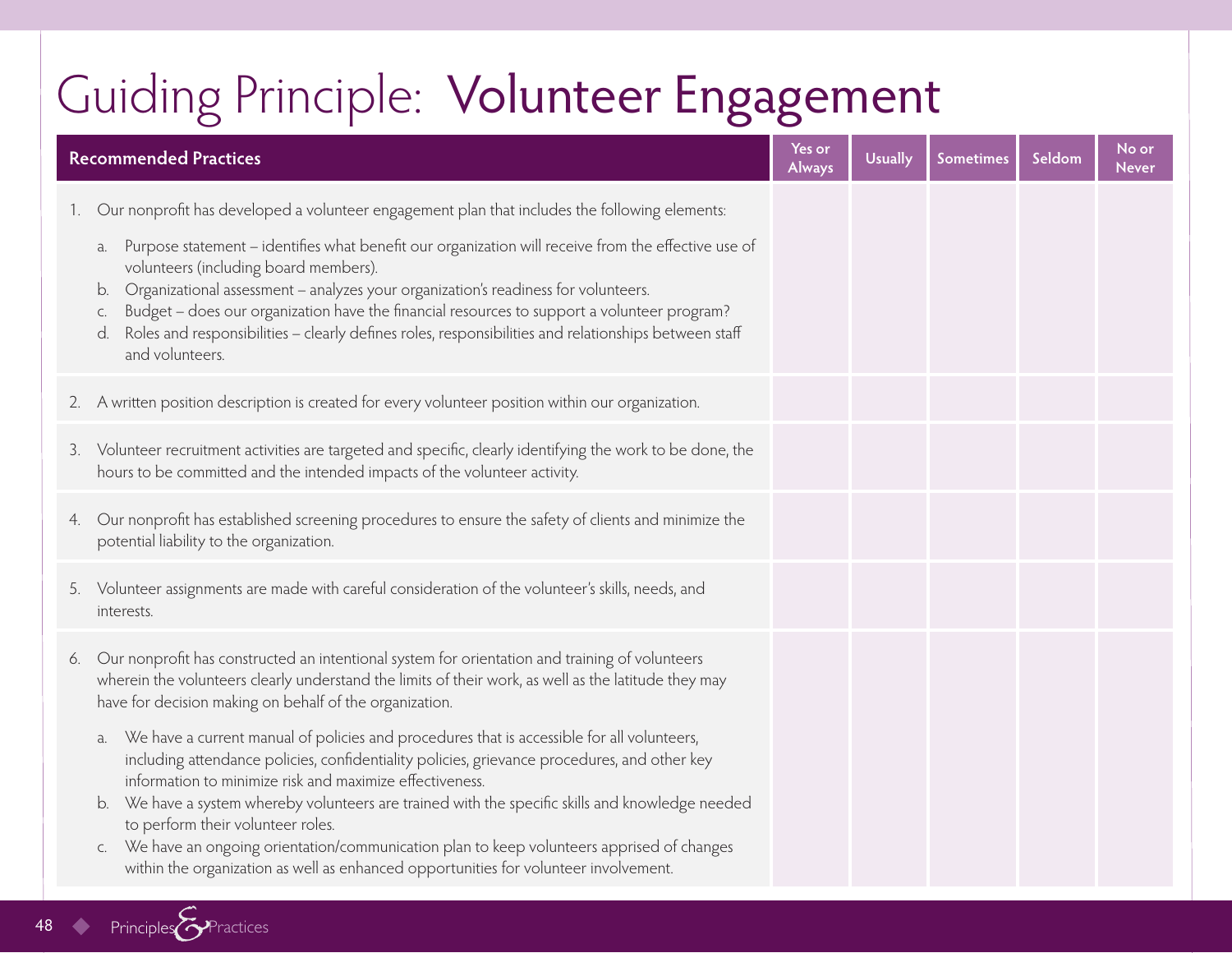| <b>Recommended Practices</b>                                                                                                                                                                                                                                                                                                             | Yes or<br><b>Always</b> | <b>Usually</b> | Sometimes | Seldom         | No or<br><b>Never</b> |
|------------------------------------------------------------------------------------------------------------------------------------------------------------------------------------------------------------------------------------------------------------------------------------------------------------------------------------------|-------------------------|----------------|-----------|----------------|-----------------------|
| 7. The volunteer program is structured so that each volunteer has a direct connection to an identified<br>supervisor, and understands who to communicate with in the event the supervisor is absent.                                                                                                                                     |                         |                |           |                |                       |
| 8. Our nonprofit organization has a clearly articulated and documented grievance procedure<br>whereby volunteers may address issues including (but not limited to) harassment and discrimination.                                                                                                                                        |                         |                |           |                |                       |
| 9. Our nonprofit organization has clearly articulated and documented accountability and discipline<br>procedures for volunteers that address lack of performance as well as policy violations.                                                                                                                                           |                         |                |           |                |                       |
| 10. Our nonprofit organization has a thoughtful recognition system which provides individual and<br>group recognition, and celebrates the impact of volunteers.                                                                                                                                                                          |                         |                |           |                |                       |
| 11. Our nonprofit organization considers and promotes benefits to potential and current volunteers,<br>and communicates those benefits to promote meaningful engagement.                                                                                                                                                                 |                         |                |           |                |                       |
| 12. The performance of a volunteer is evaluated regularly (at least annually) with the supervisor through<br>a formal process. **Note: the depth of performance evaluations should be appropriate to the role<br>and scope of service the volunteer provides. One-time (or episodic) volunteers can be evaluated in<br>much less detail. |                         |                |           |                |                       |
| 13. The volunteer program as a whole is evaluated annually to assess cost and benefits of the program,<br>to document impact on mission achievement, and to direct future volunteer initiatives.                                                                                                                                         |                         |                |           |                |                       |
| a. Column total                                                                                                                                                                                                                                                                                                                          |                         |                |           |                |                       |
| b. Multiply by number of points                                                                                                                                                                                                                                                                                                          | x3                      | x2             | x1        | x <sub>0</sub> | $x-1$                 |
| c. Column total                                                                                                                                                                                                                                                                                                                          |                         |                |           |                |                       |
| d. Add all points in row c. for Volunteer Engagement score                                                                                                                                                                                                                                                                               | $/36 =$<br>$\%$         |                |           |                |                       |

Principles **C**Practices 49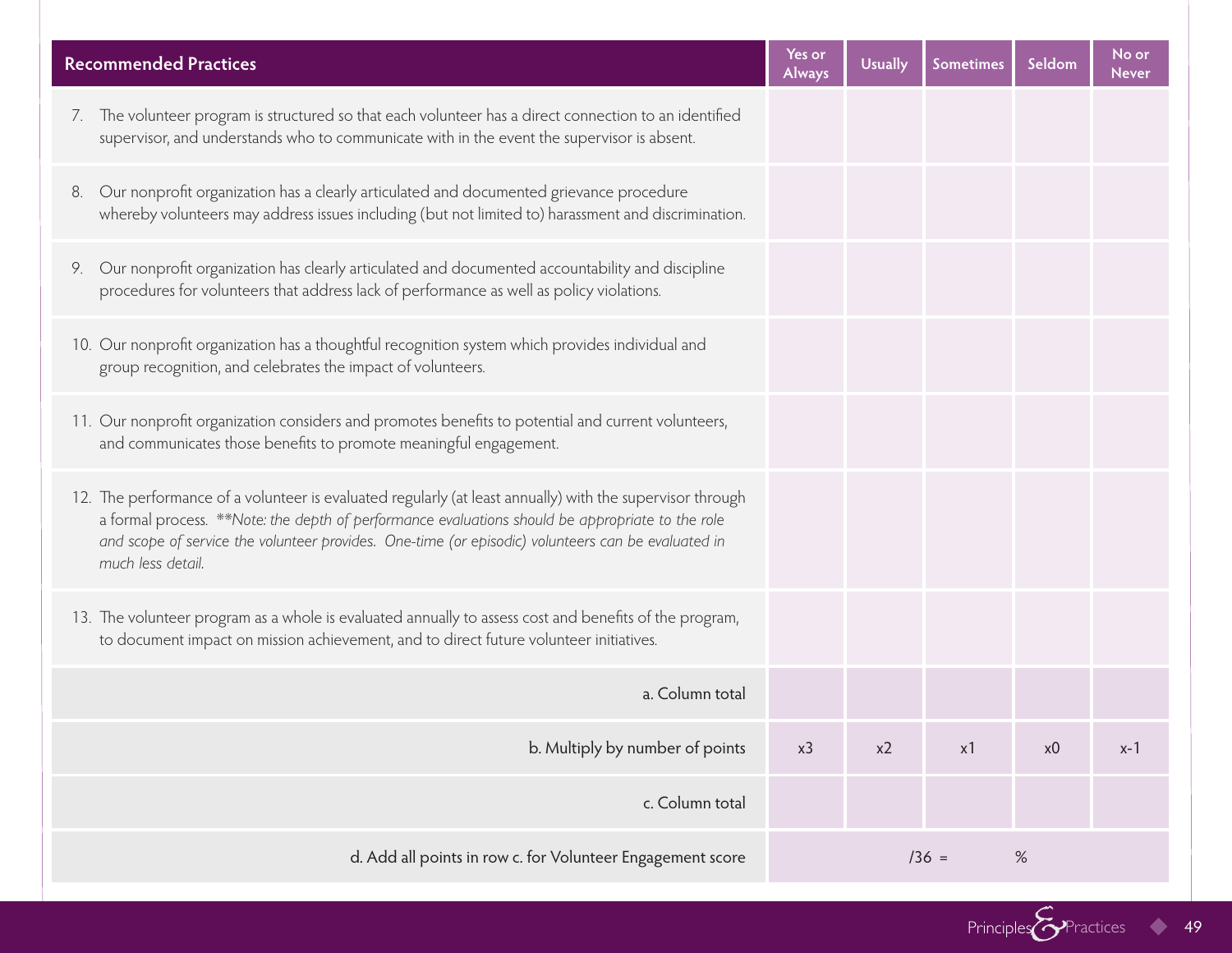- 1. How do I/we feel about the score?
- 2. Were there items that I/we felt were not applicable to our organization? Why? How did these items affect our overall score?
- 3. What priority should we place for action on this particular Principle? a. high b. moderate c. low
- 4. What questions remain to be answered before we can proceed?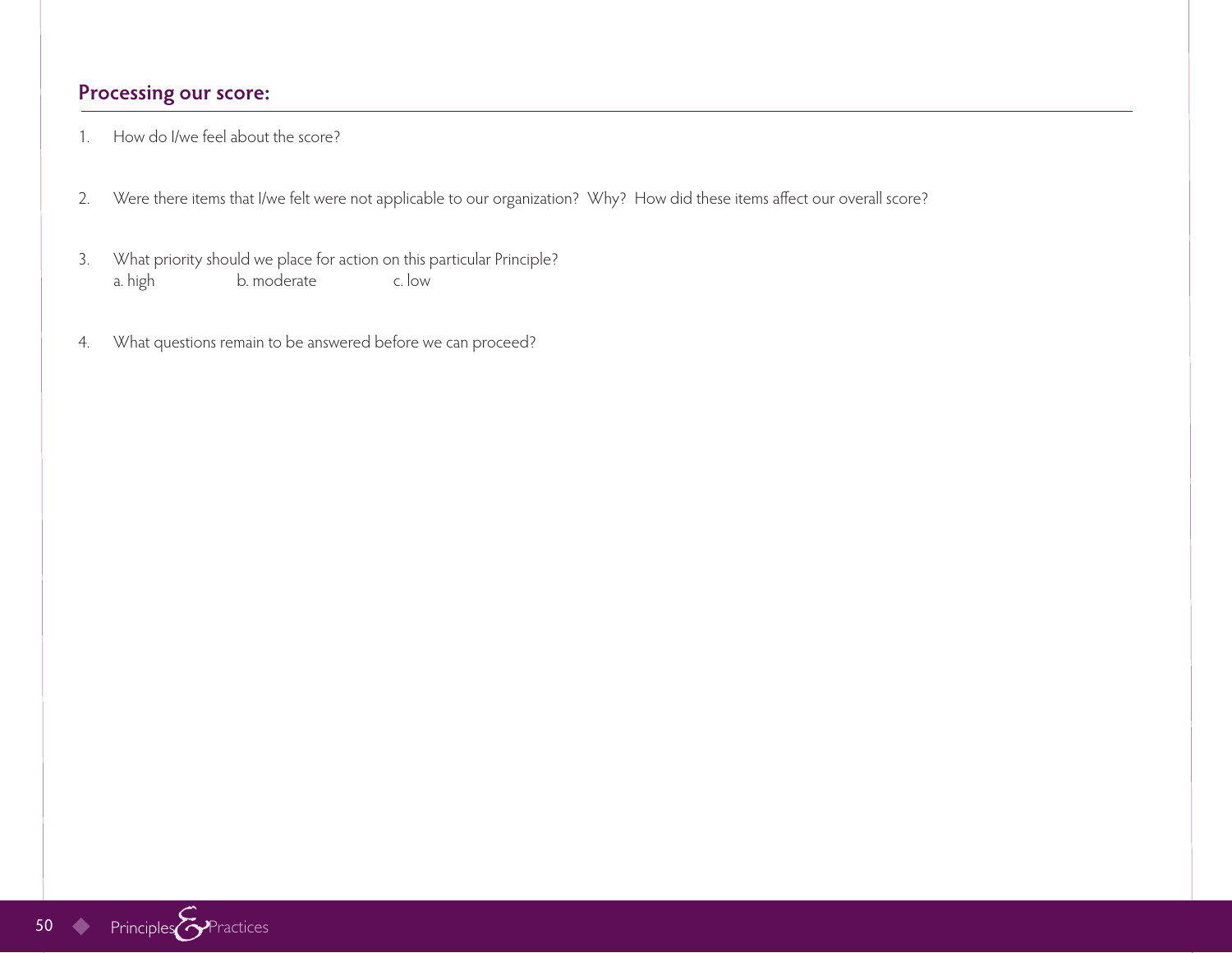### Walking the Talk: Volunteer Engagement

- ♦ Design your volunteer management and support systems to meet the scope of your volunteer involvement. Strategies may be different for one-time, episodic or short-term volunteers than for long-term, ongoing volunteer projects.
- ♦ Contact your local Volunteer Center through the Volunteer Centers of Michigan www.mivolunteers.org. They can save you a lot of time and (potentially wasted) energy with their resources, systems and community relationships.
- ♦ Build collaborative relationships with other programs/organizations similar to yours; consider sharing recruitment, training, and recognition activities.
- ♦ Talk to staff and volunteers about how volunteers can expand programs, or take tasks off paid-staff workloads that would allow staff to maximize their expertise in other ways.
- ♦ When reporting volunteer impact to funders, the community at large and your internal constituents, make sure to factor in the established value of a volunteer hour. www.independentsector.org/programs/research/volunteer\_ time.html
- ♦ Listen to your volunteers. Ask them how the programs are going, how clients are feeling, what general community members are saying. Ask them how they're feeling about their work, if they feel valued, if they understand their role in achieving mission. They will be the first to let you know what works, and what doesn't.

Principles<sup></sup>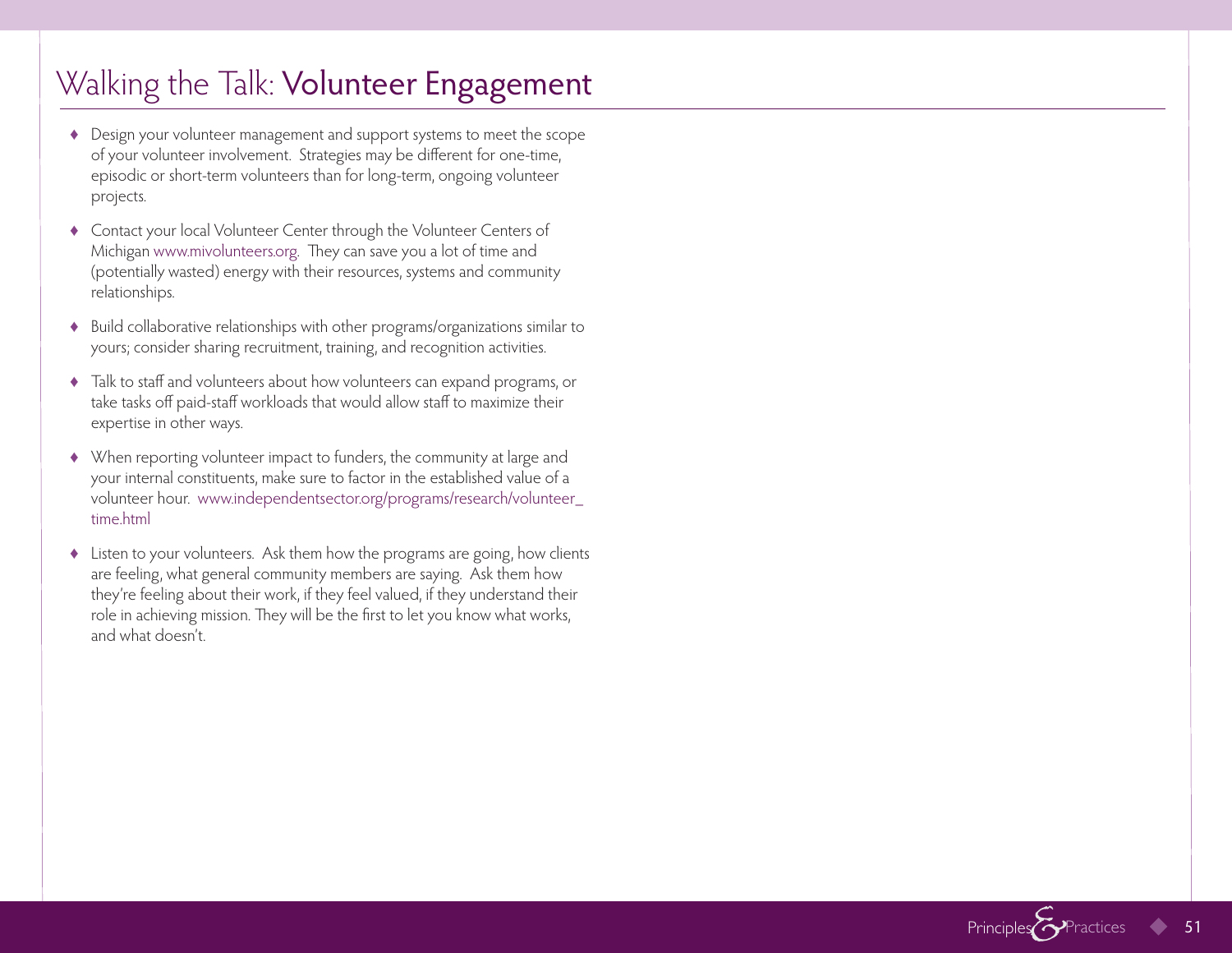## *Principles & Practices for Nonprofit Excellence in Michigan: Organizational Assessment and Planning Tool Action Plan*

It's time for you to create an action plan to address the growth areas<br>identified by your assessment. We recommend you use the following It's time for you to create an action plan to address the growth areas worksheet as a guide, following this process:

- 1. Go back and review your response grids. Identify the Principle(s) in which you most need to strengthen your foundation, and then review suggested action items recommended in Walking the Talk.
- 2. Working with key employees and volunteers, identify which action items make the most sense for your organization, and identify additional strategies that might work in your environment. Determine which strategies are within the scope of your organization's and/or staff's abilities, and use those to formulate your Action Plan.
- 3. Make additional copies of the blank worksheet before you start writing.
- 4. In the left hand column, identify the Principle you want to work on strengthening.
- 5. In the second column, list the action item (or a specific goal) you want to pursue.
- 6. In the third column, list the specific steps to integrate that activity/goal into your organizational practices.
- 7. Identify a timeline for implementation, including start date and end date.

8. In the final column, identify who is responsible for monitoring and/or completing the identified tasks.

Make sure you identify who will be ultimately responsible for monitoring the progress of the entire plan. How will they communicate with other individuals to monitor specific tasks?

**Principles**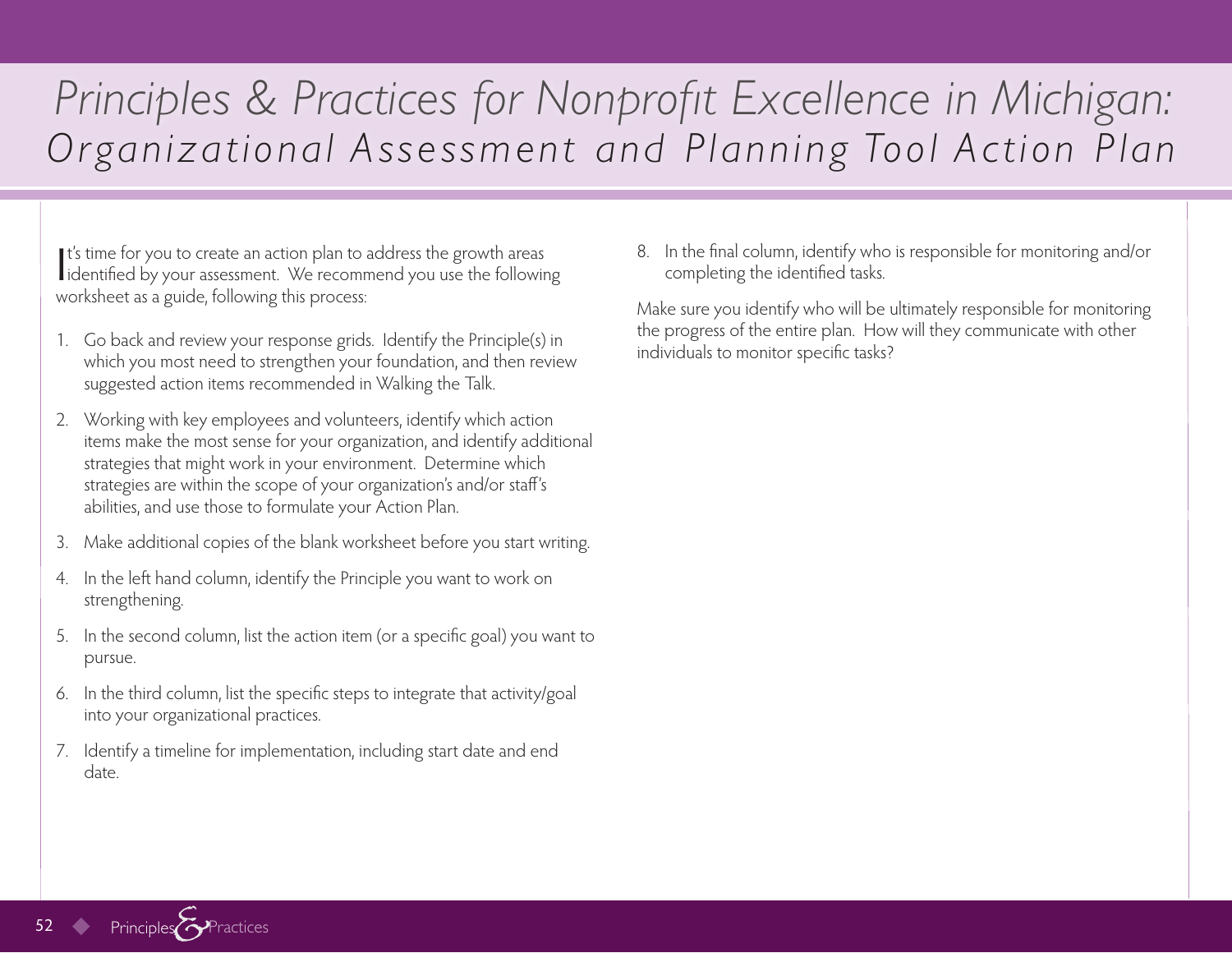### *Principles & Practices for Nonprofit Excellence in Michigan: Organizational Assessment and Planning Tool Action Plan*

Your organization: Green is Good Environmental Action Council and Sounces and Sounces of Council Date: Sept 26 2009

| Principle          | Action Item/Goal                                                   | Steps/Activities to Implement                                                                                                                                                                                                                                                                                                                                | <b>Start Date</b>                       | <b>End Date</b>                          | Person Responsible                                   |
|--------------------|--------------------------------------------------------------------|--------------------------------------------------------------------------------------------------------------------------------------------------------------------------------------------------------------------------------------------------------------------------------------------------------------------------------------------------------------|-----------------------------------------|------------------------------------------|------------------------------------------------------|
|                    |                                                                    |                                                                                                                                                                                                                                                                                                                                                              |                                         |                                          | Janiece - Admin<br>$Frank - HR$<br>Marita - Exec.    |
| Governance         | Board members need to<br>know the mission                          | Print new name placards for board meetings with<br>mission on back.<br>Print mission on bottom of all board meeting<br>2.<br>agendas.                                                                                                                                                                                                                        | 9/28                                    | 10/5                                     | Janiece                                              |
| Human<br>Resources | Staff members need to know<br>the mission                          | Post mission in all offices and cubicles.<br>Print mission on back of all new business cards.<br>2.<br>Conduct "pop quiz" at staff meetings with fun<br>3.<br>prizes.<br>Program all screen savers to scroll the mission.<br>4.                                                                                                                              | 9/28<br>9/28<br>9/28<br>10/1            | 10/15<br>ongoing<br>ongoing<br>ongoing   | Janiece<br>Janiece<br>Marita<br>All staff            |
| Human<br>Resources | Staff members need to know<br>how their job impacts the<br>mission | Add a paragraph to all position descriptions<br>1.<br>describing how this position impacts mission.<br>Discuss mission impact during performance<br>2.<br>reviews.                                                                                                                                                                                           | 10/1<br>10/1                            | 10/31<br>ongoing                         | Frank<br>Supervisors                                 |
| Human<br>Resources | Review staff salaries                                              | Get copy of comp & benefits survey from MNA.<br>Get copy of salary survey from national umbrella<br>2.<br>organization.<br>Run a comparison of current salaries relative to<br>3.<br>two surveys.<br>Present comparison to board and determine if<br>4.<br>adjustments are needed.<br>Develop a timeline and benchmarks for any salary<br>5.<br>adjustments. | 10/1<br>10/1<br>10/15<br>11/13<br>11/15 | 10/15<br>10/15<br>11/1<br>11/13<br>11/30 | laniece<br>Janiece<br>Frank<br>Marita/Frank<br>Frank |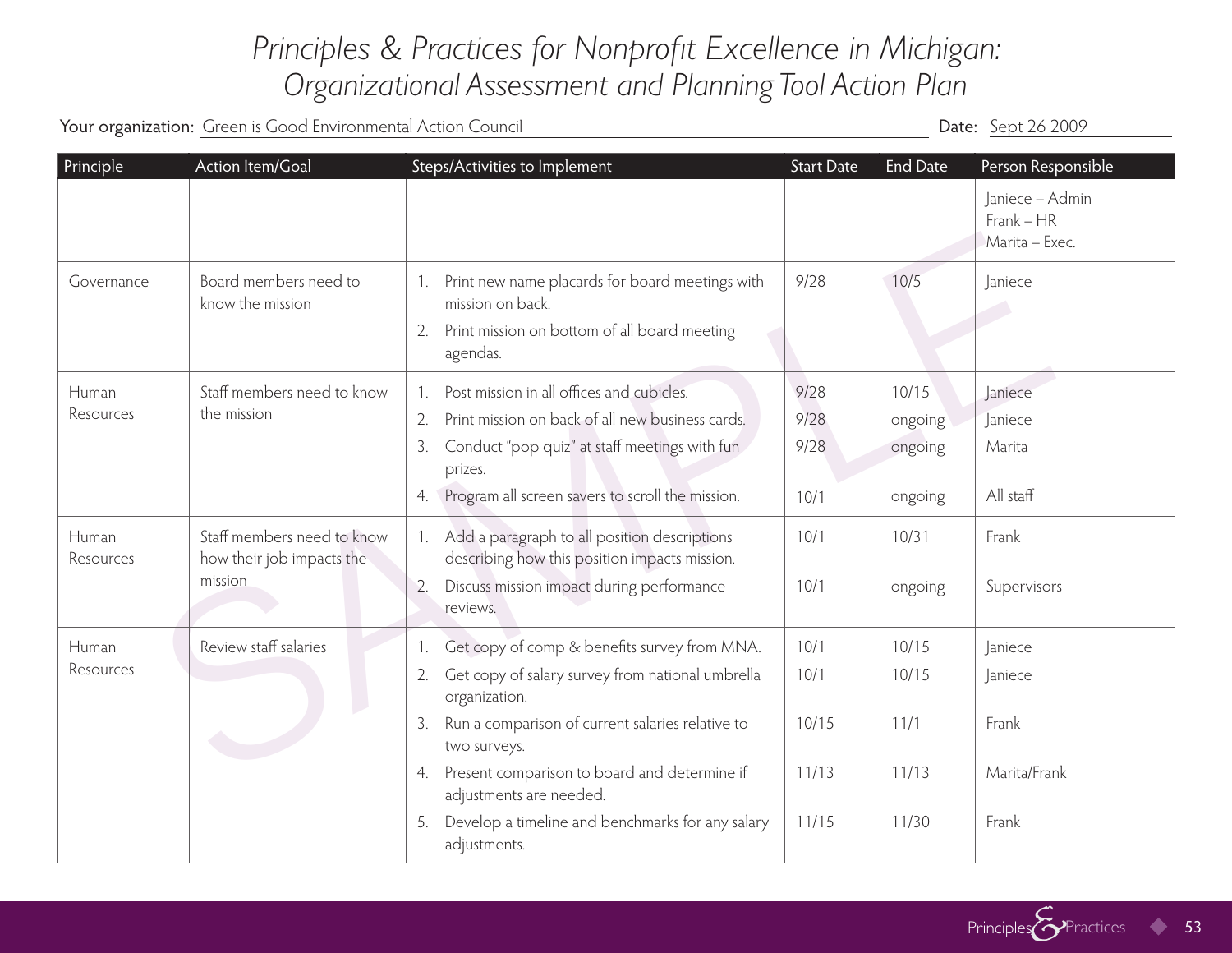### *Principles & Practices for Nonprofit Excellence in Michigan: Organizational Assessment and Planning Tool Action Plan*

Your organization: <u>New Your organization:</u> Date:

| Principle | Action Item/Goal | Steps/Activities to Implement | Start Date End Date | Person Responsible |
|-----------|------------------|-------------------------------|---------------------|--------------------|
|           |                  |                               |                     |                    |
|           |                  |                               |                     |                    |
|           |                  |                               |                     |                    |
|           |                  |                               |                     |                    |
|           |                  |                               |                     |                    |
|           |                  |                               |                     |                    |
|           |                  |                               |                     |                    |
|           |                  |                               |                     |                    |
|           |                  |                               |                     |                    |
|           |                  |                               |                     |                    |
|           |                  |                               |                     |                    |
|           |                  |                               |                     |                    |
|           |                  |                               |                     |                    |